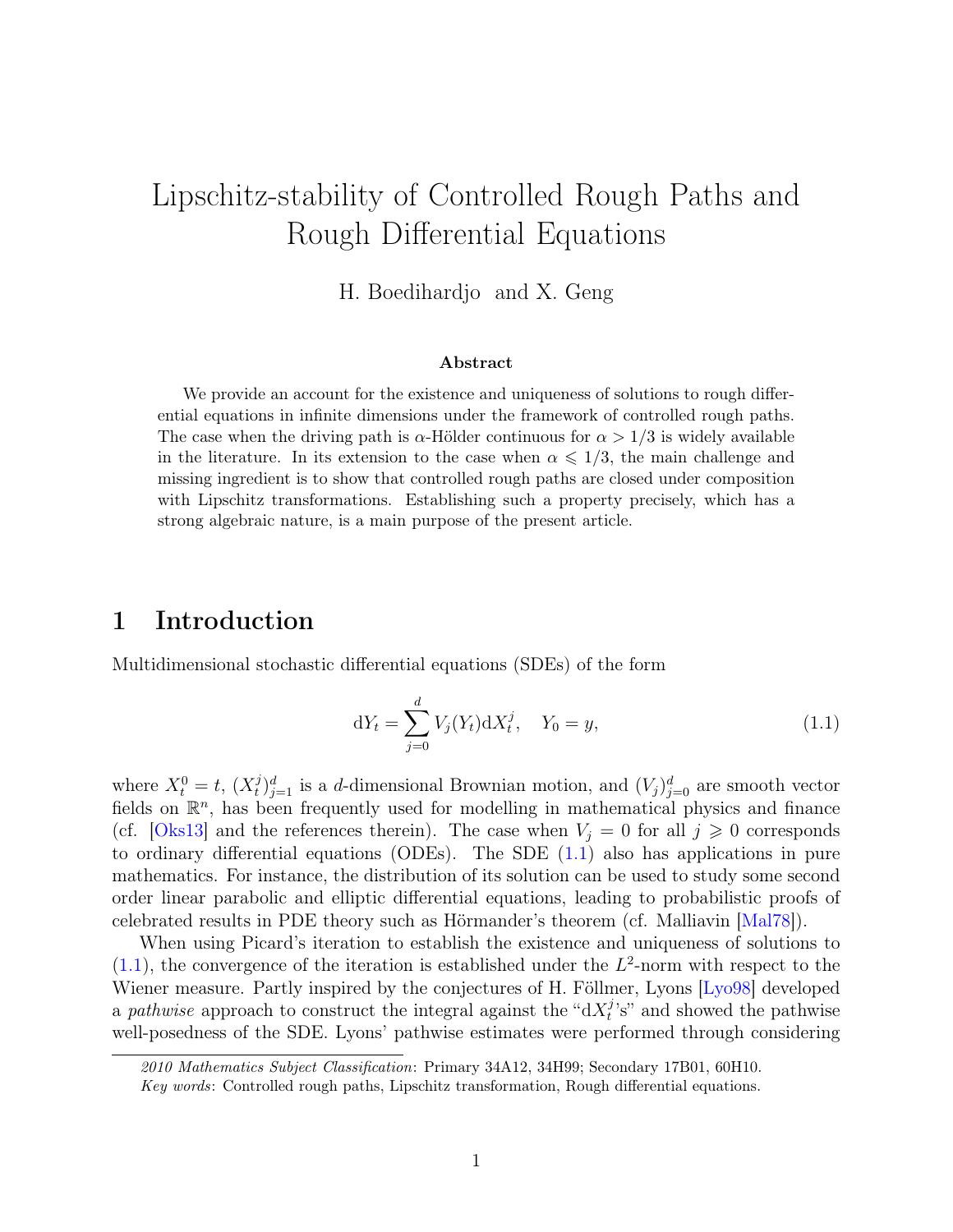the Brownian motion as an enhanced object by including the second order structure given by an iterated integral process:

$$
\mathbf{X}_{s,t} = \left(X_t - X_s, \int_{s < u_1 < u_2 < t} dX_{u_1} \otimes dX_{u_2}\right).
$$

In fact, given any function  $(s, t) \to \mathbf{X}_{s,t}$  satisfying certain algebraic and analytic conditions, a unique solution Y to the equation  $(1.1)$  can be constructed in terms of **X**, so that the mapping  $X \to Y$  is continuous. Such functions X are known as weakly geometric rough paths.

Lyons defined the solution for  $(1.1)$  effectively as

$$
\mathbf{Y}_{s,t} = (Y_t - Y_s, \int_{s < u_1 < u_2 < t} \mathrm{d}Y_{u_1} \otimes \mathrm{d}Y_{u_2})
$$

so that the solution path  $Y$ , like  $X$ , is also a weakly geometric rough path. Lyons' rough path theory has an analytic nature and goes way beyond the framework of Brownian motion. Later on, Gubinelli  $\lvert \text{Gub04} \rvert$  proposed an alternative way to interpret the solution Y as a controlled path, which we will elaborate below. The monograph of Friz and Hairer [\[FH14\]](#page-31-3) contains an excellent exposition of this approach. In contrast to weakly geometric rough paths, the set of controlled paths has a nice linear structure making it into a Banach space and some algebraic considerations are simplified accordingly. Both [\[Gub04,](#page-30-0) [FH14\]](#page-31-3) contain the complete theory for the case when the Hölder exponent  $\alpha$  of **X** is greater than 1/3.

While for most parts it is commonly believed that the extension to the case when  $\alpha \leq 1/3$ is standard, the proofs and precise quantitative estimates under the framework of controlled paths do not seem to be readily available in the literature. There is an essential ingredient whose extension to the case when  $\alpha \leq 1/3$  is not obvious at all. To be more specific, when formulating the differential equation

<span id="page-1-0"></span>
$$
d\mathcal{Y} = F(\mathcal{Y})d\mathbf{X} \tag{1.2}
$$

in the sense of controlled paths, one needs to prove that if  $\mathcal Y$  is controlled by  $X$  and F is a suitably regular function, then  $F(\mathcal{Y})$  is also controlled by **X**. In the case when  $\alpha \leq 1/3$ , such a stability property was first established by Gubinelli [\[Gub10\]](#page-31-4) and more recently by Friz-Zhang [\[FZ18\]](#page-31-5) in the context of branched rough paths. Correspondingly, existence and uniqueness of solutions to differential equations driven by branched rough paths was also established in these works. Since all finite dimensional geometric rough paths can be considered as branched rough paths, [\[Gub10\]](#page-31-4) and [\[FZ18\]](#page-31-5) provide a natural generalisation of the controlled rough path theory which also allow arbitrary regularity. However, the theory of branched rough path is essentially finite dimensional since branched rough paths are indexed by rooted trees over a finite set of labels. The combinatorial analysis of branched rough paths also reflects its finite dimensionality in a crucial way.

The main goal of the present article is to develop a generalisation of controlled rough path theory to the case  $\alpha \leq 1/3$  in infinite dimensions in an intrinsic way. In other words, the underlying paths are assume to take values in Banach spaces and the current approach does not rely on a choice of basis. As we will see, the main challenge in proving the aforementioned stability property of controlled rough paths when  $\alpha \leq 1/3$  has a strong algebraic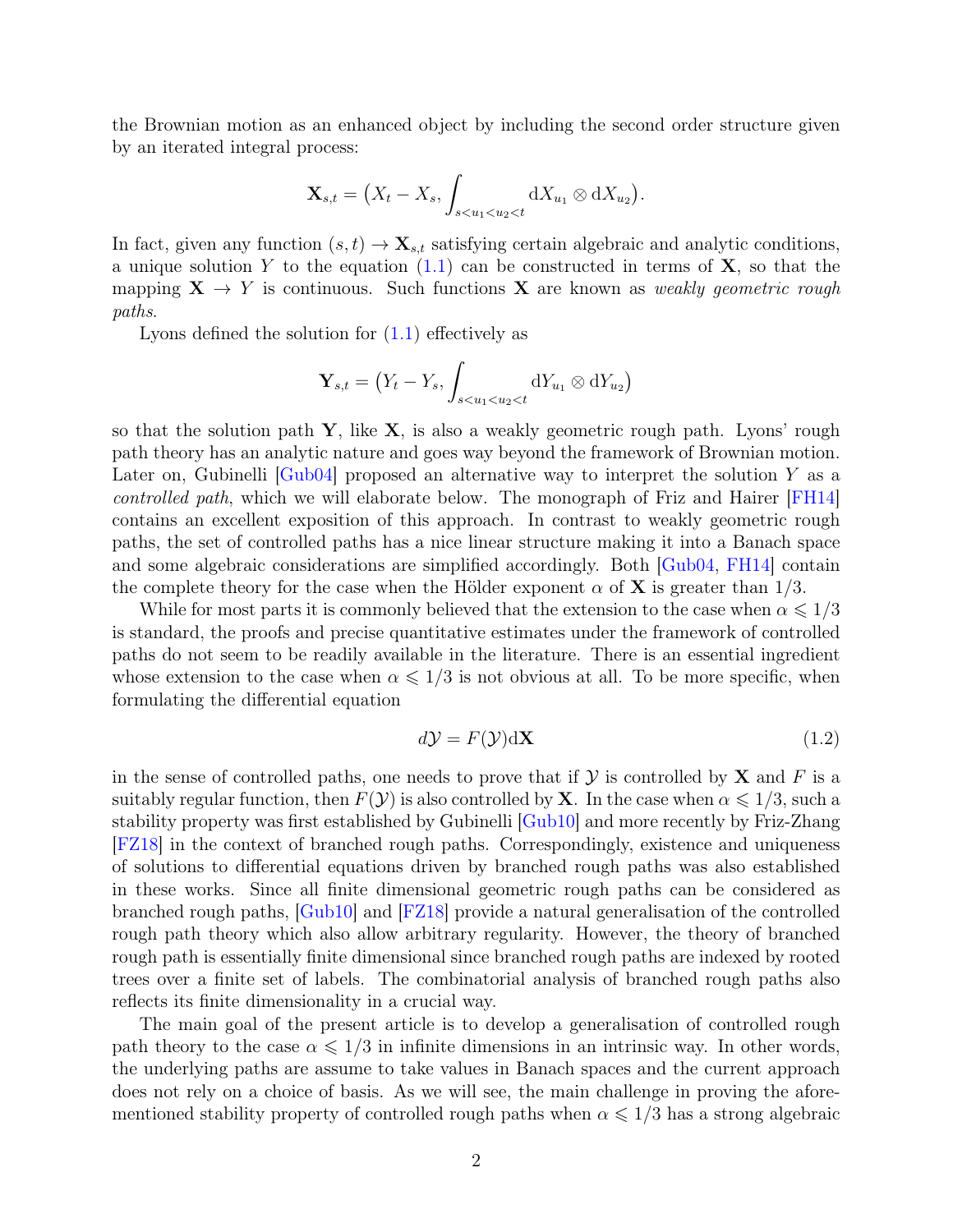nature that is not similar to the usual Hölder regularity estimates. The "geometric" feature of **X** plays a critical role which is not needed in the case when  $\alpha > 1/3$ . A major effort of the present article is to develop this algebraic component precisely based on tools from free Lie algebras (cf. Section [4](#page-7-0) below). For completeness, we have also included a full proof towards the well-posedness (existence, uniqueness and continuity) of the equation [\(1.2\)](#page-1-0) under the framework of controlled paths (cf. Theorem [6.1](#page-23-0) in Section [6.2\)](#page-23-1). In our modest opinion, having the controlled rough path framework properly set-up in full generality along with the key quantitative estimates might also be beneficial and convenient for the broader community. We remark that the consideration of infinite dimensional equations is needed in many applications. A notable example is the recent work of Ohashi-Russo-Shamarova [\[ORS20\]](#page-31-6), in which the authors established the existence and smoothness of density for path-dependent SDEs from the perspective of controlled differential equations in infinite dimensions.

Apart from Lyons' original approach and Gubinelli's controlled path approach, there are several other approaches to study differential equations driven by rough paths, some of which further develops the idea of controlled paths (see for instance Davie [\[Dav08\]](#page-30-1), Hairer [\[Hai14\]](#page-31-7), Lyons-Yang  $[LY14]$ ).

Organization. The present article is organized as follows. In Section 2, we recall the basic notions of geometric rough paths and controlled rough paths. In Section 3, we derive a Hölder estimate for controlled rough paths in terms of the remainders. This estimate is needed for later purposes. In Section 4, we prove the stability of controlled rough paths under Lipschitz transformations. This part is a main ingredient of the present article. In Sections 5 and 6, we study rough integration and rough differential equations.

### 2 Preliminary notions of rough paths

We begin by recapturing some notions of geometric and controlled rough paths over Banach spaces. This provides the framework on which the present article is based.

### <span id="page-2-0"></span>2.1 Geometric rough paths

Let U and V denote Banach spaces. The spaces U and V will represent the space in which the paths Y and X in  $(1.1)$  take values respectively. A family of *admissible tensor norms* on  $(V^{\otimes n})_{n=1}^{\infty}$  (cf. Lyons-Qian [\[LQ02\]](#page-31-9)) is a family of norms, one for each of  $V^{\otimes n}$ , such that: For  $v \in V^{\otimes n}$  and  $w \in V^{\otimes k}$ ,

$$
||v \otimes w||_{V^{\otimes (n+k)}} \leqslant ||v||_{V^{\otimes n}} ||w||_{V^{\otimes k}};
$$

Given a permutation  $\sigma$  of order n, let  $P_{\sigma}$  denote a linear transformation on  $V^{\otimes n}$  such that

$$
P_{\sigma}(v_1 \otimes \cdots \otimes v_n) = v_{\sigma(1)} \otimes \cdots \otimes v_{\sigma(n)}.
$$

Then for all  $v \in V^{\otimes n}$ ,

$$
||P_{\sigma}(v)||_{V^{\otimes n}} = ||v||_{V^{\otimes n}}.
$$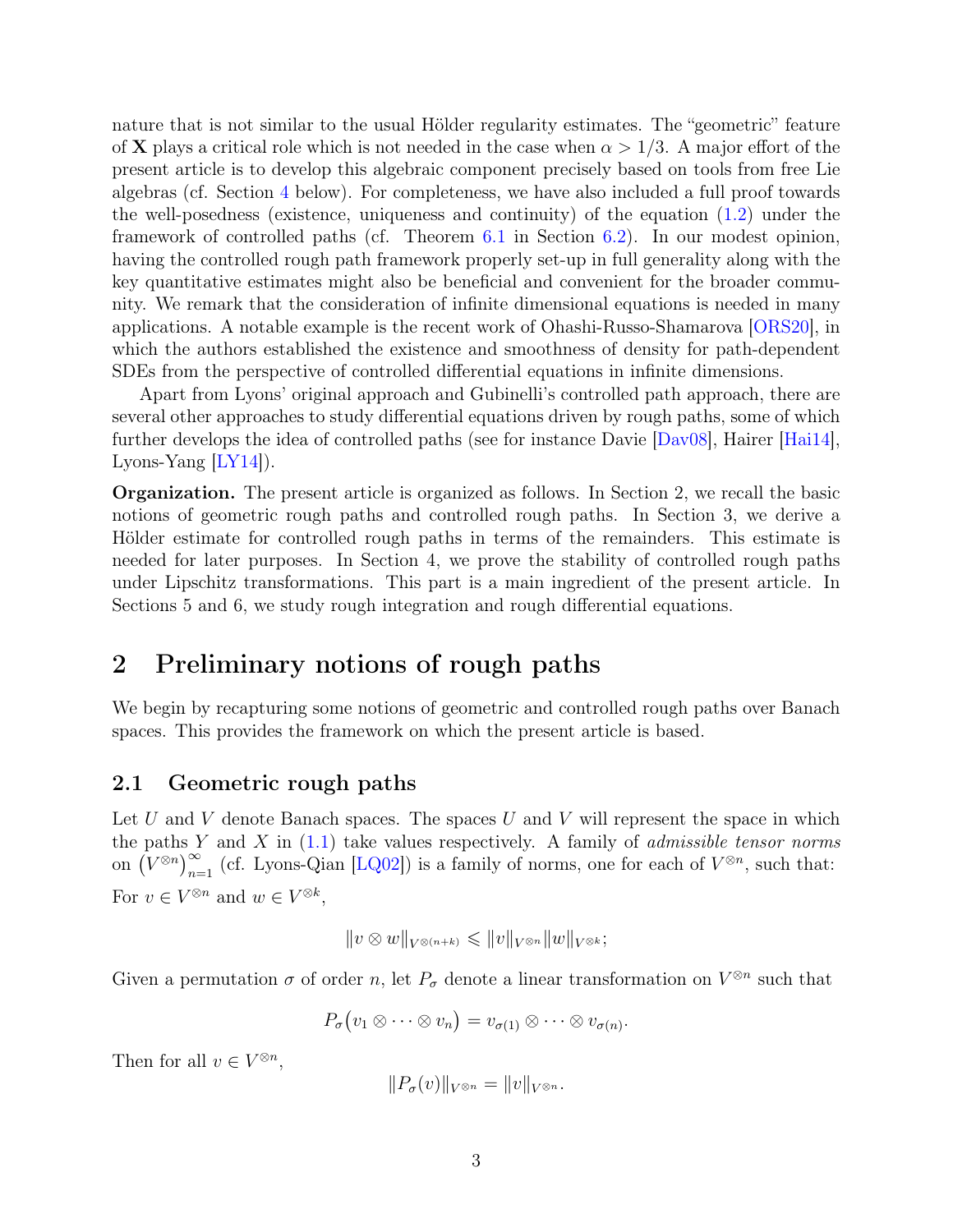Throughout the rest, whenever working with Banach tensor products, we always assume that a family of admissible tensor norms is given fixed. For simplicity, we always use  $|\cdot|$  to denote norms of tensors, and use  $\|\cdot\|$  to denote Hölder norms of paths.

Let  $\mathcal{L}(U; V)$  denotes the space of bounded linear operators from U to V. We frequently identify spaces  $\mathcal{L}(U;\mathcal{L}(U;V))$  and  $\mathcal{L}(U^{\otimes 2};V)$ , and similarly for more general cases  $\mathcal{L}(U^{\otimes n};V)$ .

Let  $0 < \alpha \leq 1/2$  and set  $N \triangleq [1/\alpha]$  to be the largest integer that does not exceed  $1/\alpha$ . The number  $\alpha$  is fixed throughout this article, and all constants in the article will, without further comment, depend on  $\alpha$ .

A continuous mapping  $X^i$ :  $\Delta_T \triangleq \{(s, t) : 0 \leq s \leq t \leq T\} \rightarrow V^{\otimes i}$  is called  $\alpha$ -Hölder continuous if

$$
||X^i||_{i\alpha} \triangleq \sup_{0 \leq s < t \leq T} \frac{|X^i_{s,t}|}{(t-s)^{i\alpha}} < \infty.
$$

Let  $T^{(N)}(V)$  denote the truncated tensor algebra  $1 \oplus V \oplus \cdots \oplus V^{\otimes N}$ . A mapping  $\mathbf{X}: \Delta_T \to$  $T^{(N)}(V)$  is called *multiplicative* if for any  $s \leq u \leq t$ ,

$$
\mathbf{X}_{s,u}\otimes \mathbf{X}_{u,t}=\mathbf{X}_{s,t}.
$$

The following algebraic structure will be used in Section [4](#page-7-0) in a crucial way. For each  $k \geq 1$ , consider the algebra

$$
T^{(N)}(V)^{\boxtimes k} \triangleq \underbrace{T^{(N)}(V) \boxtimes \cdots \boxtimes T^{(N)}(V)}_{k}.
$$

Here  $\boxtimes$  denotes the tensor product whose notation is used to distinguish from the one  $\otimes$ defined over  $T^{(N)}(V)$ . The product structure  $*$  over  $T^{(N)}(V)^{\boxtimes k}$  is induced by

$$
(\xi_1 \boxtimes \cdots \boxtimes \xi_k) * (\eta_1 \boxtimes \cdots \boxtimes \eta_k) \triangleq (\xi_1 \otimes \eta_1) \boxtimes \cdots \boxtimes (\xi_k \otimes \eta_k).
$$

If  $f_1, \dots, f_k \in \mathcal{L}(T^{(N)}(V); U)$ , we denote

$$
f_1 \boxtimes \cdots \boxtimes f_k : T^{(N)}(V)^{\boxtimes k} \to U^{\boxtimes k}
$$

as the mapping induced by

$$
f_1 \boxtimes \cdots \boxtimes f_k(\xi_1 \boxtimes \cdots \boxtimes \xi_k) \triangleq f_1(\xi_1) \boxtimes \cdots \boxtimes f_k(\xi_k).
$$

There is an algebra homomorphism

$$
\delta_k: (T^{(N)}(V),\otimes) \to (T^{(N)}(V)^{\boxtimes k},\ast)
$$

induced by

$$
\delta_k(v) \triangleq v \boxtimes \mathbf{1} \boxtimes \cdots \boxtimes \mathbf{1} + \cdots + \mathbf{1} \boxtimes \cdots \boxtimes \mathbf{1} \boxtimes v, \quad v \in V,
$$

where  $\mathbf{1} \triangleq (1, 0, \dots, 0)$  denotes the unit element of  $T^{(N)}(V)$ . See [\[Reu93\]](#page-31-10), Section 1.4 for further details about  $\delta_k$ . Let  $\xi = v_1 \otimes \cdots \otimes v_r \in V^{\otimes r}$ . Given  $I = \{i_1, \dots, i_m\}$  with  $i_1 < \cdots < i_m$ , we define

$$
\xi|_{I} \triangleq v_{i_1} \otimes \cdots \otimes v_{i_m}
$$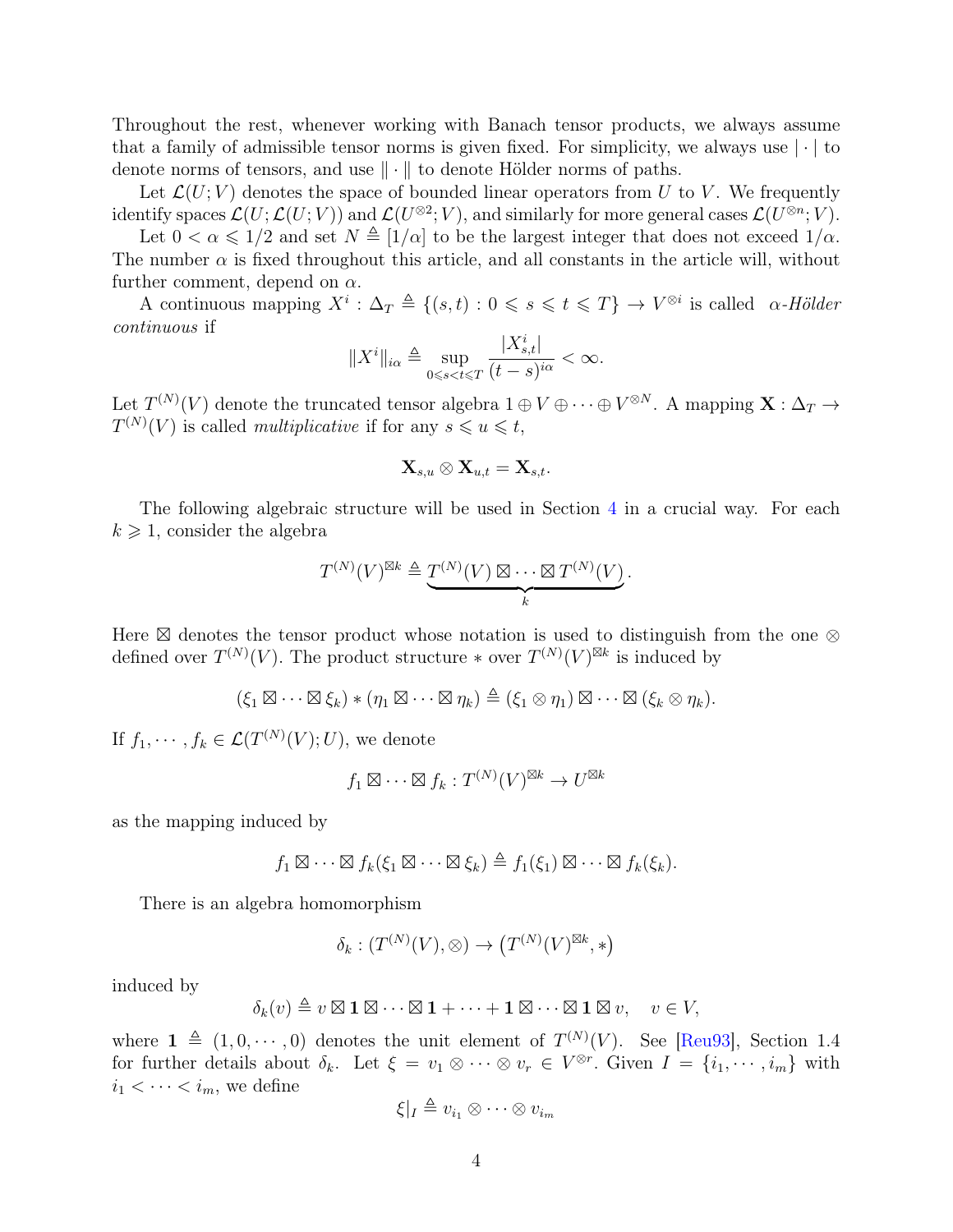and we adopt the convention that  $\xi|_{\emptyset}$  is the scalar 1. One useful property of  $\delta_k$  is that

<span id="page-4-2"></span>
$$
\delta_k(\xi) = \sum_{(I_\alpha)} v|_{I_1} \boxtimes \cdots \boxtimes v|_{I_k} \tag{2.1}
$$

where the above summation is taken over all partitions  $(I_{\alpha})$  of  $\{1, \dots, r\}$  into disjoint subsets  $I_1, \cdots, I_k$  (some of them can be  $\emptyset$ ).

Definition 2.1. The free nilpotent group of order N is the subset of  $T^{(N)}(V)$  defined by

$$
G^{N}(V) = \{ \xi = (\xi^{0}, \cdots, \xi^{N}) \in T^{(N)}(V) : \\ \delta_{k}(\xi) = \sum_{0 \le l_{1} + \cdots + l_{k} \le N} \xi^{l_{1}} \boxtimes \cdots \boxtimes \xi^{l_{k}}, \quad \forall k \ge 2 \}.
$$
 (2.2)

*Remark* 2.1. The above characterization of the free nilpotent group of order  $N$  is equivalent to a common definition in terms of the exponential of Lie series. Indeed, according to [\[Reu93\]](#page-31-10), Theorem 3.2, an element  $\xi \in T^{(\infty)}(V)$  (the algebra of infinite tensor series) is the exponential of a formal Lie series if and only if

<span id="page-4-1"></span>
$$
\tilde{\delta}_2(\xi) = \xi \boxtimes \xi,
$$

where  $\tilde{\delta}_2$  is the canonical extension of  $\delta_2$  onto  $T^{(\infty)}(V)$ . By a similar proof, this is also equivalent to

<span id="page-4-0"></span>
$$
\tilde{\delta}_k(\xi) = \xi^{\boxtimes k}, \quad \forall k \geqslant 2. \tag{2.3}
$$

To see the equivalence between  $(2.3)$  and  $(2.2)$ , given r and k let us introduce the projection

$$
P_r: T^{(\infty)}(V)^{\boxtimes k} \to \bigoplus_{l_1 + \dots + l_k = r} V^{\otimes l_1} \boxtimes \dots \boxtimes V^{\otimes l_k} \subseteq T^{(N)}(V)^{\boxtimes k}.
$$

If  $\xi = (\xi^0, \xi^1, \xi^2, \cdots)$  with  $\xi^i \in V^{\otimes i}$ , then

$$
P_r(\tilde{\delta}_k(\xi)) = \sum_{l_1 + \dots + l_k = r} \xi^{l_1} \boxtimes \dots \boxtimes \xi^{l_k}.
$$

As [\(2.1\)](#page-4-2) implies that  $\delta_k$  sends  $V^{\otimes r}$  to  $\bigoplus_{l_1+\cdots+l_k=r} V^{\otimes l_1} \boxtimes \cdots \boxtimes V^{\otimes l_k}$ , we see that

$$
\delta_k(\xi^r) = P_r(\tilde{\delta}_k(\xi)) = \sum_{l_1 + \dots + l_k = r} \xi^{l_1} \boxtimes \dots \boxtimes \xi^{l_k}.
$$

Therefore, if  $(\xi^0, \xi^1, \dots, \xi^N)$  is the exponential of a Lie series on  $T^{(N)}(V)$ , we have

$$
\delta_k((\xi^0,\dots,\xi^N))=\sum_{0\leq l_1+\dots+l_k\leq N}\xi^{l_1}\boxtimes\dots\boxtimes\xi^{l_k}.
$$

Remark 2.2. Technically, we should assume that the algebraic tensor product  $T^{(N)}(V)^{\boxtimes k}$ has been completed with respect to some admissible tensor norm (e.g. the projective tensor norm). But this is not an essential point since we will only work with elements in the algebraic tensor product (i.e. linear combinations of tensors of the form  $\xi_1 \boxtimes \cdots \boxtimes \xi_k$ ).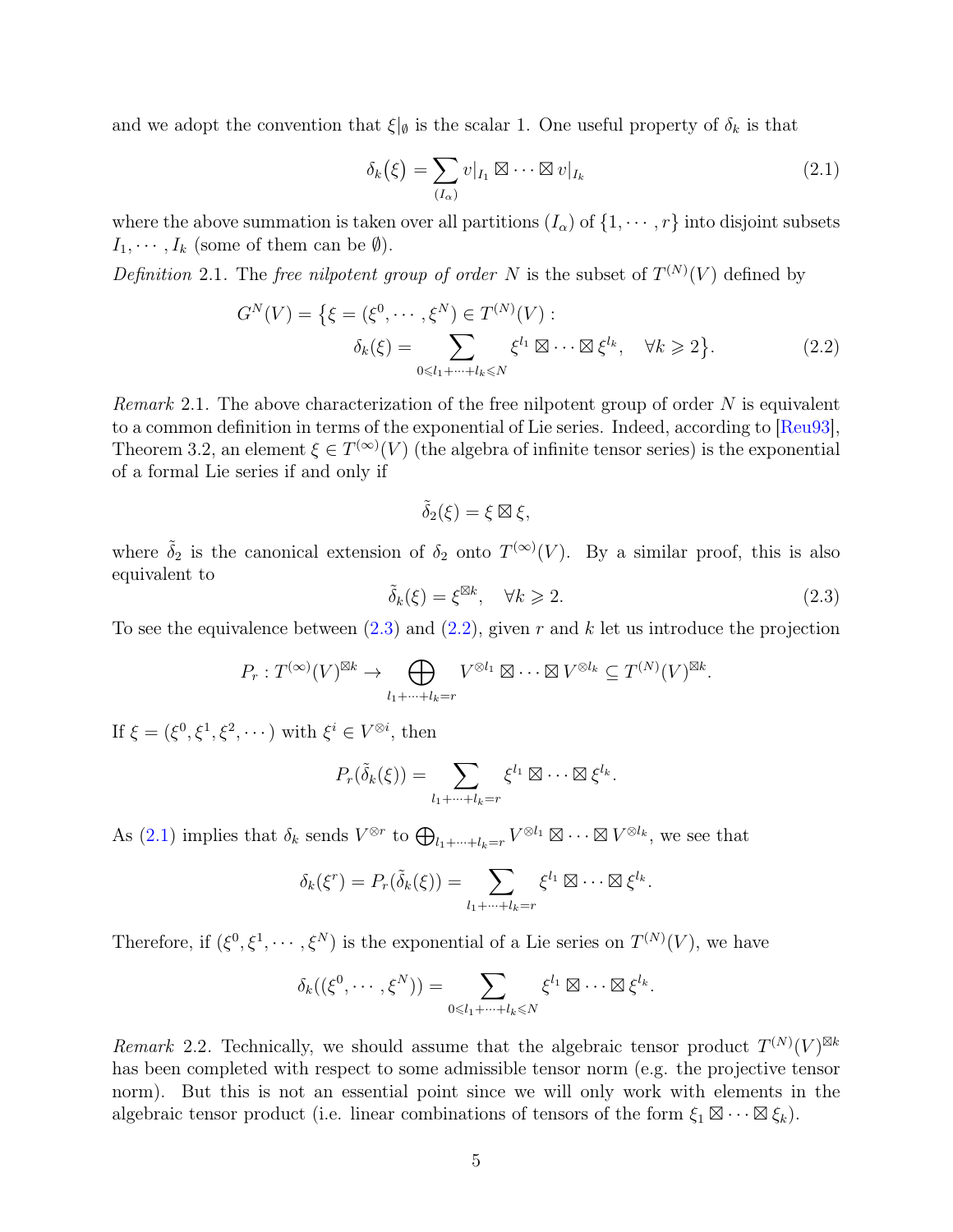Definition 2.2. A  $\alpha$ -Hölder *geometric rough path* **X** is a multiplicative functional

$$
\mathbf{X} = (1, X^1, \cdots, X^N) : \Delta_T \to T^{(N)}(V)
$$

such that  $\mathbf{X}_{s,t} \in G^{(N)}(V)$  for any  $(s,t) \in \Delta_T$  and  $X^i$  is  $\alpha$ -Hölder continuous for each  $1 \leqslant i \leqslant n$ N.

Remark 2.3. Here we follow the convention in [\[FH14\]](#page-31-3) and call such rough paths *geometric*. In the earlier rough path literature (e.g.  $[FW10]$ ), such paths are often called weakly geometric.

Given two  $\alpha$ -Hölder geometric rough paths  $\mathbf{X}, \tilde{\mathbf{X}}$ , we define their "distance" by

<span id="page-5-0"></span>
$$
\rho_{\alpha}(\mathbf{X}, \tilde{\mathbf{X}}) \triangleq \sum_{i=1}^{N} ||X^{i} - \tilde{X}^{i}||_{i\alpha}.
$$
\n(2.4)

We also denote  $\|\mathbf{X}\|_{\alpha} \triangleq \rho_{\alpha}(\mathbf{X}, \mathbf{1}).$ 

Remark 2.4. A typical way of constructing geometric rough paths is as follows. Let  $\{X^{(m)}:$  $m \geqslant 1$  be a sequence of Lipschitz continuous paths in V. Then the limit

<span id="page-5-1"></span>
$$
\mathbf{X}_{s,t} = \lim_{m \to \infty} \left( 1, \int_{s < u_1 < t} \mathrm{d}X_{u_1}^{(m)}, \cdots, \int_{s < u_1 < \cdots < u_N < t} \mathrm{d}X_{u_1}^{(m)} \otimes \cdots \otimes \mathrm{d}X_{u_N}^{(m)} \right) \tag{2.5}
$$

yields a  $\alpha$ -Hölder geometric rough path provided that the convergence holds under the  $\alpha$ -Hölder metric [\(2.4\)](#page-5-0). When V is finite dimensional, the union over  $\{\alpha : \alpha < \alpha'\}$  of all functionals  $\Delta_T \to T^{(N)}(V)$  that can be constructed through the procedure of  $(2.5)$  is precisely the set of  $\alpha'$ -Hölder geometric rough paths (cf. [\[FV10\]](#page-30-2), Corollary 8.24).

According to  $[Ly098]$ , when **X** is a geometric rough path, the solution to the differential equation [\(1.1\)](#page-0-0) can be constructed in the sense of geometric rough paths.

#### 2.2 Controlled rough paths

In this article, we take the perspective of controlled rough paths introduced by Gubinelli [\[Gub04\]](#page-30-0). A benefit of this viewpoint is that the underlying path space is a Banach space which simplifies algebraic considerations to some extent. Heuristically, the solution to the rough differential equation  $dY_t = F(Y_t)dX_t$  can be formulated as the fixed point of the mapping  $\mathcal{M}: Y \to \int_0^{\cdot} F(Y_t) dX_t$ , provided that  $\mathcal M$  is a contraction on a suitable space of controlled rough paths. We first define the notion of controlled rough paths precisely.

<span id="page-5-2"></span>Definition 2.3. A collection of continuous paths  $\mathcal{Y}_t = (Y_t^0, Y_t^1, \dots, Y_t^{N-1})$ , where  $Y_t^0 \in U$ and  $Y_t^i \in \mathcal{L}(V^{\otimes i}; U)$  for  $1 \leq i \leq N-1$ , is called an  $\alpha$ -Hölder controlled rough path over U with respect to  $X$ , if the "remainder" defined by

$$
\mathcal{RV}_{s,t}^i \triangleq \begin{cases} Y_t^i - Y_s^i - \sum_{j=1}^{N-1-i} Y_s^{i+j} X_{s,t}^j, & \text{if } 0 \leqslant i \leqslant N-2, \\ Y_t^{N-1} - Y_s^{N-1}, & \text{if } i = N-1, \end{cases}
$$

satisfies for each  $0 \leq i \leq N - 1$ ,

$$
\|\mathcal{R}\mathcal{Y}^i\|_{(N-i)\alpha} \triangleq \sup_{0 \leq s < t \leq T} \frac{|\mathcal{R}\mathcal{Y}^i_{s,t}|}{|t-s|^{(N-i)\alpha}} < \infty.
$$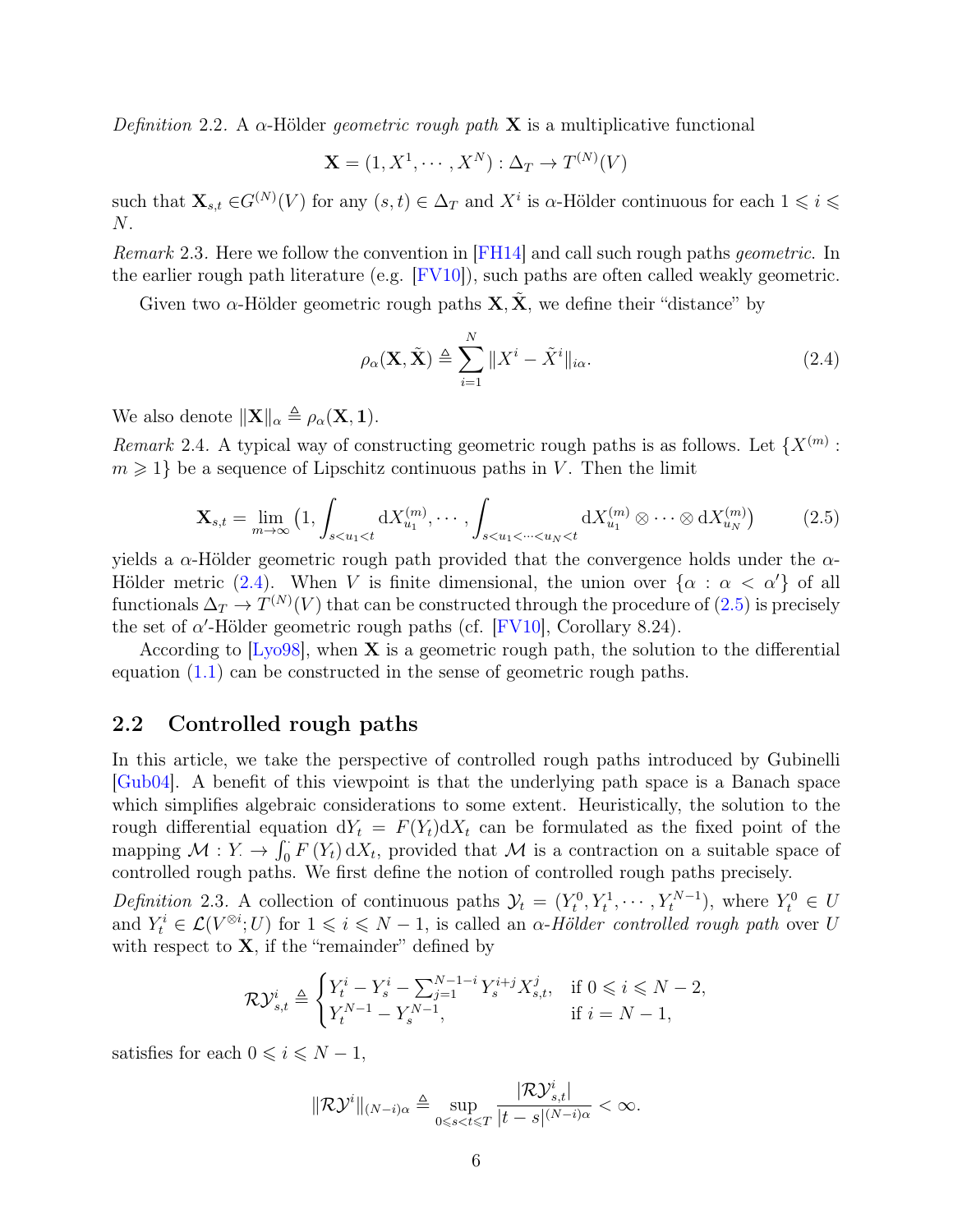The space of controlled rough paths over U with respect to **X** is denoted as  $\mathcal{D}_{\mathbf{X};\alpha}(U)$ . We define a semi-norm  $\|\cdot\|_{\mathbf{X};\alpha}$  on  $\mathcal{D}_{\mathbf{X};\alpha}(U)$  by

$$
\|\mathcal{Y}\|_{\mathbf{X};\alpha} \triangleq \sum_{i=0}^{N-1} \|\mathcal{R}\mathcal{Y}^i\|_{(N-i)\alpha}.
$$

Remark 2.5. We often use the shorthanded notation  $Y_{s,t}^i \triangleq Y_t^i - Y_s^i$ .

Let **X**,  $\tilde{\mathbf{X}}$  be two  $\alpha$ -Hölder rough paths. To measure the distance between  $\mathcal{Y} \in \mathcal{D}_{\mathbf{X};\alpha}(U)$ and  $\tilde{\mathcal{Y}} \in \mathcal{D}_{\tilde{\mathbf{X}}; \alpha}(U)$ , we define the functional

$$
d_{\mathbf{X}, \tilde{\mathbf{X}}; \alpha}(\mathcal{Y}, \tilde{\mathcal{Y}}) \triangleq \sum_{i=0}^{N-1} \|\mathcal{R}\mathcal{Y}^{i} - \mathcal{R}\tilde{\mathcal{Y}}^{i}\|_{(N-i)\alpha}.
$$

### 3 Hölder estimates for controlled rough paths

The following lemma tells us how to estimate  $||Y^i - \tilde{Y}^i||_{\alpha}$  in terms of  $d_{\mathbf{X}, \tilde{\mathbf{X}}; \alpha}(\mathcal{Y}, \tilde{\mathcal{Y}})$  and the difference of the initial data. This estimate is useful in the next section when we study the stability of controlled paths under Lipschitz transformations. For simplicity, we introduce the notation

$$
\delta X^i \triangleq X^i - \tilde{X}^i, \ \delta Y^i \triangleq Y^i - \tilde{Y}^i, \ \delta \mathcal{R}^i \triangleq \mathcal{R} \mathcal{Y}^i - \mathcal{R} \tilde{\mathcal{Y}}^i.
$$

<span id="page-6-1"></span>**Lemma 3.1.** For each  $2 \leq i \leq N$ , there exists a universal function  $M_i : [0, \infty)^5 \to [0, \infty)$ which is continuous and increasing in each variable, such that

$$
\|\delta Y^{N-i}\|_{\alpha} \leq M_i(T, \|\mathbf{X}\|_{\alpha}, \|\tilde{\mathbf{X}}\|_{\alpha}, \max_{1 \leq j \leq i-1} |Y_0^{N-j}|, \max_{1 \leq j \leq i-1} \|\mathcal{R} \mathcal{Y}^{N-j}\|_{j\alpha})
$$

$$
\times \left[ \rho_\alpha(\mathbf{X}, \tilde{\mathbf{X}}) + \|\delta \mathcal{R}^{N-i}\|_{i\alpha} + \sum_{j=1}^{i-1} \left( |\delta Y_0^{N-j}| + \|\delta \mathcal{R}^{N-j}\|_{j\alpha} \right) \right].
$$

*Remark* 3.1. If  $i = 1$ ,  $\delta Y^{N-i} = \delta \mathcal{R}^{N-1}$  and hence

<span id="page-6-0"></span>
$$
\|\delta Y^{N-i}\|_{\alpha} = \|\delta \mathcal{R}^{N-1}\|_{\alpha}.\tag{3.1}
$$

*Proof.* We prove the lemma by induction. When  $i = 2$ , we have

$$
\begin{split} Y_{s,t}^{N-2} - \tilde{Y}_{s,t}^{N-2} &= \left( Y_s^{N-1} X_{s,t}^1 - \tilde{Y}_s^{N-1} \tilde{X}_{s,t}^1 \right) + \left( \mathcal{R} \mathcal{Y}_{s,t}^{N-2} - \mathcal{R} \tilde{\mathcal{Y}}_{s,t}^{N-2} \right) \\ &= Y_s^{N-1} (X_{s,t}^1 - \tilde{X}_{s,t}^1) + (Y_s^{N-1} - \tilde{Y}_s^{N-1}) \tilde{X}_{s,t}^1 + \left( \mathcal{R} \mathcal{Y}_{s,t}^{N-2} - \mathcal{R} \tilde{\mathcal{Y}}_{s,t}^{N-2} \right). \end{split}
$$

It follows from [\(3.1\)](#page-6-0) that

$$
\|\delta Y^{N-2}\|_{\alpha} \leq (1+T^{\alpha}) \left( |Y_0^{N-1}| + \|Y^{N-1}\|_{\alpha} \right) \|\delta X^1\|_{\alpha} + (1+T^{\alpha}) \left[ \left( |\delta Y_0^{N-1}| + ||\delta Y^{N-1}\|_{\alpha} \right) \|\tilde{X}^1\|_{\alpha} + \|\delta \mathcal{R}^{N-2}\|_{2\alpha} T^{\alpha} \right] \leq (1+T^{\alpha}) \left( T^{\alpha} + \|\tilde{\mathbf{X}}\|_{\alpha} + |Y_0^{N-1}| + \|\mathcal{R} \mathcal{Y}^{N-1}\|_{\alpha} \right) \times \left[ \|\delta X^1\|_{\alpha} + |\delta Y_0^{N-1}| + \|\delta \mathcal{R}^{N-1}\|_{\alpha} + \|\delta \mathcal{R}^{N-2}\|_{2\alpha} \right].
$$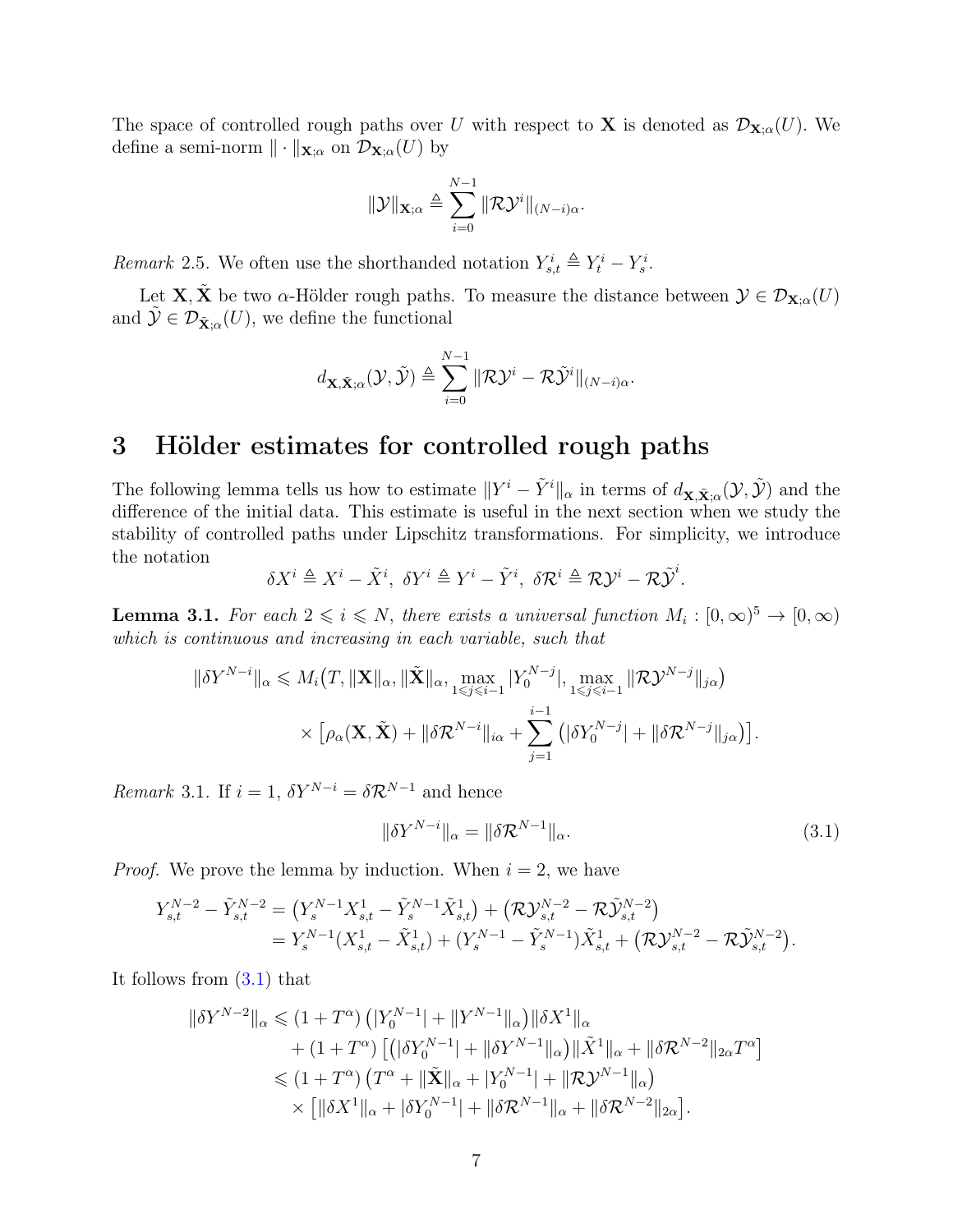Therefore, the claim holds in this case.

Suppose that the claim holds for  $\delta Y^{N-1}, \cdots, \delta Y^{N-i}$ . Using that

$$
\delta Y_{s,t}^{N-(i+1)} = \sum_{j=1}^i Y_s^{N-j} X_{s,t}^{i+1-j} - \sum_{j=1}^i \tilde{Y}_s^{N-j} \tilde{X}_{s,t}^{i+1-j} + \delta \mathcal{R}^{N-(i+1)},
$$

we have

$$
\|\delta Y^{N-(i+1)}\|_{\alpha} \n\leq (1+T^{(i+1)\alpha}) \Big[\sum_{j=1}^{i} (|Y_{0}^{N-j}| + \|Y^{N-j}\|_{\alpha}) \|\delta X^{i+1-j}\|_{(i+1-j)\alpha} \n+ \sum_{j=1}^{i} (|\delta Y_{0}^{N-j}| + \|\delta Y^{N-j}\|_{\alpha}) \|\tilde{X}^{i+j}\|_{(i+j)\alpha} + \|\delta \mathcal{R}^{N-(i+1)}\|_{(i+1)\alpha} \n\leq (1+T^{(i+1)\alpha}) \Big(1 + \max_{1 \leq j \leq i} (|Y_{0}^{N-j}| + \|Y^{N-j}\|_{\alpha}) + \|\tilde{X}\|_{\alpha}\Big) \n\Big[\rho_{\alpha}(\mathbf{X}, \tilde{\mathbf{X}}) + \sum_{j=1}^{i} (|\delta Y_{0}^{N-j}| + \|\delta Y^{N-j}\|_{\alpha}) + \|\delta \mathcal{R}^{N-(i+1)}\|_{(i+1)\alpha}\Big].
$$
\n(3.2)

By the induction hypothesis with  $\mathbf{X} = \tilde{\mathbf{X}}$  and taking  $\tilde{Y} = 0$ , there is a universal function  $M_j$ that is continuous and increasing in every variable, such that

<span id="page-7-1"></span>
$$
||Y^{N-j}||_{\alpha} \le M_j(T, ||\mathbf{X}||_{\alpha}, \max_{1 \le l \le j-1} |Y_0^{N-l}|, \max_{1 \le l \le j} ||\mathcal{RV}^{N-l}||_{\alpha})
$$
\n(3.3)

and similarly for each  $1 \leqslant j \leqslant i$  we have

$$
\|\delta Y^{N-j}\|_{\alpha} \leqslant \tilde{M}_j(T, \|\mathbf{X}\|_{\alpha}, \|\tilde{\mathbf{X}}\|_{\alpha}, \max_{1 \leqslant l \leqslant j-1} |Y_0^{N-l}|, \max_{1 \leqslant l \leqslant j-1} \|\mathcal{R} \mathcal{Y}^{N-l}\|_{\alpha})
$$

$$
\times \left[ \rho_\alpha(\mathbf{X}, \tilde{\mathbf{X}}) + \|\delta \mathcal{R}^{N-j}\|_{j\alpha} + \sum_{l=1}^{j-1} \left( \|\delta Y_0^{N-l}\| + \|\delta \mathcal{R}^{N-l}\|_{l\alpha} \right) \right]. \tag{3.4}
$$

The induction step follows by substituting  $(3.3)$  and  $(3.4)$  into  $(3.2)$ .

Remark 3.2. An immediate consequence of Lemma [3.1](#page-6-1) is that  $\mathcal{D}_{\mathbf{X};\alpha}(U)$  is a Banach space under the norm

<span id="page-7-4"></span>
$$
\|\mathcal{Y}\|_{\mathbf{X};\alpha} \triangleq \|\mathcal{Y}\|_{\mathbf{X};\alpha} + \sum_{i=0}^{N-1} |Y_0^i|.
$$
\n(3.5)

<span id="page-7-3"></span><span id="page-7-2"></span> $\Box$ 

## <span id="page-7-0"></span>4 Stability of controlled rough paths under Lipschitz transformations

Under the framework of controlled rough paths, an essential ingredient for solving an RDE  $d\mathcal{Y} = F(\mathcal{Y})d\mathbf{X}$  (with Lipschitz vector field F) is to show that  $F(\mathcal{Y})$  is also a controlled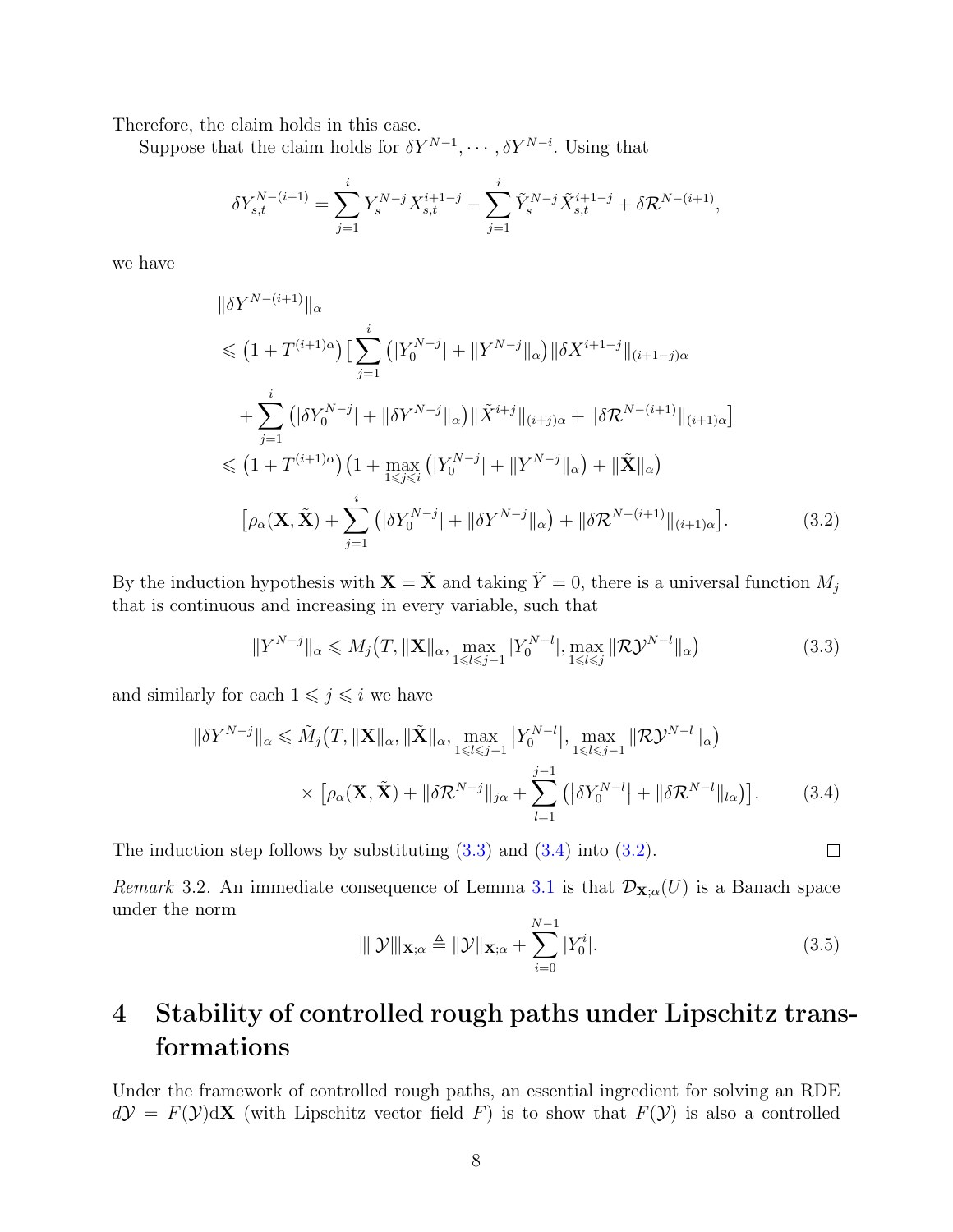rough path. We would like to point out that the extension of this property from the case of  $1/3 < \alpha \leq 1/2$  (which is the common setting in most of the literature) to the general case of  $\alpha < 1/3$  is non-trivial. As we will see, the main challenge has an *algebraic* nature rather than just being standard regularity estimates. To point this out concisely, the Taylor expansion of F for the 0-th level function (i.e. equation [\(4.1\)](#page-8-0) below when  $j = 0$ ) allows us to motivate the construction of  $F(\mathcal{Y}) = (F(\mathcal{Y})^0, \cdots, F(\mathcal{Y})^{N-1})$  as a controlled rough path in one go. However, justifying the remainder regularity for all the derivative paths requires deeper algebraic considerations and the geometric nature of  $X$  plays an essential role. For this purpose, we take the viewpoint of Reutenauer [\[Reu93\]](#page-31-10) and rely on the coproduct structure  $\delta_k$  introduced in Section [2.1](#page-2-0) in a crucial way.

We begin by recalling the notion of Lipschitz functions in the sense to Stein [\[Ste70\]](#page-31-11). Let  $\mathcal{L}_{sym}(V^{\boxtimes j}; W)$  denote the set of bounded linear operators T from  $V^{\boxtimes j}$  to W such that for all permutations  $\sigma$  over  $\{1, \cdots, j\},\$ 

$$
T(v_{\sigma(1)} \boxtimes \cdots \boxtimes v_{\sigma(n)}) = T(v_1 \boxtimes \cdots \boxtimes v_n).
$$

Definition 4.1. Let  $W, U$  be two Banach spaces and let K be a closed subset of W. Suppose that  $\gamma \in (N, N + 1]$  where N is a non-negative integer. A collection of functions  $F =$  $(F^0, F^1, \dots, F^N)$  is said to be  $\gamma$ -Lipschitz over K, if:

(i) the functions  $F^0: K \to U$  and  $F^j: K \to \mathcal{L}_{sym}(W^{\boxtimes j}; U)$   $(1 \leq j \leq N)$  are bounded on K; (ii) for each  $0 \leq j \leq N$ , the following Taylor expansion holds:

<span id="page-8-0"></span>
$$
F^{j}(y)(\xi) = \sum_{l=0}^{N-j} \frac{1}{l!} F^{j+l}(x)((y-x)^{\boxtimes l} \boxtimes \xi) + R_{j}(x,y)(\xi), \quad x, y \in K, \xi \in W^{\boxtimes j}, \tag{4.1}
$$

where the remainder  $R_j: K \times K \to \mathcal{L}_{sym}(W^{\boxtimes j};U)$  satisfies

$$
\sup_{x \neq y \in K} \frac{|R_j(x, y)|}{|x - y|^{\gamma - j}} < \infty \quad \text{for all } 0 \leq j \leq N.
$$

The Lip- $\gamma$  norm of F, denoted as  $||F||_{\text{Lip-}\gamma}$ , is defined to be the smallest number  $M > 0$  such that for all  $x, y \in K$ ,

$$
|F^{j}(x)| \leqslant M, \ |R_{j}(x, y)| \leqslant M|x - y|^{\gamma - j}
$$

for all  $0 \leq j \leq N$ . The Banach space of all  $\gamma$ -Lipschitz functions  $F = (F^0, \dots, F^N)$  is denoted as  $Lip(\gamma, K)$ .

Now let **X** be a given  $\alpha$ -Hölder geometric rough path over a Banach space V. Our aim in this section is to show that, if  $\mathcal Y$  is an  $\alpha$ -Hölder controlled rough path over W with respect to **X** and if  $F = (F^0, \dots, F^N)$  is  $\gamma$ -Lipschitz over W taking values in U, then  $F(\mathcal{Y})$  is an  $\alpha$ -Hölder controlled rough path over U. In addition, given another controlled rough path  $\tilde{\mathcal{Y}}$ , we shall establish a quantitative continuity estimate of  $d_{\mathbf{X}, \tilde{\mathbf{X}}; \alpha}(F(\mathcal{Y}), F(\tilde{\mathcal{Y}}))$  in terms of  $d_{\mathbf{X}, \tilde{\mathbf{X}}; \alpha}(\mathcal{Y}, \tilde{\mathcal{Y}}).$ 

In the first place, we need to elaborate the meaning of  $F(\mathcal{Y})$  as a controlled rough path, which consists of the actual path in U along with its  $N-1$  derivative paths. The actual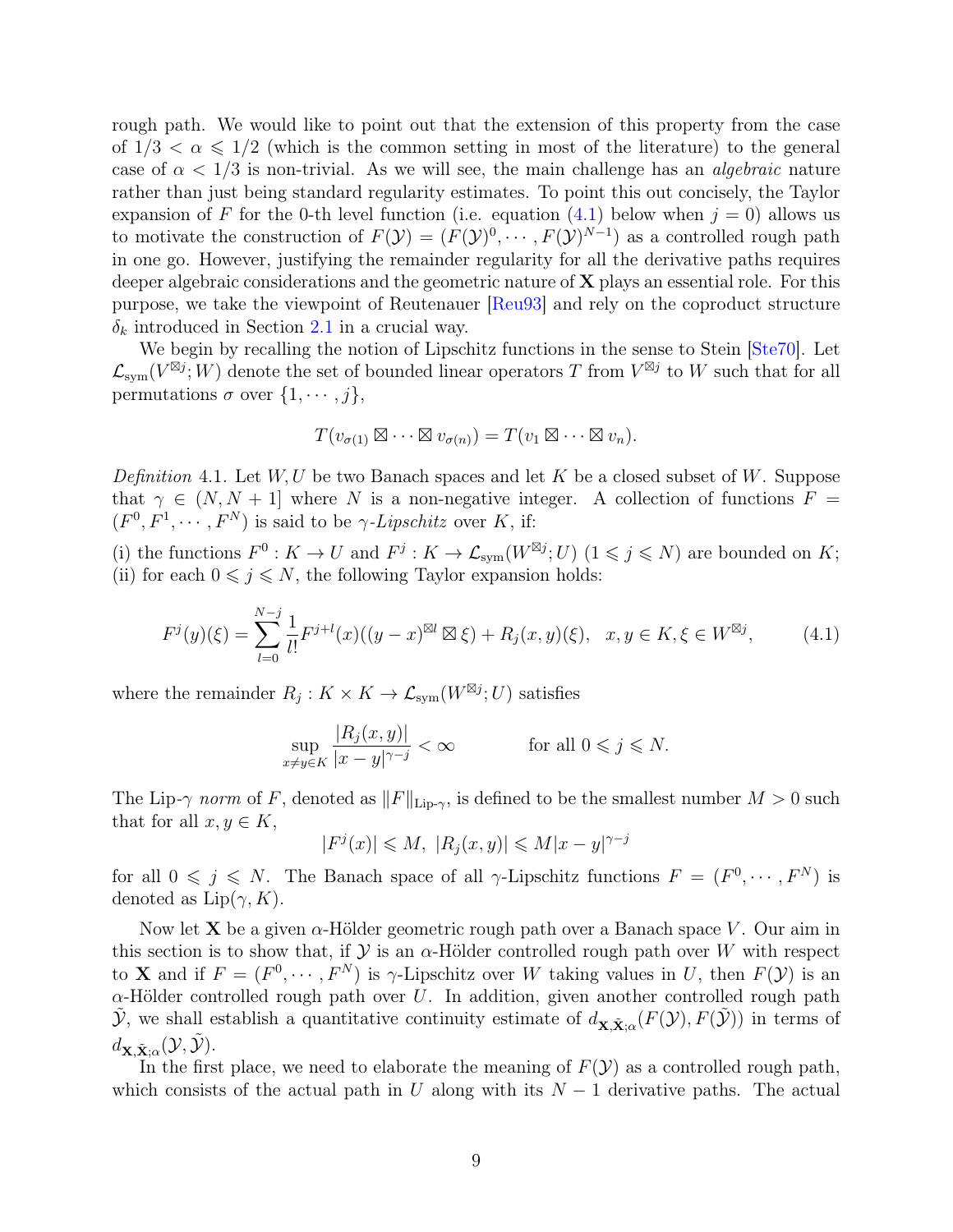path, denoted as  $Z_t^0$ , should apparently be given by  $Z_t^0 \triangleq F^0(Y_t^0)$ . To motivate the derivative paths, we use the Taylor expansion of  $F^0$ :

$$
F^0(Y_t^0) - F^0(Y_s^0) \doteq \sum_{j=1}^{N-1} \frac{1}{j!} F^j(Y_s^0) \big( (Y_{s,t}^0)^{\boxtimes j} \big),
$$

where  $\dot{=}$  means being equal up to a term of regularity  $|t - s|^{N\alpha}$ . Note that a term of such regularity is regarded as a remainder in the expansion of  $Z<sup>0</sup>$ . To proceed further, we adopt the convention that  $Y_t^i \in \mathcal{L}(V^{\otimes i}; W)$  is extended to a linear mapping from  $T^{(N)}(V)$  to  $T^{(N)}(W)$  by setting  $Y_t^i(\xi) \triangleq 0$  if  $\xi \in V^{\otimes j}$  with  $j \neq i$ . Using the expansion of  $Y^0$ , we have

$$
(Y_{s,t}^{0})^{\boxtimes j} \dot{=} ((\sum_{i=1}^{N-1} Y_{s}^{i}) \mathbf{X}_{s,t})^{\boxtimes j} = (\sum_{i=1}^{N-1} Y_{s}^{i})^{\boxtimes j} (\mathbf{X}_{s,t}^{\boxtimes j}).
$$

Since **X** is a geometric rough path,  $\mathbf{X}_{s,t}$  takes values in the free nilpotent group  $G^{(N)}(V)$ . By using  $(2.2)$ , it is not hard to see that

$$
\delta_j(\mathbf{X}_{s,t})\dot{=}\mathbf{X}_{s,t}\boxtimes\cdots\boxtimes\mathbf{X}_{s,t}.
$$

As a result, we have

$$
F^{0}(Y_{t}^{0}) = \sum_{j=0}^{N-1} \frac{1}{j!} F^{j}(Y_{s}^{0}) \left( \left( \sum_{i=1}^{N-1} Y_{s}^{i} \right)^{\boxtimes j} \left( \delta_{j}(\mathbf{X}_{s,t}) \right) \right)
$$
  
= 
$$
F^{0}(Y_{s}^{0}) + \sum_{r=1}^{N-1} \sum_{j=1}^{N-1} \frac{1}{j!} F^{j}(Y_{s}^{0}) \left( \sum_{i_{1}+\dots+i_{j}=r} \left( Y_{s}^{i_{1}} \boxtimes \dots \boxtimes Y_{s}^{i_{j}} \right) \left( \delta_{j}(X_{s,t}^{r}) \right) \right),
$$

where the summation  $\sum_{i_1+\cdots+i_j=r}$  is taken over all  $1\leqslant i_1,\cdots,i_j\leqslant N-1$ . It is then clear that the derivative paths  $Z^1, \cdots, Z^{N-1}$  should be defined by

<span id="page-9-1"></span>
$$
Z_s^r \triangleq \sum_{j=1}^{N-1} \frac{1}{j!} F^j(Y_s^0) \Big( \sum_{i_1 + \dots + i_j = r} (Y_s^{i_1} \boxtimes \dots \boxtimes Y_s^{i_j}) \circ \delta_j|_{V^{\otimes j}} \Big). \tag{4.2}
$$

Note that the requirement  $i_1 + \cdots + i_j = r$  together with  $i_1, \cdots, i_j \geq 1$  mean that the sum  $\sum_{j=1}^{N-1}$  is in reality a sum  $\sum_{j=1}^{r}$  as the terms from  $j = r + 1$  to  $j = N - 1$  are zero. We have left it as  $\sum_{j=1}^{N-1}$  for the convenience of interchanging summations later on. Note that  $Z_s^r \in \mathcal{L}(V^{\otimes r}; U).$ 

To prove that  $\mathcal{Z} = (Z^0, \dots, Z^{N-1})$  is controlled by **X**, by Definition [2.3](#page-5-2) we need to show that

<span id="page-9-0"></span>
$$
Z_{s,t}^r \doteq Z_s^{r+1} X_{s,t}^1 + \dots + Z_s^{N-1} X_{s,t}^{N-1-r}
$$
\n
$$
\tag{4.3}
$$

for each  $1 \le r \le N - 1$ , where in this case  $\dot{=}$  means being equal up to a term of regularity  $|t-s|^{(N-r)\alpha}$ . The main challenge (and essence) of proving [\(4.3\)](#page-9-0) is algebraic rather than analytic. In particular, this relies on a key algebraic lemma which we now motivate.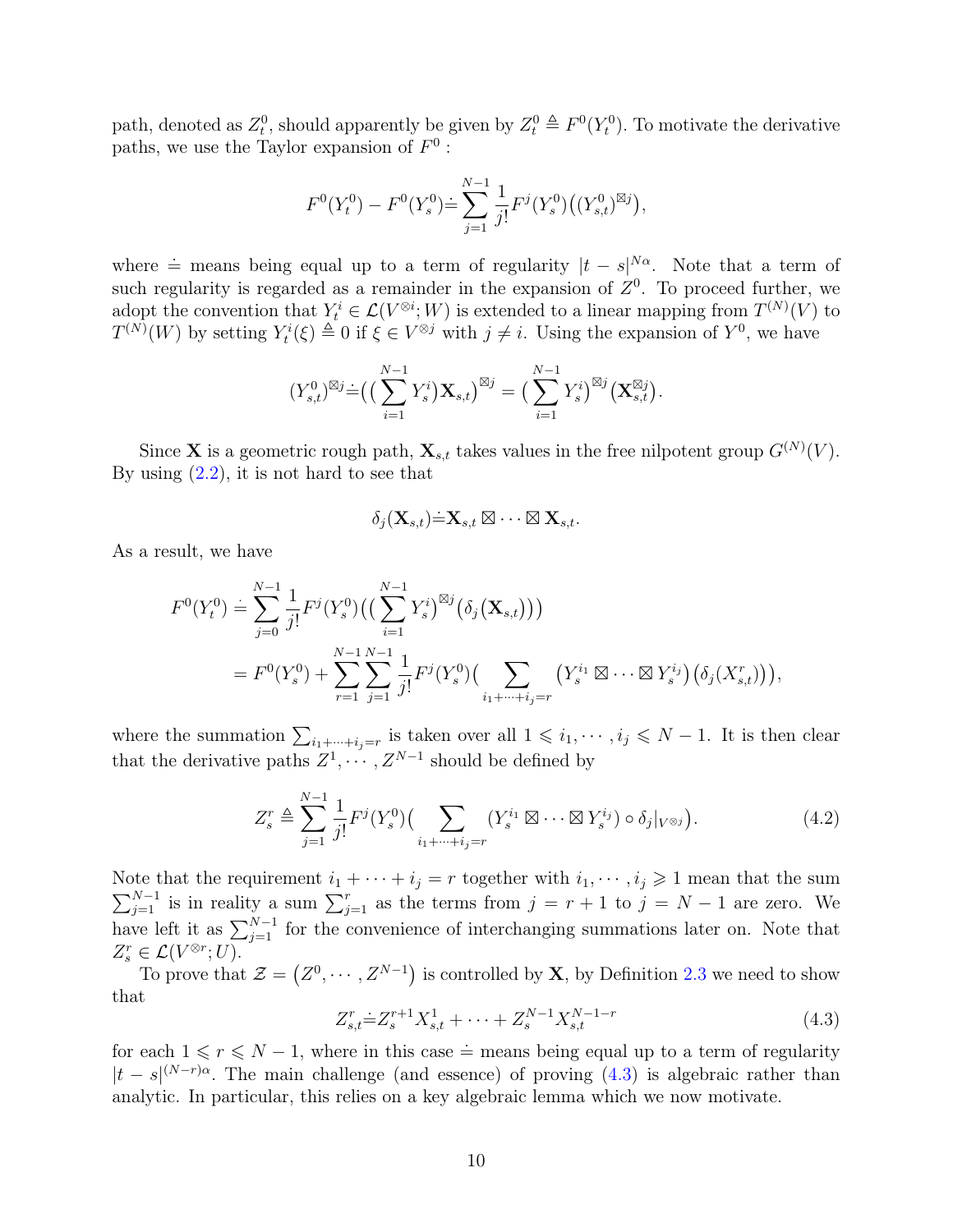First of all, there is nothing to prove when  $r = 0$ , since the definition of  $Z<sup>r</sup>$  guarantees the desired regularity property in this case. For  $1 \leq r \leq N-1$ , let  $\xi \in V^{\otimes r}$  be a generic element. To simplify the notation in the computation below, we set

<span id="page-10-4"></span>
$$
\eta_t^j \triangleq \sum_{i_1 + \dots + i_j = r} (Y_t^{i_1} \boxtimes \dots \boxtimes Y_t^{i_j}) \circ \delta_j (\xi) \in W^{\boxtimes j}.
$$
\n(4.4)

Then we can write

$$
Z_t^r(\xi) = \sum_{j=1}^{N-1} \frac{1}{j!} F^j(Y_t^0) (\eta_t^j)
$$
  
\n
$$
\stackrel{\doteq}{=} \sum_{j=1}^{N-1} \frac{1}{j!} \Big( \sum_{l=0}^{N-1-j} \frac{1}{l!} F^{j+l}(Y_s^0) \big( (Y_{s,t}^0)^{\boxtimes l} \boxtimes \eta_t^j \big) \Big) \qquad (4.5)
$$
  
\n
$$
= \sum_{j=1}^{N-1} \frac{1}{j!} \sum_{k=j}^{N-1} \frac{1}{(k-j)!} F^k(Y_s^0) \big( (Y_{s,t}^0)^{\boxtimes (k-j)} \boxtimes \eta_t^j \big) \qquad (4.5)
$$
  
\n
$$
= \sum_{k=1}^{N-1} \sum_{j=1}^k \frac{1}{j!(k-j)!} F^k(Y_s^0) \big( (Y_{s,t}^0)^{\boxtimes (k-j)} \boxtimes \eta_t^j \big).
$$

Let us define

$$
\hat{\eta}_t^j = \sum_{i_1 + \dots + i_j = r} \left( \sum_{l_1 \geqslant i_1, \dots, l_j \geqslant i_j} Y_s^{l_1} X_{s,t}^{l_1 - i_1} \boxtimes \dots \boxtimes Y_s^{l_j} X_{s,t}^{l_j - i_j} \right) \circ \delta_j \left( \xi \right) \tag{4.6}
$$

and

<span id="page-10-3"></span><span id="page-10-2"></span><span id="page-10-1"></span><span id="page-10-0"></span>
$$
\hat{Y}_{s,t}^{0} = \sum_{m=1}^{N-1} Y_s^m X_{s,t}^m,
$$
\n(4.7)

respectively. It follows that

$$
Z_t^r(\xi) \doteq \sum_{k=1}^{N-1} \sum_{j=1}^k \frac{1}{j!(k-j)!} F^k(Y_s^0) \left( \left( Y_{s,t}^0 \right)^{\boxtimes (k-j)} \boxtimes \eta_t^j \right)
$$
  

$$
\doteq \sum_{k=1}^{N-1} \sum_{j=1}^k \frac{1}{j!(k-j)!} F^k(Y_s^0) \left( \left( \hat{Y}_{s,t}^0 \right)^{\boxtimes (k-j)} \boxtimes \hat{\eta}_t^j \right).
$$
(4.8)

On the other hand, we have

$$
(Z_s^r + Z_s^{r+1} X_{s,t}^1 + \dots + Z_s^{N-1} X_{s,t}^{N-1-r})(\xi)
$$
  
= 
$$
\sum_{l=r}^{N-1} \left( \sum_{k=1}^{N-1} \sum_{i_1 + \dots + i_k = l} \frac{1}{k!} F^k(Y_s^0) (Y_s^{i_1} \boxtimes \dots \boxtimes Y_s^{i_k}) \circ \delta_k (\mathbf{X}_{s,t} \otimes \xi) \right).
$$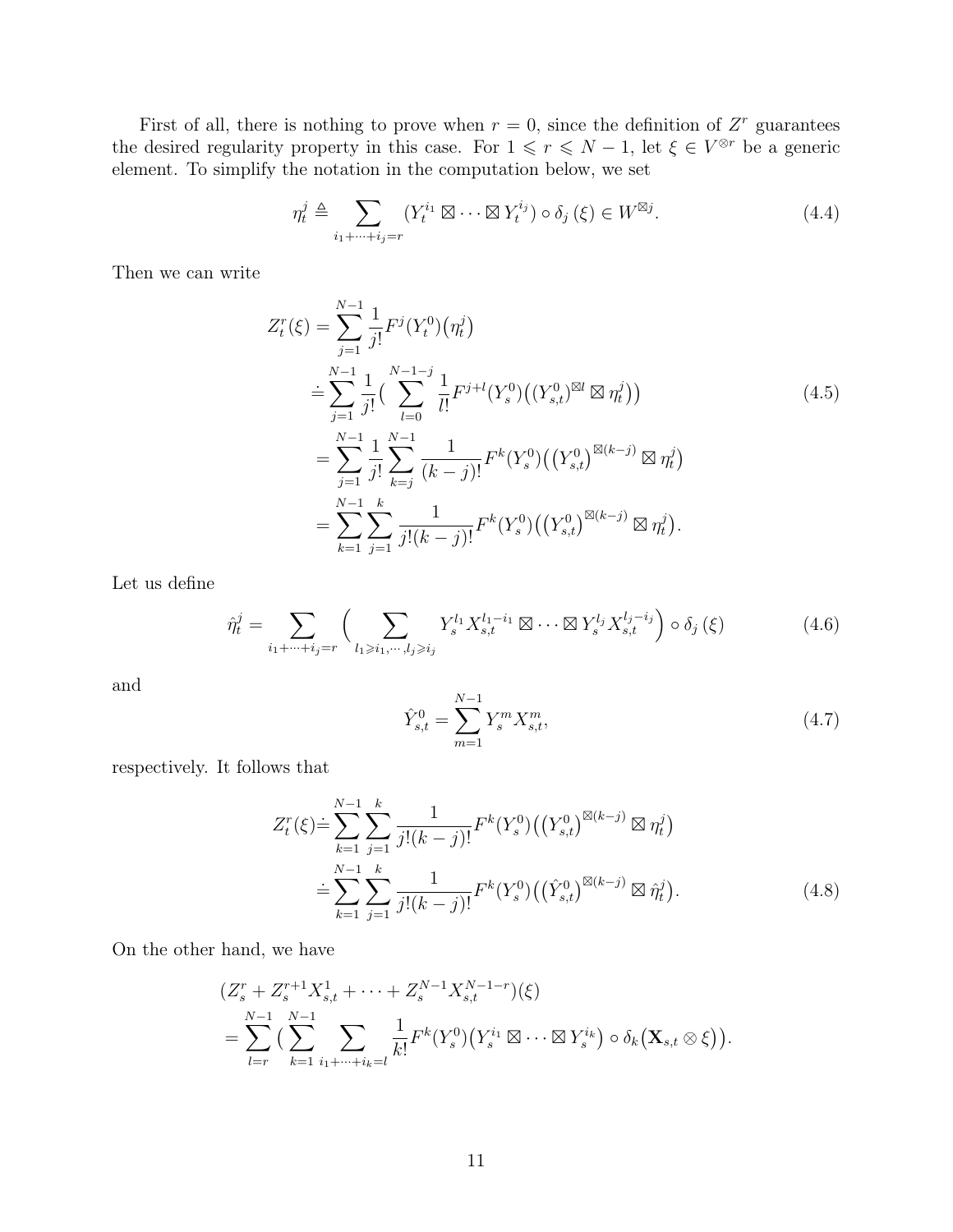Consequently, to prove  $\mathcal Z$  is a controlled path, it boils down to showing that

$$
\sum_{k=1}^{N-1} \sum_{j=1}^{k} \frac{1}{j!(k-j)!} F^{k}(Y_s^0) ((\hat{Y}_{s,t}^0)^{\boxtimes (k-j)} \boxtimes \hat{\eta}_t^j)
$$
  
\n
$$
\doteq \sum_{k=1}^{N-1} \sum_{l=1}^{N-1} \frac{F^{k}(Y_s^0)}{k!} (\sum_{i_1 + \dots + i_k = l} (Y_s^{i_1} \boxtimes \dots \boxtimes Y_s^{i_k}) \circ \delta_k (\mathbf{X}_{s,t} \otimes \xi)).
$$
\n(4.9)

Here an important point is that  $F^k(Y_s^0)$  is a symmetric functional over  $W^{\boxtimes k}$ . To respect the underlying symmetry, let  $S_k : W^{\boxtimes k} \to W^{\boxtimes k}$  be the symmetrization operator on homogeneous k-tensors, and let K be its kernel. We introduce the notation  $\xi = \eta$  to mean that  $\xi - \eta \in K$ . Using the symmetry of  $F^k(Y_s^0)$ , it remains to establish the following algebraic lemma.

<span id="page-11-5"></span>**Lemma 4.1.** For each  $1 \leq k \leq N-1$ , we have

<span id="page-11-0"></span>
$$
\sum_{j=1}^{k} \frac{1}{j!(k-j)!} \left(\hat{Y}_{s,t}^{0}\right)^{\boxtimes (k-j)} \boxtimes \hat{\eta}_t^j
$$
\n
$$
\stackrel{\text{s}}{=} \frac{1}{k!} \sum_{l=r}^{N-1} \sum_{i_1 + \dots + i_k = l} \left(Y_s^{i_1} \boxtimes \dots \boxtimes Y_s^{i_k}\right) \circ \delta_k \left(\mathbf{X}_{s,t} \otimes \xi\right) + \Delta_{3;s,t}^k,\tag{4.10}
$$

where we recall that  $\hat{\eta}_t^j$  $\hat{t}_t^j$  is defined in [\(4.6\)](#page-10-0),  $\hat{Y}_{s,t}^0$  is defined in [\(4.7\)](#page-10-1) and

<span id="page-11-4"></span>
$$
\Delta_{3;s,t}^{k} \triangleq \frac{1}{k!} \sum_{\substack{1 \leq i_1, \dots, i_k \leq N-1 \\ i_1 + \dots + i_k \geq N}} Y_s^{i_1} \boxtimes \dots \boxtimes Y_s^{i_k} ((\mathbf{X}_{s,t} \boxtimes \dots \boxtimes \mathbf{X}_{s,t}) * \delta_k(\xi)). \tag{4.11}
$$

Remark 4.1. The role of the term  $\Delta_{3;s,t}^k$  is to compensate the difference between  $\delta_k(\mathbf{X}_{s,t})$  and  $\mathbf{X}_{s,t}^{\boxtimes k}$  (cf. [\(2.2\)](#page-4-1)), which arises from tensor truncation.

*Proof.* By the linearity for both sides of [\(4.10\)](#page-11-0), it is enough to consider the case  $\xi = v_1 \otimes$  $\cdots \otimes v_r$  when  $v_i \in V$  for all  $1 \leq i \leq r$ . Recall that

<span id="page-11-1"></span>
$$
\hat{\eta}_t^j = \sum_{i_1 + \dots + i_j = r} \left( \sum_{l_1 \geqslant i_1, \dots, l_j \geqslant i_j} Y_s^{l_1} X_{s,t}^{l_1 - i_1} \boxtimes \dots \boxtimes Y_s^{l_j} X_{s,t}^{l_j - i_j} \right) \circ \delta_j \left( v_1 \otimes \dots \otimes v_r \right), \tag{4.12}
$$

and

<span id="page-11-3"></span><span id="page-11-2"></span>
$$
\delta_j(v_1 \otimes \cdots \otimes v_r) = \sum_{(I_\alpha)} \xi |_{I_1} \boxtimes \cdots \boxtimes \xi |_{I_j}, \qquad (4.13)
$$

where the summation is taken over all disjoint subsets  $I_1, \dots, I_j$  such that  $\bigcup_{\alpha=1}^j I_\alpha = \{1, \dots, r\}.$ Using the above formula for  $\delta_j$ , equation [\(4.12\)](#page-11-1) becomes

$$
\sum_{i_1+\dots+i_j=r} \left( \sum_{l_1\geq i_1,\dots,l_j\geq i_j} Y_s^{l_1} X_{s,t}^{l_1-i_1} \boxtimes \dots \boxtimes Y_s^{l_j} X_{s,t}^{l_j-i_j} \right) \sum_{(I_\alpha)} \xi |_{I_1} \boxtimes \dots \boxtimes \xi |_{I_j}
$$
\n
$$
= \sum_{i_1+\dots+i_j=r} \sum_{(I_\alpha)} \sum_{l_1\geq i_1,\dots,l_j\geq i_j} Y_s^{l_1} \left( X_{s,t}^{l_1-i_1} \otimes \xi |_{I_1} \right) \boxtimes \dots \boxtimes Y_s^{l_j} \left( X_{s,t}^{l_j-i_j} \otimes \xi |_{I_j} \right). \tag{4.14}
$$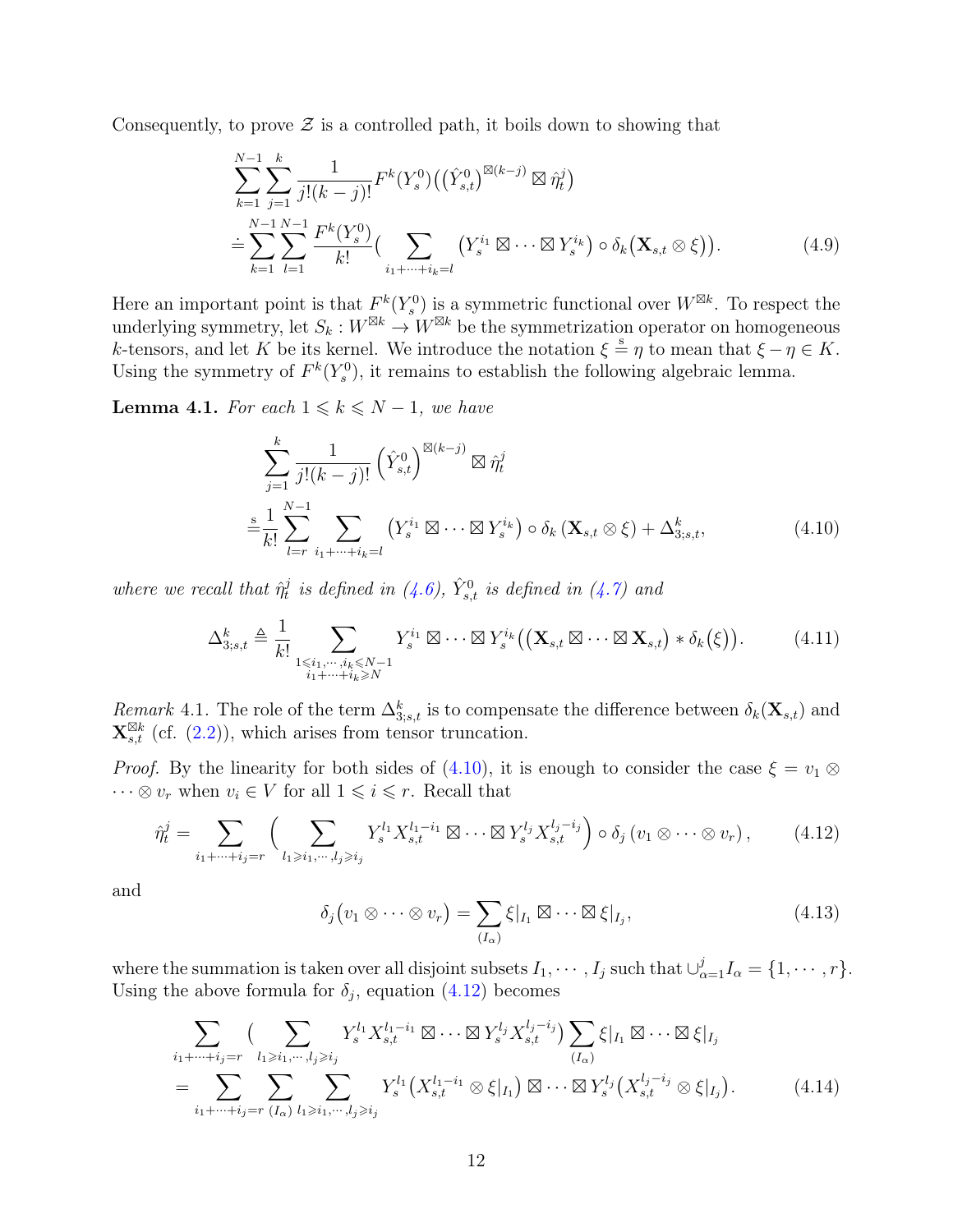Since  $Y_s^l$  acts on  $V^{\otimes l}$  and sends on all other elements to zero, we know that

$$
Y_s^l\left(X_{s,t}^{l-i} \otimes \xi|_I\right) = 0 \quad \text{if } |I| \neq i.
$$

Therefore, the summation  $\sum_{(I_{\alpha})}$  in [\(4.14\)](#page-11-2) becomes a summation over all partitions  $(I_{\alpha})_c^j$  $\alpha=1$ of  $\{1, \dots r\}$  such that  $|I_{\alpha}| = i_{\alpha}$  for all  $\alpha$ . As a result, we can write

$$
\sum_{i_1+\cdots+i_j=r} \sum_{(I_{\alpha})_{\alpha=1}^j:|I_{\alpha}|=i_{\alpha} \forall \alpha}=\sum_{(I_{\alpha})_{\alpha=1}^j:|I_{\alpha}|\geqslant 1 \ \forall \alpha},
$$

where the right hand side denotes the summation over all partitions  $(I_{\alpha})_{\alpha=1}^{j}$  of  $\{1, \cdots, r\}$ such that  $|I_{\alpha}| \geq 1$  for each  $\alpha$ . Moreover, as  $Y_s^l(X_{s,t}^q \otimes \xi|_I) = 0$  unless  $q = l - |I|$ , we have

$$
Y_s^l(X_{s,t}^q\otimes\xi|_I)=Y_s^l(\mathbf{X}_{s,t}\otimes\xi|_I).
$$

Note finally that as  $\mathbf{X}_{s,t} \otimes \xi|_I$  has degree at least  $|I|$ ,

$$
Y_s^l\big(\mathbf{X}_{s,t}\otimes \xi|_I\big)=0 \qquad \text{if } l<|I|.
$$

Therefore, for each  $1 \leq \alpha \leq j$  the summation  $\sum_{l_{\alpha} \geq |I_{\alpha}|}$  can be replaced by the unrestricted sum  $\sum_{l_{\alpha}=1}^{N-1}$ .

Taking into account the above considerations, equation [\(4.14\)](#page-11-2) now becomes

$$
\hat{\eta}^j_t = \sum_{(I_{\alpha})_{\alpha=1}^j: I_{\alpha} \neq \emptyset \forall \alpha} \sum_{l_1, \cdots, l_j=1}^{N-1} Y_s^{l_1} (\mathbf{X}_{s,t} \otimes \xi|_{I_1}) \boxtimes \cdots \boxtimes Y_s^{l_j} (\mathbf{X}_{s,t} \otimes \xi|_{I_j}).
$$

It follows that

<span id="page-12-0"></span>
$$
\sum_{j=1}^{k} \frac{1}{j!(k-j)!} (\hat{Y}_{s,t}^{0})^{\boxtimes (k-j)} \boxtimes \hat{\eta}_{t}^{j}
$$
\n
$$
= \sum_{j=1}^{k} \frac{1}{j!(k-j)!} \sum_{m_{1}, \dots, m_{k-j}=1}^{N-1} Y_{s}^{m_{1}} \mathbf{X}_{s,t} \boxtimes \dots \boxtimes Y_{s}^{m_{k-j}} \mathbf{X}_{s,t}
$$
\n
$$
\boxtimes \sum_{(I_{\alpha})_{\alpha=1}^{j} : I_{\alpha} \neq \emptyset \forall \alpha} \sum_{l_{1}, \dots, l_{j}=1}^{N-1} Y_{s}^{l_{1}} (\mathbf{X}_{s,t} \otimes \xi|_{I_{1}}) \boxtimes \dots \boxtimes Y_{s}^{l_{j}} (\mathbf{X}_{s,t} \otimes \xi|_{I_{j}})
$$
\n
$$
= \sum_{j=1}^{k} \frac{1}{j!(k-j)!} \sum_{h_{1}, \dots, h_{k}=1}^{N-1} Y_{s}^{h_{1}} \mathbf{X}_{s,t} \boxtimes \dots \boxtimes Y_{s}^{h_{k-j}} \mathbf{X}_{s,t}
$$
\n
$$
\boxtimes \sum_{(I_{\alpha})_{\alpha=1}^{j} : I_{\alpha} \neq \emptyset \forall \alpha} Y_{s}^{h_{k-j+1}} (\mathbf{X}_{s,t} \otimes \xi|_{I_{1}}) \boxtimes \dots \boxtimes Y_{s}^{h_{k}} (\mathbf{X}_{s,t} \otimes \xi|_{I_{j}}).
$$
\n(4.15)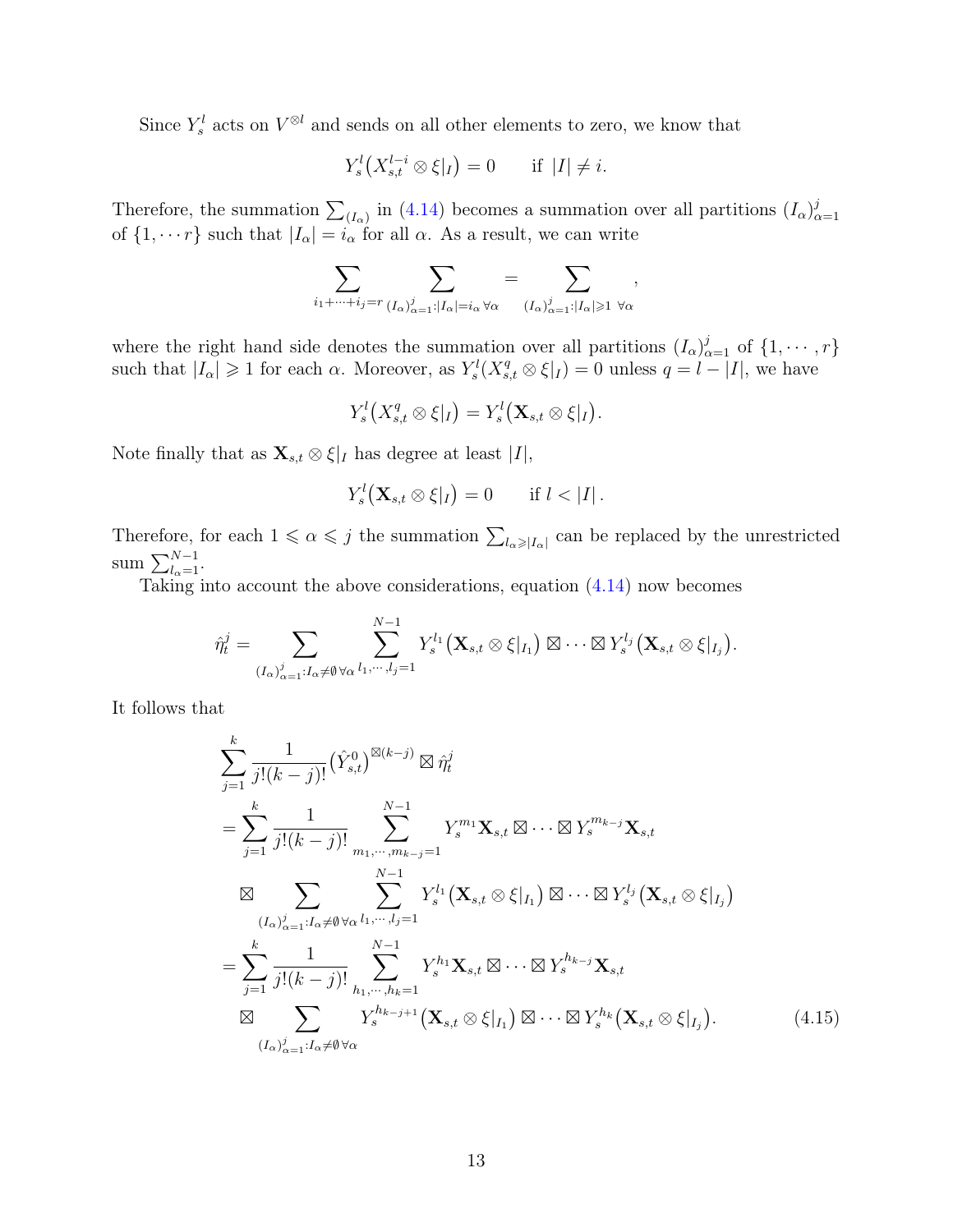As the next observation, let  $(H_i)_{i=1}^k$  be a partition of  $\{1, \dots, r\}$ . If there exist  $\beta_1 < \dots <$  $\beta_j$  such that  $H_{\beta_i} = I_i$  for  $1 \leqslant i \leqslant j$  and  $H_i = \emptyset$  for  $i \notin {\beta_1, \cdots, \beta_r}$ , then

$$
\sum_{h_1,\dots,h_k=1}^{N-1} Y_s^{h_1} \mathbf{X}_{s,t} \boxtimes \dots \boxtimes Y_s^{h_{k-j}} \mathbf{X}_{s,t} \boxtimes Y_s^{h_{k-j+1}} (\mathbf{X}_{s,t} \otimes \xi|_{I_1}) \boxtimes \dots \boxtimes Y_s^{h_k} (\mathbf{X}_{s,t} \otimes \xi|_{I_j})
$$
  

$$
\stackrel{s}{=} \sum_{h_1,\dots,h_k=1}^{N-1} Y_s^{h_1} (\mathbf{X}_{s,t} \otimes \xi|_{H_1}) \boxtimes \dots \boxtimes Y_s^{h_k} (\mathbf{X}_{s,t} \otimes \xi|_{H_k}).
$$

There are a total of  $\binom{k}{i}$  $j \choose j$  such partitions  $(H_i)_{i=1}^k$  for each given j-tuple  $(I_1, \dots, I_j)$ . As a result, we have

$$
\sum_{h_1,\dots,h_k=1}^{N-1} \sum_{(H_i): \exists \beta_1 < \dots < \beta_j, H_{\beta_i} = I_i \forall i} Y_s^{h_1}(\mathbf{X}_{s,t} \otimes \xi|_{H_1}) \boxtimes \dots \boxtimes Y_s^{h_k}(\mathbf{X}_{s,t} \otimes \xi|_{H_k})
$$
\n
$$
\stackrel{\mathbf{s}}{=} \sum_{h_1,\dots,h_k=1}^{N-1} {k \choose j} Y_s^{h_1} \mathbf{X}_{s,t} \boxtimes \dots \boxtimes Y_s^{h_{k-j}} \mathbf{X}_{s,t} \boxtimes Y_s^{h_{k-j+1}}(\mathbf{X}_{s,t} \otimes \xi|_{I_1})
$$
\n
$$
\boxtimes \dots \boxtimes Y_s^{h_k}(\mathbf{X}_{s,t} \otimes \xi|_{I_j}).
$$

Since the summation

<span id="page-13-1"></span><span id="page-13-0"></span>
$$
\sum_{j=1}^k\sum_{(I_{\alpha})_{\alpha=1}^j: I_{\alpha}\neq\emptyset\,\forall\alpha\,(H_i): \exists\beta_1<\cdots<\beta_j, H_{\beta_i}=I_i\,\forall i}
$$

is equivalent to summing over all partitions  $(H_i)_{j=1}^k$  of  $\{1, \dots, r\}$ , the expression in  $(4.15)$ becomes (up to permutation symmetry with respect to  $\mathbb{E}$ )

$$
\frac{1}{k!} \sum_{h_1,\dots,h_k=1}^{N-1} \sum_{(H_i)_{i=1}^k:\text{partition of }\{1,\dots,r\}} Y_s^{h_1}(\mathbf{X}_{s,t} \otimes \xi|_{H_1}) \boxtimes \dots \boxtimes Y_s^{h_k}(\mathbf{X}_{s,t} \otimes \xi|_{H_k})
$$
\n
$$
= \frac{1}{k!} \sum_{h_1,\dots,h_k=1}^{N-1} Y_s^{h_1} \boxtimes \dots \boxtimes Y_s^{h_k}((\mathbf{X}_{s,t} \boxtimes \dots \boxtimes \mathbf{X}_{s,t}) * (\sum_{(H_i)_{i=1}^k} \xi|_{H_1} \boxtimes \dots \boxtimes \xi|_{H_k})). \tag{4.16}
$$

By using the formula [\(4.13\)](#page-11-3) for  $\delta_k$  again, the expression in [\(4.16\)](#page-13-0) becomes

$$
\frac{1}{k!} \sum_{h_1,\dots,h_k=1}^{N-1} Y_s^{h_1} \boxtimes \dots \boxtimes Y_s^{h_k} ((\mathbf{X}_{s,t} \boxtimes \dots \boxtimes \mathbf{X}_{s,t}) * \delta_k (v_1 \otimes \dots \otimes v_r))
$$
\n
$$
= \frac{1}{k!} \sum_{l=r}^{N-1} \sum_{h_1+\dots+h_k=l}^{N-1} Y_s^{h_1} \boxtimes \dots \boxtimes Y_s^{h_k} ((\mathbf{X}_{s,t} \boxtimes \dots \boxtimes \mathbf{X}_{s,t}) * \delta_k (v_1 \otimes \dots \otimes v_r)) + \Delta_{3,s,t}^k,
$$
\n(4.17)

where  $\Delta_{3;s,t}^{k}$  is defined to be the difference of the two expressions in [\(4.17\)](#page-13-1).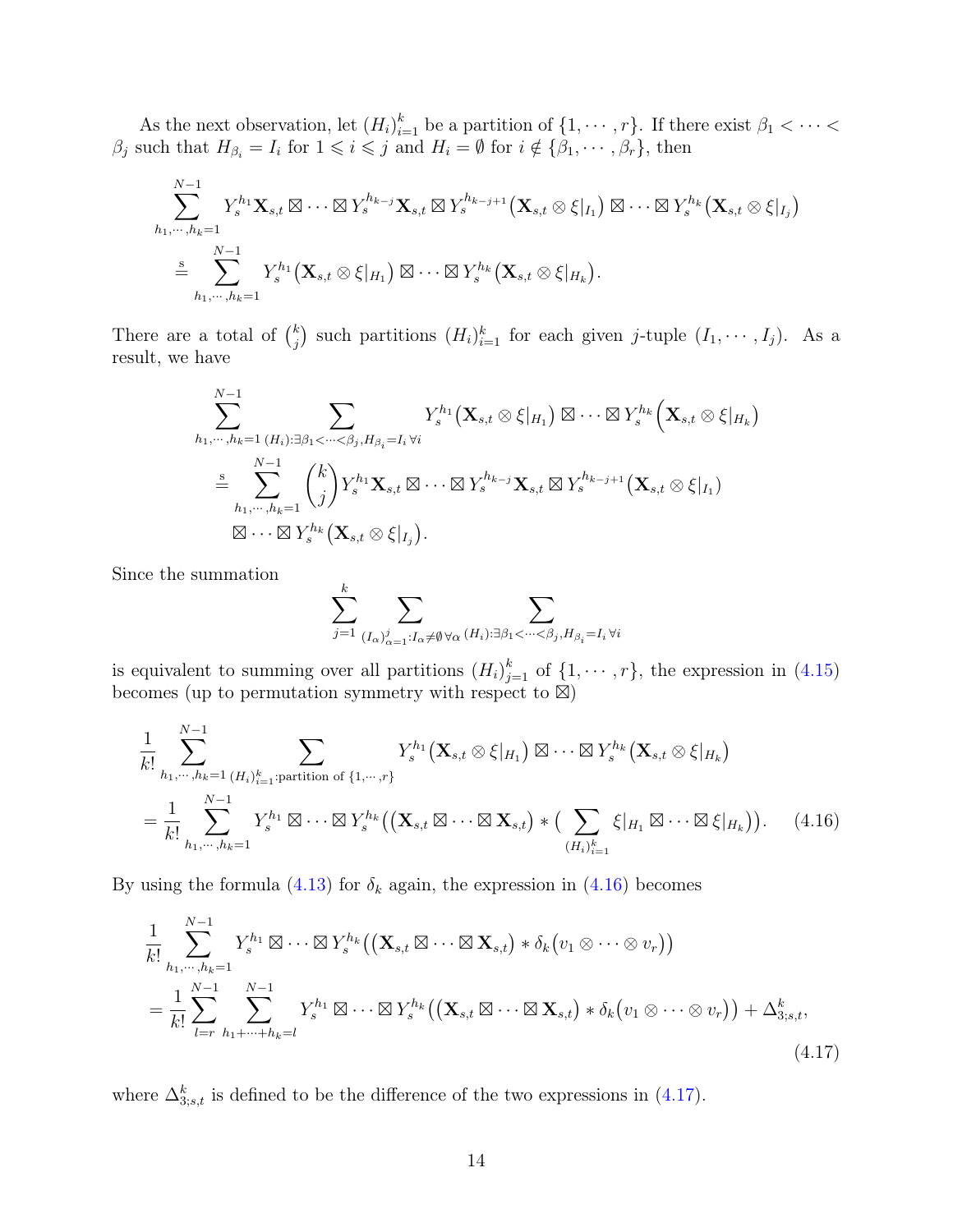Note that when  $h_1 + \cdots + h_k \leq N$ , the operator  $Y_s^{h_1} \boxtimes \cdots \boxtimes Y_s^{h_k}$  only acts non-trivially on elements of  $\oplus_{l_1+\cdots +l_k\leqslant N} V^{\otimes l_1}\boxtimes\cdots\boxtimes V^{\otimes l_k}$ . Since  $\mathbf{X}_{s,t}^{\dagger} \in G^{(N)}(V)$ , according to the shuffle product formula  $(2.2)$ , for such  $h_i$ 's we have

$$
Y_s^{h_1} \boxtimes \cdots \boxtimes Y_s^{h_k} ((\mathbf{X}_{s,t} \boxtimes \cdots \boxtimes \mathbf{X}_{s,t}) * \delta_k (v_1 \otimes \cdots \otimes v_r))
$$
  
=  $Y_s^{h_1} \boxtimes \cdots \boxtimes Y_s^{h_k} (\sum_{l_1 + \cdots + l_k \leq N} (X_{s,t}^{l_1} \boxtimes \cdots \boxtimes X_{s,t}^{l_k}) * \delta_k (v_1 \otimes \cdots \otimes v_r))$   
=  $Y_s^{h_1} \boxtimes \cdots \boxtimes Y_s^{h_k} (\delta_k (\mathbf{X}_{s,t}) * \delta_k (v_1 \otimes \cdots \otimes v_r)).$ 

Since  $\delta_k$  is a ∗-homomorphism, the expression in [\(4.17\)](#page-13-1) becomes

$$
\frac{1}{k!} \sum_{l=r}^{N-1} \sum_{h_1+\cdots+h_k=l}^{N-1} Y_s^{h_1} \boxtimes \cdots \boxtimes Y_s^{h_k} (\delta_k (\mathbf{X}_{s,t} \otimes v_1 \otimes \cdots \otimes v_r)) + \Delta_{3,s,t}^k,
$$

which is precisely the right hand side of  $(4.10)$ .

Having the above algebraic considerations, we can now prove the main result of this section. For the need in the study of RDEs in the next section, we also establish a continuity estimate for Lipschitz transformations.

<span id="page-14-1"></span>**Theorem 4.1.** (i) Stability Let Y be a controlled rough path over  $[0, T]$  with respect to X. Let  $F = (F^0, F^1, \dots, F^N)$  be a  $\gamma$ -Lipschitz function with  $\gamma \in (N, N + 1]$ . Then the path  $\mathcal{Z} = F(\mathcal{Y})$  as defined in [\(4.2\)](#page-9-1) is a path controlled by **X** in the sense of Definition [2.3.](#page-5-2) In addition, we have

<span id="page-14-0"></span>
$$
||F(\mathcal{Y})||_{\mathbf{X};\alpha} \leq ||F||_{Lip-N} \cdot M\big(T, \max_{1 \leq i \leq N-1} |Y_0^i|, ||\mathcal{Y}||_{\mathbf{X};\alpha}, ||\mathbf{X}||_{\alpha}\big) \tag{4.18}
$$

(ii) [Continuity estimate] Let  $\mathcal Y$  and  $\tilde{\mathcal Y}$  be paths over  $[0,T]$  controlled by  $\mathbf X$  and  $\tilde{\mathbf X}$  respectively, and let F be  $(N + 1)$ -Lipschitz. Then we have

$$
d_{\mathbf{X}, \tilde{\mathbf{X}}; \alpha}(F(\mathcal{Y}), F(\tilde{\mathcal{Y}}))
$$
  
\n
$$
\leq \|F\|_{Lip-(N+1)} \cdot M(T, \max_{1 \leq i \leq N-1} |Y_0^i|, \max_{1 \leq i \leq N-1} |\tilde{Y}_0^i|, \|\mathcal{Y}\|_{\mathbf{X}; \alpha}, \|\tilde{\mathcal{Y}}\|_{\tilde{\mathbf{X}}; \alpha}, \|\mathbf{X}\|_{\alpha}, \|\tilde{\mathbf{X}}\|_{\alpha})
$$
  
\n
$$
\times (\max_{0 \leq i \leq N-1} |Y_0^i - \tilde{Y}_0^i| + d_{\mathbf{X}, \tilde{\mathbf{X}}; \alpha}(\mathcal{Y}, \tilde{\mathcal{Y}}) + \rho_\alpha(\mathbf{X}, \tilde{\mathbf{X}})).
$$
\n(4.19)

In both parts,  $M(\dots)$  denotes a universal function that is continuous and increasing in every variable.

*Proof.* To ease our discussion, we use the notation " $\lesssim$ " to denote an estimate up to a continuous increasing function M in T,  $\max_{1 \leq i \leq N-1} |Y_0^i|$ ,  $\max_{1 \leq i \leq N-1} |\tilde{Y}_0^i|$ ,  $||\mathcal{Y}||_{\mathbf{X};\alpha}$ ,  $||\tilde{\mathcal{Y}}||_{\tilde{\mathbf{X}};\alpha}$ ,  $||\mathbf{X}||_{\alpha}$ ,  $\|\tilde{\mathbf{X}}\|_{\alpha}$ , which may differ from line to line. We closely follow the notation used earlier in the algebraic considerations. In particular, in order to prove the theorem, essentially we need to keep track of the remainder from each of the notions " $\equiv$ " appearing earlier.

 $\Box$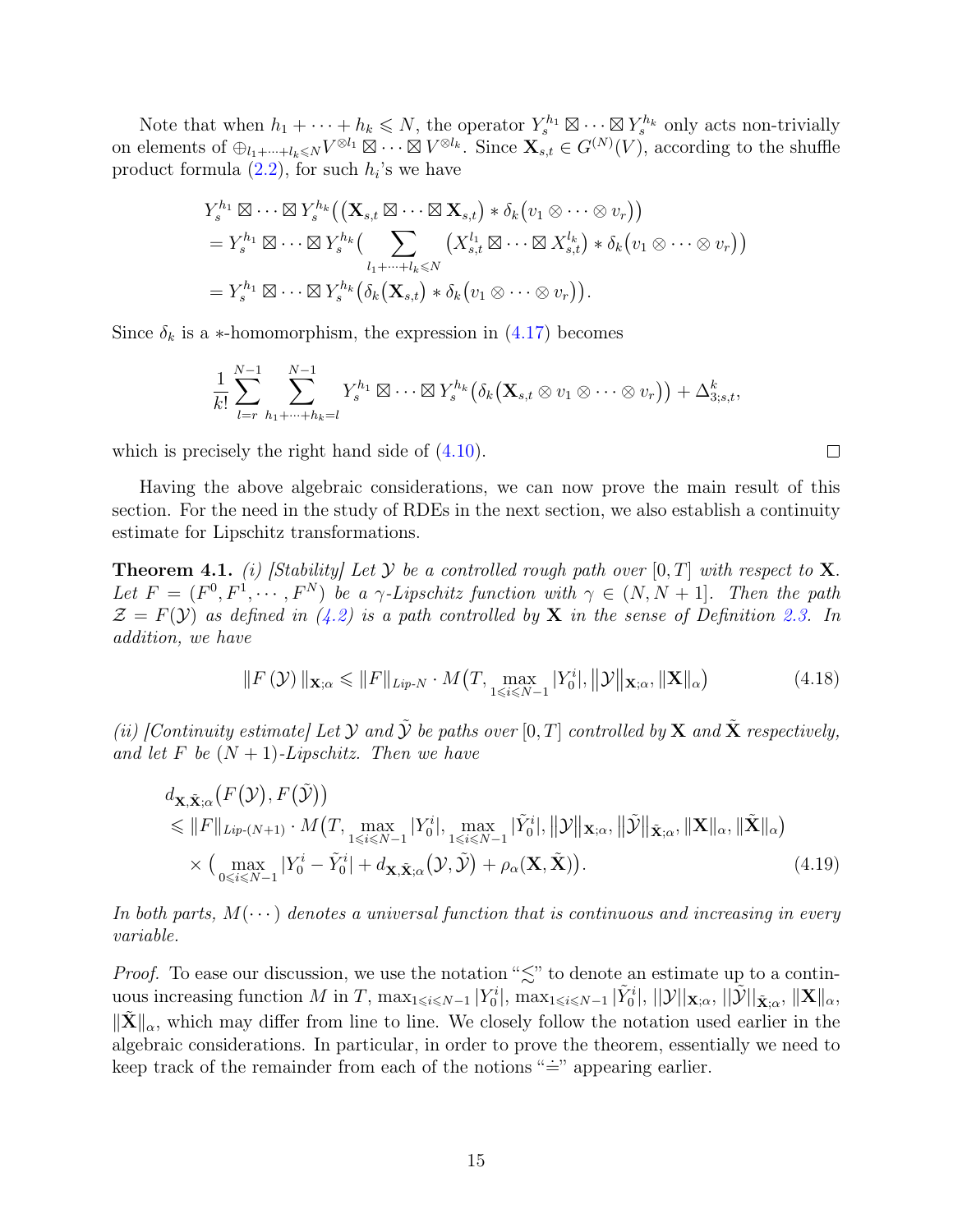First of all, as seen before, we can write

$$
Z_t^r(\xi) = \sum_{k=0}^{N-1} F^k(Y_s^0)(C_k + \Delta_{2,s,t}^k) + \Delta_{1,s,t},
$$
  

$$
EZ_{s,t}^r(\xi) = \sum_{k=0}^{N-1} F^k(Y_s^0)(D_k - \Delta_{3,s,t}^k),
$$

Here

$$
EZ_{s,t}^r(\xi) \triangleq (Z_s^r + Z_s^{r+1} X_{s,t}^1 + \dots + Z_s^{N-1} X_{s,t}^{N-1-r})(\xi),
$$

 $C_k$ ,  $D_k$  are defined by the left and right hand sides of the algebraic identity [\(4.10\)](#page-11-0) respectively. The remainders  $\Delta_{1,s,t}$ ,  $\Delta_{2,s,t}^k$  are associated with the notions "=" appearing earlier and  $\Delta_{3,s,t}^k$ is defined by  $(4.11)$ . To be precise, they are defined by the following equations.

(i) (cf. [\(4.5\)](#page-10-2) and Taylor's theorem with integral form remainder)

$$
\Delta_{1;s,t} \triangleq \sum_{j=1}^{r} \int_{0}^{1} \frac{(1-\theta)^{N-1-j}}{j!(N-1-j)!} F^{N}(Y_{s}^{0} + \theta Y_{s,t}^{0})((Y_{s,t}^{0})^{\boxtimes(N-j)} \boxtimes \eta_{t}^{j}) d\theta, \qquad (4.20)
$$

where we recall that  $\sum_{j=1}^{r} = \sum_{j=1}^{N-1}$ . (ii) (cf.  $(4.8)$ )

$$
\Delta_{2;s,t}^{k} \triangleq \sum_{j=1}^{r} \frac{1}{j!(k-j)!} \sum_{i_1+\dots+i_j=r} \left( (Y_{s,t}^0)^{\boxtimes (k-j)} \boxtimes \left( Y_t^{i_1} \boxtimes \dots \boxtimes Y_t^{i_j}(\delta_j(\xi)) \right) - \left( Y_s^1 X_{s,t}^1 + \dots + Y_s^{N-1} X_{s,t}^{N-1} \right)^{\boxtimes (k-j)} \boxtimes \left( E Y_{s,t}^{i_1} \boxtimes \dots \boxtimes E Y_{s,t}^{i_j}(\delta_j(\xi)) \right) \right),
$$

where

$$
EY_{s,t}^{i} \triangleq Y_s^i + Y_s^{i+1} X_{s,t}^1 + \dots + Y_s^{N-1} X_{s,t}^{N-1-i}.
$$

According to Lemma [4.1,](#page-11-5) we have

<span id="page-15-0"></span>
$$
F^{k}(Y_s^0)(C_k) = F^{k}(Y_s^0)(D_k).
$$

It follows that

<span id="page-15-1"></span>
$$
\mathcal{R}\mathcal{Z}_{s,t}^{r} = \sum_{k=1}^{N-1} F^{k}(Y_s^0) \left( \Delta_{2;s,t}^k + \Delta_{3;s,t}^k \right) + \Delta_{1;s,t}.
$$
 (4.21)

Similar definitions and identities hold for the tilde-quantities. We need to estimate the regularity of the  $\Delta$ 's.

As a standard way, we frequently use the simple inequality

$$
|ab - \tilde{a}\tilde{b}| \leqslant |a - \tilde{a}| \cdot |b| + |\tilde{a}| \cdot |b - \tilde{b}|.
$$
\n(4.22)

Also note that  $|F^k(Y_s^0)| \lesssim ||F||_{\text{Lip-}N}$ . As a consequence of Lemma [3.1](#page-6-1) (without the presence of  $\mathcal{Y}$ ), we have

$$
|Y_{s,t}^0| \lesssim |t-s|^\alpha, \ |Y_t^i| \lesssim 1, \quad \forall i \geq 1. \tag{4.23}
$$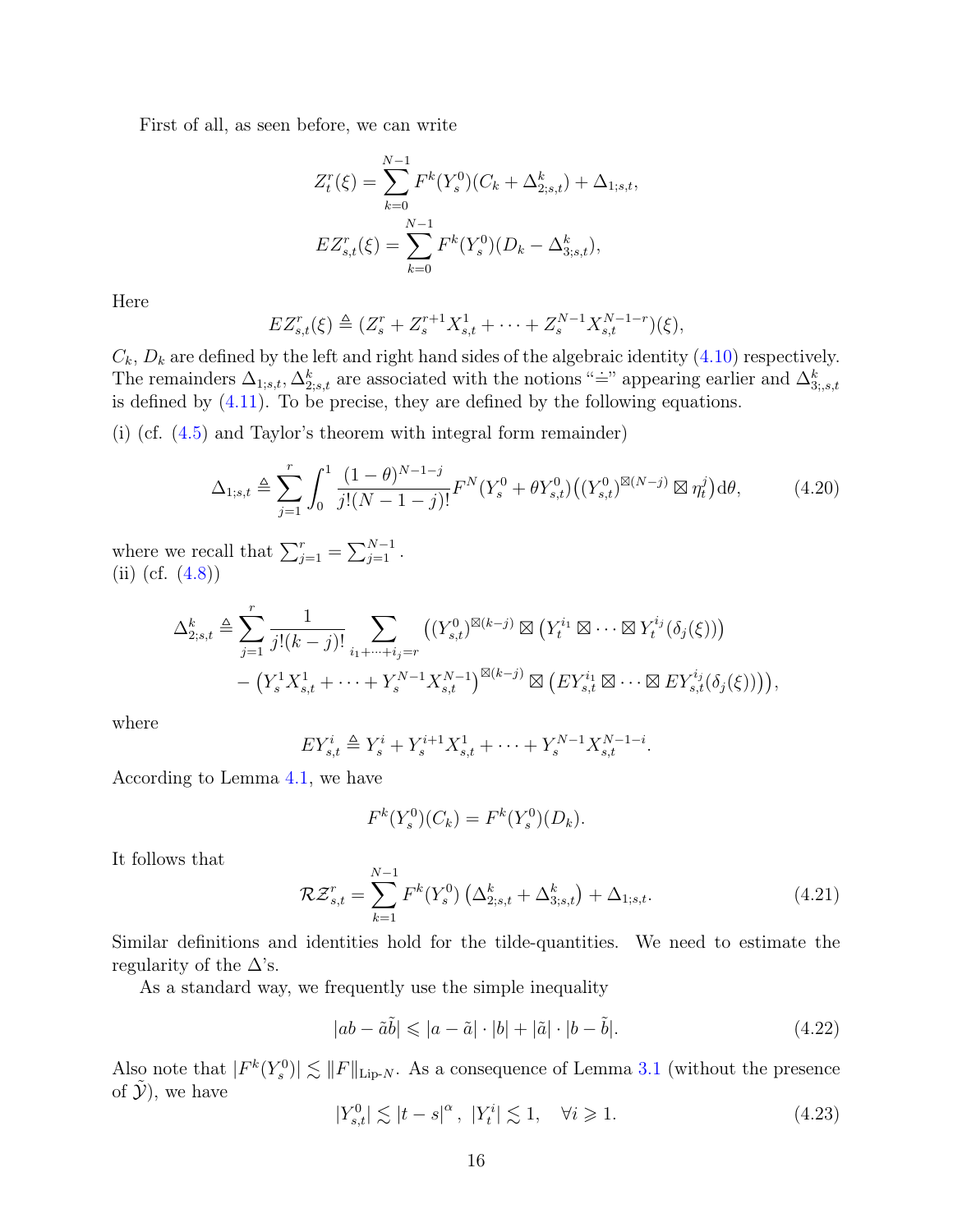From these considerations and the expression  $(4.20)$  of  $\Delta_1$ ; s, t, we see that

<span id="page-16-2"></span><span id="page-16-0"></span>
$$
|\Delta_{1;s,t}| \lesssim ||F||_{\text{Lip-}N} \cdot |t-s|^{(N-r)\alpha}.
$$
 (4.24)

For the term  $\Delta_{2;s,t}^k$ , by forming a telescoping sum it boils down to estimating

$$
\begin{split}\n&\left((Y_{s,t}^{0})^{\boxtimes(k-j)}\right) \boxtimes \left(Y_{t}^{i_{1}} \boxtimes \cdots \boxtimes Y_{t}^{i_{j}}(\delta_{j}(\xi)) - \left(Y_{s}^{1} X_{s,t}^{1} + \cdots + Y_{s}^{N-1} X_{s,t}^{N-1}\right)^{\boxtimes(k-j)} \\
&\boxtimes \left(EY_{s,t}^{i_{1}} \boxtimes \cdots \boxtimes EY_{s,t}^{i_{j}}(\delta_{j}(\xi))\right)\right) \\
&= (Y_{s,t}^{0} - Y_{s}^{1} X_{s,t}^{1} + \cdots + Y_{s}^{N-1} X_{s,t}^{N-1}) \boxtimes (Y_{s,t}^{0})^{\boxtimes(k-j-1)} \boxtimes Y_{t}^{i_{1}} \cdots \boxtimes Y_{t}^{i_{j}}(\delta_{j}(\xi)) + \cdots \\
&\quad + \left(Y_{s}^{1} X_{s,t}^{1} + \cdots + Y_{s}^{N-1} X_{s,t}^{N-1}\right)^{\boxtimes(k-j)} \boxtimes \left(EY_{s,t}^{i_{1}} \boxtimes \cdots \boxtimes (Y_{t}^{i_{j}} - EY_{s,t}^{i_{j}})(\delta_{j}(\xi))\right). \n\end{split} \tag{4.25}
$$

Note that

$$
\left| Y_{s,t}^0 - Y_s^1 X_{s,t}^1 + \dots + Y_s^{N-1} X_{s,t}^{N-1} \right| \lesssim |t-s|^{N\alpha}
$$

and

$$
\left|Y_s^1 X_{s,t}^1 + \cdots + Y_s^{N-1} X_{s,t}^{N-1}\right| = \left|Y_{s,t}^0 - \mathcal{RV}_{s,t}^0\right| \lesssim |t-s|^\alpha.
$$

In addition, for each  $i \geq 1$  we have

$$
|EY_{s,t}^{i}| = |Y_s^{i} + Y_s^{i+1} X_{s,t}^{1} + \dots + Y_s^{N-1} X_{s,t}^{N-1-i}|
$$
  
=  $|Y_t^{i} - \mathcal{RV}_{s,t}^{i}| \lesssim 1$ ,

and for each  $i \leq r$  we have

$$
\left| Y^i_t - E Y^i_{s,t} \right| \lesssim |t-s|^{(N-r)\alpha}.
$$

Consequently, we see that

<span id="page-16-1"></span>
$$
|\Delta_{2;s,t}^k| \lesssim |t-s|^{(N-r)\alpha}.\tag{4.26}
$$

We now estimate

$$
\Delta_{3;s,t}^{k} = \frac{1}{k!} \sum_{h_1 + \dots + h_k \geqslant N} Y_s^{h_1} \boxtimes \dots \boxtimes Y_s^{h_k} ((\mathbf{X}_{s,t} \boxtimes \dots \boxtimes \mathbf{X}_{s,t}) * \delta_k(\xi))
$$
  
= 
$$
\frac{1}{k!} \sum_{h_1 + \dots + h_k \geqslant N} Y_s^{h_1} \boxtimes \dots \boxtimes Y_s^{h_k} ((\sum_{l_1, \dots, l_k=1}^N X_{s,t}^{l_1} \boxtimes \dots \boxtimes X_{s,t}^{l_k}) * \delta_k(\xi)).
$$

Since  $h_1+\cdots+h_k\geq N$  and  $\xi\in V^{\otimes r}$ , the only non-zero terms are the ones when  $l_1+\cdots+l_k\geq 0$  $N - r$ . In this case, we see that

$$
|X_{s,t}^{l_1} \boxtimes \cdots \boxtimes X_{s,t}^{l_k}| \lesssim (t-s)^{(N-r)\alpha}.
$$

Therefore,

$$
|\Delta_{3,s,t}^k| \lesssim \sum_{h_1+\cdots+h_k\geqslant N} |Y_s^{h_1}|\cdots|Y_s^{h_k}|\cdot (t-s)^{(N-r)\alpha} \lesssim (t-s)^{(N-r)\alpha}.
$$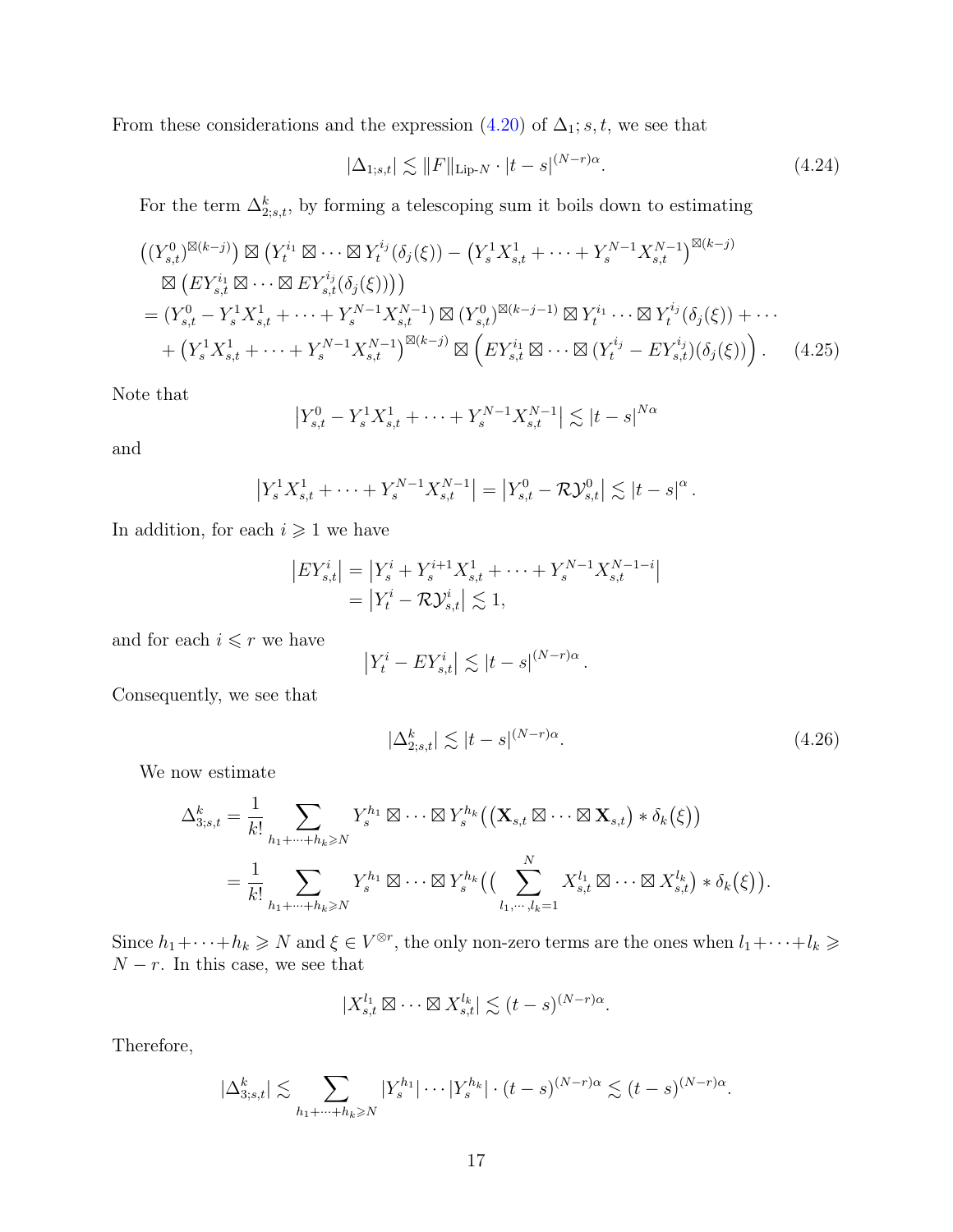We particularly point out that the constant hidden within " $\lesssim$ " is independent of  $Y_0^0$ . This will be important for RDE considerations later on. From [\(4.21\)](#page-15-1), [\(4.24\)](#page-16-0) and [\(4.26\)](#page-16-1) we conclude that  $\mathcal Z$  is controlled by **X** and the estimate [\(4.18\)](#page-14-0) follows.

To prove the second part the theorem, we need to estimate

$$
\mathcal{R}\mathcal{Z}_{s,t}^{r} - \mathcal{R}\tilde{\mathcal{Z}}_{s,t}^{r} \n= \sum_{k=1}^{N-1} (F^{k}(Y_{s}^{0})(\Delta_{2;s,t}^{k}) - F^{k}(\tilde{Y}_{s}^{0})(\tilde{\Delta}_{2;s,t}^{k})) \n+ \sum_{k=1}^{N-1} (F^{k}(Y_{s}^{0})(\Delta_{3;s,t}^{k}) - F^{k}(\tilde{Y}_{s}^{0})(\tilde{\Delta}_{3;s,t}^{k})) + (\Delta_{1;s,t} - \tilde{\Delta}_{1;s,t}).
$$

For this purpose, let us introduce

$$
D(\mathbf{X}, \mathcal{Y}; \tilde{\mathbf{X}}, \tilde{\mathcal{Y}}) \triangleq \rho_{\alpha}(\mathbf{X}, \tilde{\mathbf{X}}) + d_{\mathbf{X}, \tilde{\mathbf{X}}; \alpha}(\mathcal{Y}, \tilde{\mathcal{Y}}) + \sum_{i=0}^{N-1} |Y_0^i - \tilde{Y}_0^i|.
$$

Now it remains to establish the following set of estimates (for  $1 \le k \le N - 1$ ):

$$
|F^{k}(Y_s^0) - F^{k}(\tilde{Y}_s^0)| \lesssim ||F||_{\text{Lip-}N} \cdot D(\mathbf{X}, \mathcal{Y}; \tilde{\mathbf{X}}, \tilde{\mathcal{Y}}),
$$
  

$$
|\Delta_{1;s,t} - \tilde{\Delta}_{1;s,t}| \lesssim ||F||_{\text{Lip-}(N+1)} \cdot D(\mathbf{X}, \mathcal{Y}; \tilde{\mathbf{X}}, \tilde{\mathcal{Y}}) \cdot |t - s|^{(N-r)\alpha},
$$
 (4.27)

$$
|\Delta_{2;s,t}^k - \tilde{\Delta}_{2;s,t}^k| \lesssim D(\mathbf{X}, \mathcal{Y}; \tilde{\mathbf{X}}, \tilde{\mathcal{Y}}) \cdot |t - s|^{(N-r)\alpha},\tag{4.28}
$$

$$
|\Delta_{3;s,t}^k - \tilde{\Delta}_{3;s,t}^k| \lesssim D(\mathbf{X}, \mathcal{Y}; \tilde{\mathbf{X}}, \tilde{\mathcal{Y}}) \cdot |t - s|^{(N-r)\alpha}.
$$
\n(4.29)

To see the first inequality, first note that

<span id="page-17-2"></span><span id="page-17-1"></span><span id="page-17-0"></span>
$$
|F^{k}(Y_s^0) - F^{k}(\tilde{Y}_s^0)|
$$
  
= 
$$
|\int_0^1 F^{k+1}(Y_s^0 + \theta(Y_s^0 - \tilde{Y}_s^0))(Y_s^0 - \tilde{Y}_s^0) d\theta|
$$
  

$$
\lesssim ||F||_{\text{Lip-}N} \cdot (|Y_0^0 - \tilde{Y}_0^0| + ||Y^0 - \tilde{Y}^0||_{\alpha}).
$$

The inequality then follows from Lemma [3.1.](#page-6-1)

For the inequality  $(4.27)$ , according to its expression  $(4.20)$ , it suffices to estimate

$$
F^N(Y_s^0 + \theta Y_{s,t}^0)(\eta_t^j \boxtimes (Y_{s,t}^0)^{\boxtimes(N-j)}) - F^N(\tilde{Y}_s^0 + \theta \tilde{Y}_{s,t}^0)(\tilde{\eta}_t^j \boxtimes (\tilde{Y}_{s,t}^0)^{\boxtimes(N-j)}),
$$

Recall from the definition [\(4.4\)](#page-10-4) of  $\eta_t^j$  $_t^j$  that

$$
\eta_t^j - \tilde{\eta}_t^j = \sum_{i_1 + \dots + i_j = r} (Y_t^{i_1} \boxtimes \dots \boxtimes Y_t^{i_j} - \tilde{Y}_t^{i_1} \boxtimes \dots \boxtimes \tilde{Y}_t^{i_j}) \circ \delta_j (\xi).
$$

For each  $1 \leq i \leq N - 1$ , we have

$$
\left| Y_t^i - \tilde{Y}_t^i \right| \leqslant \left| Y_0^i - \tilde{Y}_0^i \right| + \left| \left( Y_t^i - Y_0^i \right) - \left( \tilde{Y}_t^i - \tilde{Y}_0^i \right) \right|
$$
  
\n
$$
\leqslant \left| Y_0^i - \tilde{Y}_0^i \right| + \left| Y^i - \tilde{Y}^i \right|_{\alpha} T^{\alpha}
$$
  
\n
$$
\lesssim D(\mathbf{X}, \mathcal{Y}; \tilde{\mathbf{X}}, \tilde{\mathcal{Y}}).
$$
\n(4.30)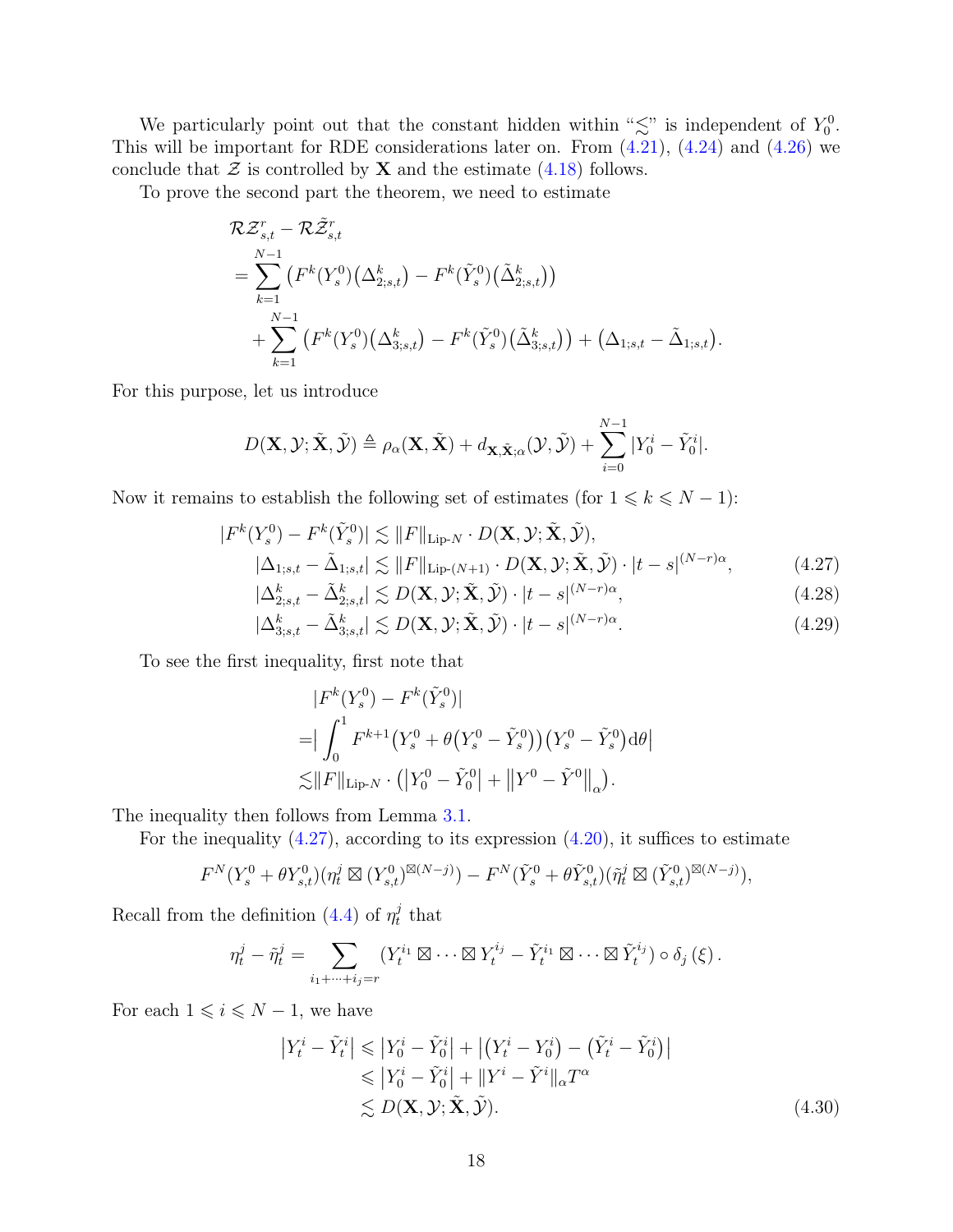Since  $|Y_t^i| \lesssim 1$ ,  $|\tilde{Y}_t^i| \lesssim 1$ , it follows that

$$
\left|\eta_t^j-\tilde{\eta}_t^j\right|\lesssim D(\mathbf{X},\mathcal{Y};\tilde{\mathbf{X}},\tilde{\mathcal{Y}}).
$$

On the other hand, according to Lemma [3.1](#page-6-1) we have

$$
\left|Y_{s,t}^0 - \tilde{Y}_{s,t}^0\right| \leqslant \|Y^0 - \tilde{Y}^0\|_{\alpha} (t-s)^{\alpha} \lesssim D(\mathbf{X}, \mathcal{Y}; \tilde{\mathbf{X}}, \tilde{\mathcal{Y}}) (t-s)^{\alpha}.
$$

Therefore, we see that

$$
|F^{N}(Y_{s}^{0} + \theta Y_{s,t}^{0}) - F^{N}(\tilde{Y}_{s}^{0} + \theta \tilde{Y}_{s,t}^{0})|
$$
  
\n
$$
\leq ||F||_{\text{Lip-}(N+1)} |Y_{s}^{0} + \theta Y_{s,t}^{0} - (\tilde{Y}_{s}^{0} + \theta \tilde{Y}_{s,t}^{0})|
$$
  
\n
$$
\leq ||F||_{\text{Lip-}(N+1)} |Y_{s}^{0} + \theta Y_{s,t}^{0} - (\tilde{Y}_{s}^{0} + \theta \tilde{Y}_{s,t}^{0})|
$$
  
\n
$$
\leq ||F||_{\text{Lip-}(N+1)} (|Y_{0}^{0} - \tilde{Y}_{0}^{0}| + |Y_{s,t}^{0} - \tilde{Y}_{s,t}^{0}| + |Y_{0,s}^{0} - \tilde{Y}_{0,s}^{0}|)
$$
  
\n
$$
\leq ||F||_{\text{Lip-}(N+1)} (|Y_{0}^{0} - \tilde{Y}_{0}^{0}| + 2||Y^{0} - \tilde{Y}^{0}||_{\alpha}T^{\alpha})
$$
  
\n
$$
\leq ||F||_{\text{Lip-}(N+1)} D(\mathbf{X}, \mathcal{Y}; \tilde{\mathbf{X}}, \tilde{\mathcal{Y}}).
$$

The inequality [\(4.27\)](#page-17-0) thus follows (the regularity  $|t-s|^{(N-r)\alpha}$  comes from the fact that  $j \leq r$ in the summation  $(4.20)$ .

For the inequality [\(4.28\)](#page-17-1), to estimate  $\Delta_{2;s,t}^k - \tilde{\Delta}_{2;s,t}^k$  we write this difference in the form of a telescoping sum that is similar to  $(4.25)$  but also with the tilde-quantities. We already have the required estimates for  $Y_{s,t}^0 - \tilde{Y}_{s,t}^0$  and  $Y_t^i - \tilde{Y}_t^i$  when analyzing  $\Delta_{1,s,t}$ . We also have

$$
\begin{aligned} & \left| \left( Y_s^1 X_{s,t}^1 + \dots + Y_s^{N-1} X_{s,t}^{N-1} \right) - \left( \tilde{Y}_s^1 \tilde{X}_{s,t}^1 + \dots + \tilde{Y}_s^{N-1} \tilde{X}_{s,t}^{N-1} \right) \right| \\ &\leqslant \left| Y_{s,t}^0 - \tilde{Y}_{s,t}^0 \right| + \left| \mathcal{RV}_{s,t}^0 - \mathcal{RV}_{s,t}^0 \right| \\ &\lesssim D(\mathbf{X}, \mathcal{Y}; \tilde{\mathbf{X}}, \tilde{\mathcal{Y}}) \left| t - s \right|^\alpha, \end{aligned}
$$

and

$$
\begin{aligned} \left| EY_{s,t}^i - E\tilde{Y}_{s,t}^i \right| \leqslant & \left| Y_t^i - EY_{s,t}^i - \left( \tilde{Y}_t^i - E\tilde{Y}_{s,t}^i \right) \right| + \left| Y_t^i - \tilde{Y}_t^i \right| \\ = & \left| \mathcal{RV}_{s,t}^i - \mathcal{R}\tilde{\mathcal{Y}}_{s,t}^i \right| + \left| Y_t^i - \tilde{Y}_t^i \right| \\ \lesssim & D(\mathbf{X}, \mathcal{Y}; \tilde{\mathbf{X}}, \tilde{\mathcal{Y}}). \end{aligned}
$$

As a result, the desired estimate for  $\Delta_{2;s,t}^k - \tilde{\Delta}_{2;s,t}^k$  follows.

For the last inequality  $(4.29)$ , we have

$$
\Delta_{3;s,t}^k - \tilde{\Delta}_{3;s,t}^k = \frac{1}{k!} \sum_{h_1 + \dots + h_k \geq N} Y_s^{h_1} \boxtimes \dots \boxtimes Y_s^{h_k} \Big( \Big( \sum_{l_1, \dots, l_k = 1}^N X_{s,t}^{l_1} \boxtimes \dots \boxtimes X_{s,t}^{l_k} \Big) * \delta_k(\xi) \Big) - \tilde{Y}_s^{h_1} \boxtimes \dots \boxtimes \tilde{Y}_s^{h_k} \Big( \Big( \sum_{l_1, \dots, l_k = 1}^N \tilde{X}_{s,t}^{l_1} \boxtimes \dots \boxtimes \tilde{X}_{s,t}^{l_k} \Big) * \delta_k(\xi) \Big).
$$

Note that  $|Y_t^i| \lesssim 1$ ,  $|\tilde{Y}_t^i| \lesssim 1$  and  $|Y_t^i - \tilde{Y}_t^i| \lesssim D(\mathbf{X}, \mathcal{Y}; \tilde{\mathbf{X}}, \tilde{\mathcal{Y}})$ . We also have  $|X_{s,t}^l| \lesssim (t-s)^{l\alpha}$ ,  $|\tilde{X}^l_{s,t}| \lesssim (t-s)^{l\alpha}$  and  $|X^l_{s,t} - \tilde{X}^l_{s,t}| \lesssim D(\mathbf{X}, \mathcal{Y}; \tilde{\mathbf{X}}, \tilde{\mathcal{Y}})(t-s)^{l\alpha}$ . Therefore, we obtain the desired inequality [\(4.29\)](#page-17-2).

Now the proof of the theorem is complete.

 $\Box$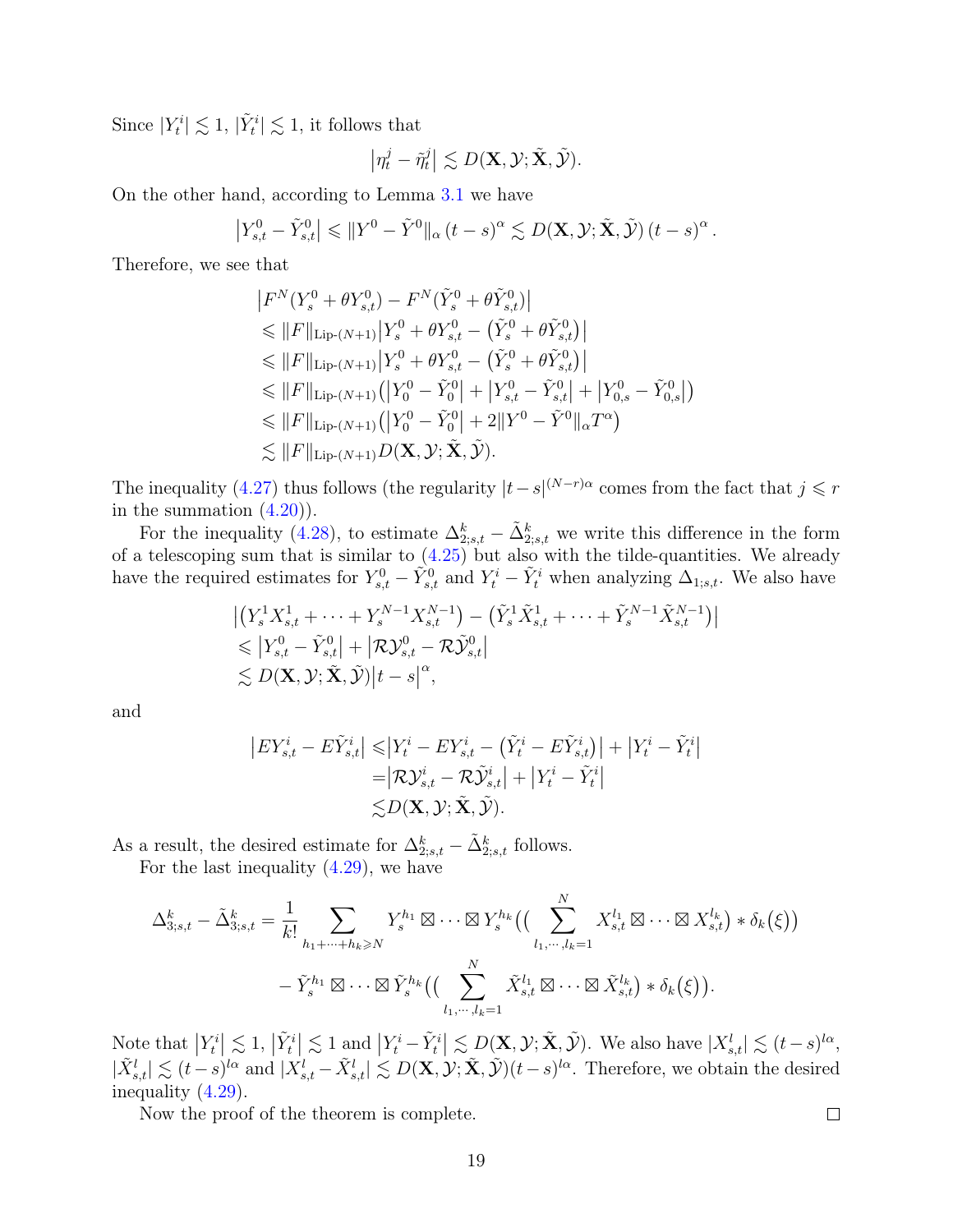### 5 Continuity of rough integrals

In this section, we study the integral  $\int \mathcal{Z}dX$  as a controlled rough path and establish a continuity estimate. Recall that  $\alpha \in (0, 1/2]$  and  $N \triangleq [\alpha]$ , so that  $\frac{1}{N+1} < \alpha \leq \frac{1}{N}$  $\frac{1}{N}$ . Given a partition  $P : s = t_0 < t_1 < \cdots < t_n = t$ , we set

$$
|\mathcal{P}| \triangleq \max_{0 \leq i \leq n-1} (t_{i+1} - t_i).
$$

All paths below are defined on  $[0, T]$ .

<span id="page-19-3"></span>**Proposition 5.1.** (i) Let **X** be an  $\alpha$ -Hölder geometric rough path over V, and let Z be an  $\alpha$ -Hölder controlled rough path over  $\mathcal{L}(V;U)$  with respect to **X**. Then the following limit exists:

<span id="page-19-0"></span>
$$
\int_{s}^{t} Z \mathrm{d}X \triangleq \lim_{|\mathcal{P}| \to 0} \sum_{t_{i} \in \mathcal{P}} \sum_{k=1}^{N} Z_{t_{i}}^{k-1} X_{t_{i}, t_{i+1}}^{k}.
$$
\n(5.1)

In addition, if we define  $\mathcal{I} \triangleq \int_0^{\cdot} \mathcal{Z} dX \triangleq (I^0, I^1, \cdots, I^{N-1})$  by

$$
I_t^0 \triangleq \int_0^t Z \, \mathrm{d}X, \ I_t^1 \triangleq Z_t^0, \cdots, \ I_t^{N-1} \triangleq Z_t^{N-2}, \tag{5.2}
$$

then I is an  $\alpha$ -Hölder controlled rough path with respect to **X** and the following estimate holds:

<span id="page-19-2"></span>
$$
\|\mathcal{I}\|_{\mathbf{X};\alpha} \leqslant C_{\alpha} T^{\alpha} \|\mathbf{X}\|_{\alpha} \|\mathcal{Z}\|_{\mathbf{X};\alpha} + |Z_{0}^{N-1}| \|\mathbf{X}\|_{\alpha}.
$$
\n
$$
(5.3)
$$

(ii) (Continuity estimates) Let  $X, X$  be  $\alpha$ -Hölder geometric rough paths and let  $\mathcal{Z}, \tilde{\mathcal{Z}}$  be paths controlled by  $X, \tilde{X}$  respectively. We use  $\mathcal{I} = \int_0^{\cdot} \mathcal{Z} dX$  and  $\tilde{\mathcal{I}} = \int_0^{\cdot} \tilde{\mathcal{Z}} d\tilde{X}$  to denote the controlled paths obtained by integrating  $\mathcal Z$  and  $\tilde Z$  respectively. Then the following estimate holds:

$$
d_{\mathbf{X}, \tilde{\mathbf{X}}; \alpha}(\mathcal{I}, \tilde{\mathcal{I}}) \leq C_{\alpha} T^{\alpha} \max(||\mathbf{X}||_{\alpha}, ||\tilde{\mathcal{Z}}||_{\tilde{\mathbf{X}}; \alpha}) \cdot (d_{\mathbf{X}, \tilde{\mathbf{X}}; \alpha}(\mathcal{Z}, \tilde{\mathcal{Z}}) + \rho_{\alpha}(\mathbf{X}, \tilde{\mathbf{X}})) + \max (||\mathbf{X}||_{\alpha}, |\tilde{Z}_{0}^{N-1}|) \cdot (|Z_{0}^{N-1} - \tilde{Z}_{0}^{N-1}| + \rho_{\alpha}(\mathbf{X}, \tilde{\mathbf{X}})).
$$
(5.4)

*Proof.* Let  $s < t$  be fixed. Given any partition  $P$  of [s, t], we denote

<span id="page-19-1"></span>
$$
\int_{\mathcal{P}} Z \mathrm{d}X \triangleq \sum_{t_i \in \mathcal{P}} \sum_{k=1}^{N} Z_{t_i}^{k-1} X_{t_i, t_{i+1}}^k
$$

Then

$$
\int_{\mathcal{P}} Z \mathrm{d}X - \int_{\mathcal{P}\backslash\{t_j\}} Z \mathrm{d}X
$$
\n
$$
= \sum_{k=1}^{N} Z_{t_{j-1}}^{k-1} X_{t_{j-1},t_j}^k + \sum_{k=1}^{N} Z_{t_j}^{k-1} X_{t_j,t_{j+1}}^k - \sum_{k=1}^{N} Z_{t_{j-1}}^{k-1} X_{t_{j-1},t_{j+1}}^k
$$
\n
$$
= \sum_{k=1}^{N} Z_{t_{j-1}}^{k-1} X_{t_{j-1},t_j}^k + \sum_{k=1}^{N} Z_{t_j}^{k-1} X_{t_j,t_{j+1}}^k - \sum_{k=1}^{N} \sum_{l=0}^{k} Z_{t_{j-1}}^{k-1} X_{t_{j-1},t_j}^{k-1} \otimes X_{t_j,t_{j+1}}^l
$$
\n
$$
= \sum_{k=1}^{N} Z_{t_j}^{k-1} X_{t_j,t_{j+1}}^k - \sum_{k=1}^{N} \sum_{l=1}^{k} Z_{t_{j-1}}^{k-1} X_{t_{j-1},t_j}^{k-1} \otimes X_{t_j,t_{j+1}}^l.
$$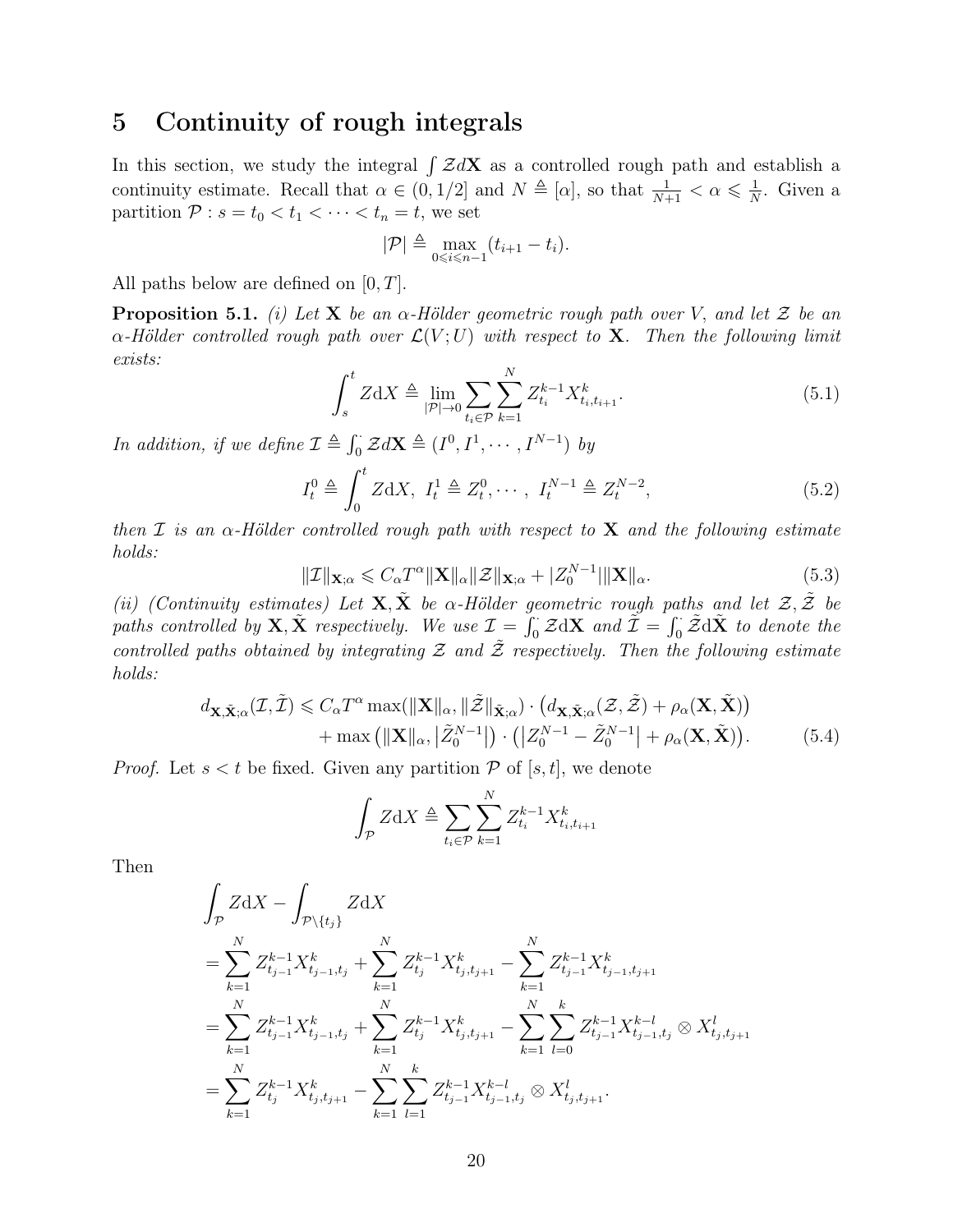We claim that the last expression is equal to  $\sum_{k=1}^{N} \mathcal{R} \mathcal{Z}^{k-1}_{t_{j-1},t_j} \otimes X^k_{t_j,t_{j+1}}$ . Indeed, by writing

$$
Z_{t_j}^{k-1} = Z_{t_{j-1}}^{k-1} + \sum_{r=1}^{N-k} Z_{t_{j-1}}^{k+r-1} X_{t_{j-1},t_j}^r + \mathcal{R} \mathcal{Z}_{t_{j-1},t_j}^{k-1},
$$

it is equivalent to seeing that

$$
\sum_{k=1}^{N} Z_{t_{j-1}}^{k-1} X_{t_j, t_{j+1}}^k + \sum_{k=1}^{N} \sum_{r=1}^{N-k} Z_{t_{j-1}}^{k+r-1} X_{t_{j-1}, t_j}^r \otimes X_{t_j, t_{j+1}}^k
$$

$$
- \sum_{k=1}^{N} \sum_{l=1}^{k} Z_{t_{j-1}}^{k-1} X_{t_{j-1}, t_j}^{k-l} \otimes X_{t_j, t_{j+1}}^l = 0.
$$

The above equation follows by interchanging the order of summation in the middle term. Consequently, we arrive at

<span id="page-20-0"></span>
$$
\int_{\mathcal{P}} Z \, \mathrm{d}X - \int_{\mathcal{P} \setminus \{t_j\}} Z \, \mathrm{d}X = \sum_{k=1}^{N} \mathcal{R} \mathcal{Z}_{t_{j-1}, t_j}^{k-1} \otimes X_{t_j, t_{j+1}}^k. \tag{5.5}
$$

In the following argument, we directly consider the continuity estimate. The case of a single  $\mathcal I$  is easier and only requires minor modification in the argument. Using  $(5.5)$ , we have

$$
\begin{split}\n&\big|\int_{\mathcal{P}} Z \mathrm{d}X - \int_{\mathcal{P} \setminus \{t_j\}} Z \mathrm{d}X - \big(\int_{\mathcal{P}} \tilde{Z} \mathrm{d} \tilde{X} - \int_{\mathcal{P} \setminus \{t_j\}} \tilde{Z} \mathrm{d} \tilde{X}\big)\big| \\
&= \big|\sum_{k=1}^{N} \mathcal{R} \mathcal{Z}_{t_{j-1},t_j}^{k-1} \otimes X_{t_{j},t_{j+1}}^k - \mathcal{R} \tilde{\mathcal{Z}}_{t_{j-1},t_j}^{k-1} \otimes \tilde{X}_{t_{j},t_{j+1}}^k\big| \\
&\leqslant \big(d_{\mathbf{X}, \tilde{\mathbf{X}}; \alpha}(\mathcal{Z}, \tilde{\mathcal{Z}})\big\| \mathbf{X} \big\|_{\alpha} + \big\|\tilde{\mathcal{Z}}\big\|_{\tilde{\mathbf{X}}; \alpha} \rho_{\alpha}(\mathbf{X}, \tilde{\mathbf{X}})\big) \cdot \big(t_{j+1} - t_{j-1}\big)^{(N+1)\alpha}.\n\end{split}
$$

As  $\sum_{j=1}^{n-1} (t_{j+1} - t_{j-1}) \leq 2(t-s)$ , we may choose a j such that

<span id="page-20-1"></span>
$$
t_{j+1} - t_{j-1} \leqslant \frac{2(t-s)}{n-1}.
$$

It follows that

$$
\begin{split} &\big|\int_{\mathcal{P}} Z \mathrm{d} X - \int_{\mathcal{P} \setminus \{t_j\}} Z \mathrm{d} X - \big(\int_{\mathcal{P}} \tilde{Z} \mathrm{d} \tilde{X} - \int_{\mathcal{P} \setminus \{t_j\}} \tilde{Z} \mathrm{d} \tilde{X}\big)\big| \\ &\leqslant \big(\frac{2}{n-1}\big)^{(N+1)\alpha} \big(t-s\big)^{(N+1)\alpha} \big(d_{\mathbf{X}, \tilde{\mathbf{X}}; \alpha}(\mathcal{Z}, \tilde{\mathcal{Z}}) \left\| \mathbf{X} \right\|_{\alpha} + \left\| \tilde{\mathcal{Z}} \right\|_{\tilde{\mathbf{X}}; \alpha} \rho_{\alpha}(\mathbf{X}, \tilde{\mathbf{X}}) \big). \end{split}
$$

By successively removing partition points from  $P$ , we arrive at

$$
\left| \int_{\mathcal{P}} Z \mathrm{d}X - \int_{\{s,t\}} Z \mathrm{d}X - \left( \int_{\mathcal{P}} \tilde{Z} \mathrm{d}\tilde{X} - \int_{\{s,t\}} \tilde{Z} \mathrm{d}\tilde{X} \right) \right|
$$
  
\$\leqslant C\_{\alpha} (t-s)^{(N+1)\alpha} \left( d\_{\mathbf{X}, \tilde{\mathbf{X}}; \alpha} (\mathcal{Z}, \tilde{\mathcal{Z}}) \left\| \mathbf{X} \right\|\_{\alpha} + \left\| \tilde{\mathcal{Z}} \right\|\_{\tilde{\mathbf{X}}; \alpha} \rho\_{\alpha}(\mathbf{X}, \tilde{\mathbf{X}}) \right), \tag{5.6}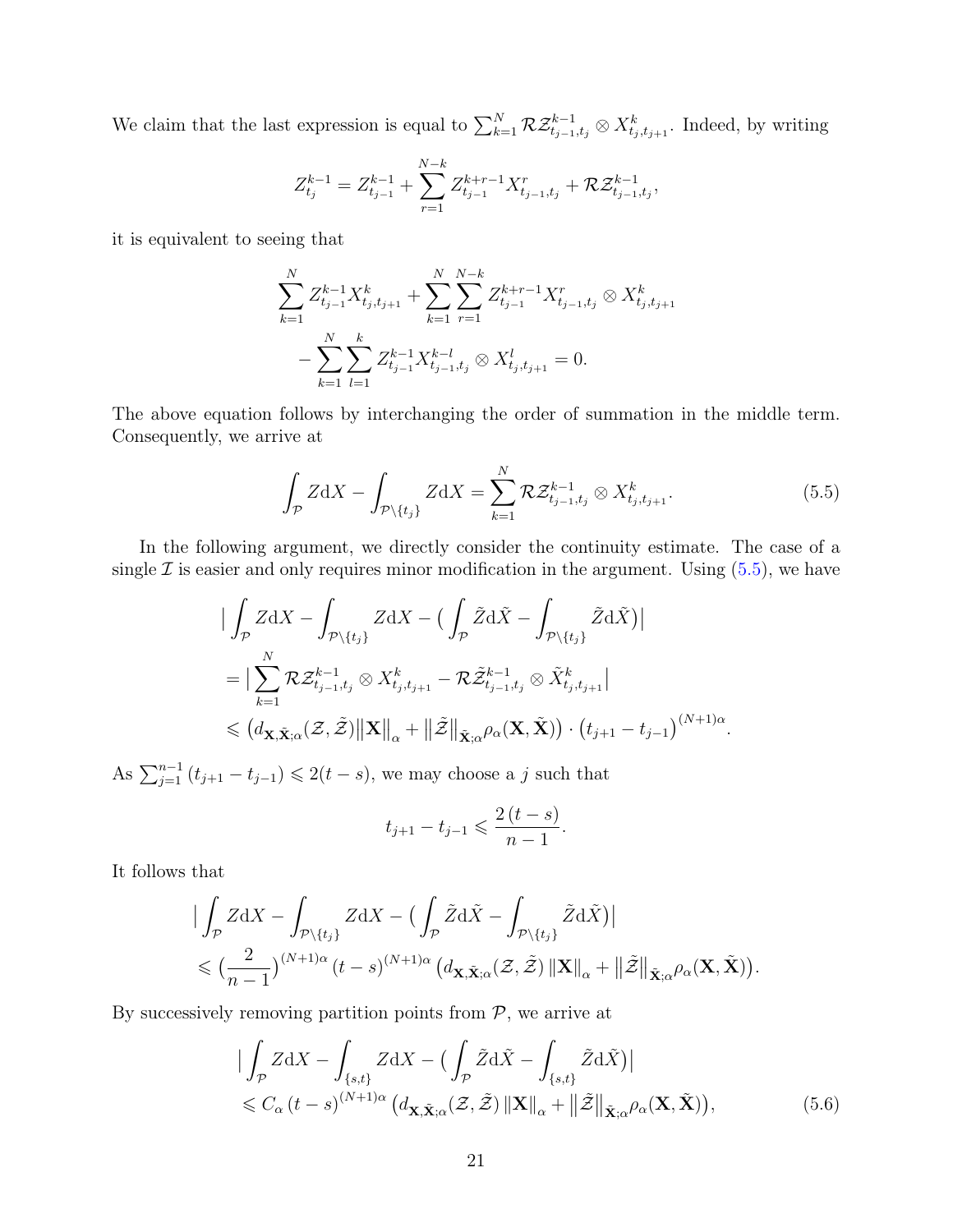where

$$
C_{\alpha} \triangleq \sum_{n=3}^{\infty} \left(\frac{2}{n-1}\right)^{(N+1)\alpha}.
$$

The version of the inequality [\(5.6\)](#page-20-1) without the tilde-paths is easily seen to be

<span id="page-21-0"></span>
$$
\left| \int_{\mathcal{P}} Z \mathrm{d}X - \int_{\{s,t\}} Z \mathrm{d}X \right| \leqslant C_{\alpha} \|Z\|_{\mathbf{X};\alpha} \|\mathbf{X}\|_{\alpha} (t-s)^{(N+1)\alpha}.
$$
 (5.7)

We now use the inequality  $(5.7)$  to show that the limit

$$
\lim_{|\mathcal{P}|\to 0} \int_{\mathcal{P}} Z \mathrm{d}X
$$

exists. Let  $\hat{\mathcal{P}}$  and  $\tilde{\mathcal{P}}$  be partitions over [s, t], and let  $\hat{\mathcal{P}} \vee \tilde{\mathcal{P}}$  be the partition obtained by taking a union of the partition points from  $\hat{\mathcal{P}}$  and  $\tilde{\mathcal{P}}$ . For each pair  $(s_l, s_{l+1})$  of adjacent points in  $\hat{\mathcal{P}}$ , by applying the estimate  $(5.7)$  to the partition  $\hat{\mathcal{P}} \vee \hat{\mathcal{P}} \cap [s_l, s_{l+1}]$ , we obtain that

$$
\Big|\int_{\hat{\mathcal{P}} \vee \tilde{\mathcal{P}} \cap [s_l, s_{l+1}]} Z \mathrm{d} X - \int_{\{s_l, s_{l+1}\}} Z \mathrm{d} X\Big| \leqslant C_{\alpha} \big(s_{l+1} - s_l\big)^{(N+1)\alpha} \|\mathcal{Z}\|_{\mathbf{X};\alpha} \|\mathbf{X}\|_{\alpha}.
$$

By summing over  $l$ , we have

$$
\begin{aligned}\n&|\int_{\hat{\mathcal{P}} \vee \tilde{\mathcal{P}}} Z \mathrm{d}X - \int_{\hat{\mathcal{P}}} Z \mathrm{d}X| \\
&\leqslant \sum_{l} |\int_{\hat{\mathcal{P}} \vee \tilde{\mathcal{P}} \cap [s_l, s_{l+1}]} Z \mathrm{d}X - \int_{\{s_l, s_{l+1}\}} Z \mathrm{d}X| \\
&\leqslant C_{\alpha} |\hat{\mathcal{P}}|^{(N+1)\alpha - 1} ||\mathcal{Z}||_{\mathbf{X};\alpha} ||\mathbf{X}||_{\alpha} (t - s).\n\end{aligned}
$$

A similar inequality holds with  $\hat{\mathcal{P}}$  replaced by  $\tilde{\mathcal{P}}$ . Using the triangle inequality, we end up with an estimate for  $\int_{\hat{P}} Z dX - \int_{\tilde{P}} Z dX$ , from which we can deduce the convergence of [\(5.1\)](#page-19-0) using the Cauchy criterion.

Next, we establish the continuity estimate [\(5.4\)](#page-19-1). By taking  $|\mathcal{P}| \to 0$  in [\(5.6\)](#page-20-1) and using the definition of  $\mathcal{I}, \mathcal{I}$ , we have

$$
\begin{split}\n&\big|\int_{s}^{t} Z \mathrm{d}X - \sum_{k=1}^{N} Z_{s}^{k-1} X_{s,t}^{k} - \int_{s}^{t} \tilde{Z} \mathrm{d} \tilde{X} - \sum_{k=1}^{N} \tilde{Z}_{s}^{k-1} \tilde{X}_{s,t}^{k}\big| \\
&= \big| I_{t}^{0} - \sum_{k=1}^{N-1} I_{s}^{k} X_{s,t}^{k} - \left(\tilde{I}_{t}^{0} - \sum_{k=1}^{N-1} \tilde{I}_{s}^{k} \tilde{X}_{s,t}^{k}\right) - \left(Z_{s}^{N-1} X_{s,t}^{N} - \tilde{Z}_{s}^{N-1} \tilde{X}_{s,t}^{N}\right)\big| \\
&\leqslant C_{\alpha} \left(t - s\right)^{(N+1)\alpha} \left(d_{\mathbf{X}, \tilde{\mathbf{X}}; \alpha}(\mathcal{Z}, \tilde{\mathcal{Z}}) \left\|\mathbf{X}\right\|_{\alpha} + \left\|\tilde{\mathcal{Z}}\right\|_{\tilde{\mathbf{X}}; \alpha} \rho_{\alpha}(\mathbf{X}, \tilde{\mathbf{X}})\right).\n\end{split}
$$

In addition, note that

$$
\begin{split} &\left|Z_{s}^{N-1}-\tilde{Z}_{s}^{N-1}\right|\cdot\left|X_{s,t}^{N}\right|+\left|\tilde{Z}_{s}^{N-1}\right|\cdot\left|X_{s,t}^{N}-\tilde{X}_{s,t}^{N}\right|\\ &\leq\left\|\mathcal{R}\mathcal{Z}^{N-1}-\mathcal{R}\tilde{\mathcal{Z}}^{N-1}\right\|_{\alpha}\left\|\mathbf{X}\right\|_{\alpha}(t-s)^{N\alpha}T^{\alpha}+\left|Z_{0}^{N-1}-\tilde{Z}_{0}^{N-1}\right|\left\|\mathbf{X}\right\|_{\alpha}(t-s)^{N\alpha}\\ &+\left\|\tilde{\mathcal{Z}}\right\|_{\tilde{\mathbf{X}};\alpha}\rho_{\alpha}(\mathbf{X},\tilde{\mathbf{X}})(t-s)^{N\alpha}T^{\alpha}+\left|\tilde{Z}_{0}^{N-1}\right|\rho_{\alpha}(\mathbf{X},\tilde{\mathbf{X}})(t-s)^{N\alpha}.\end{split}
$$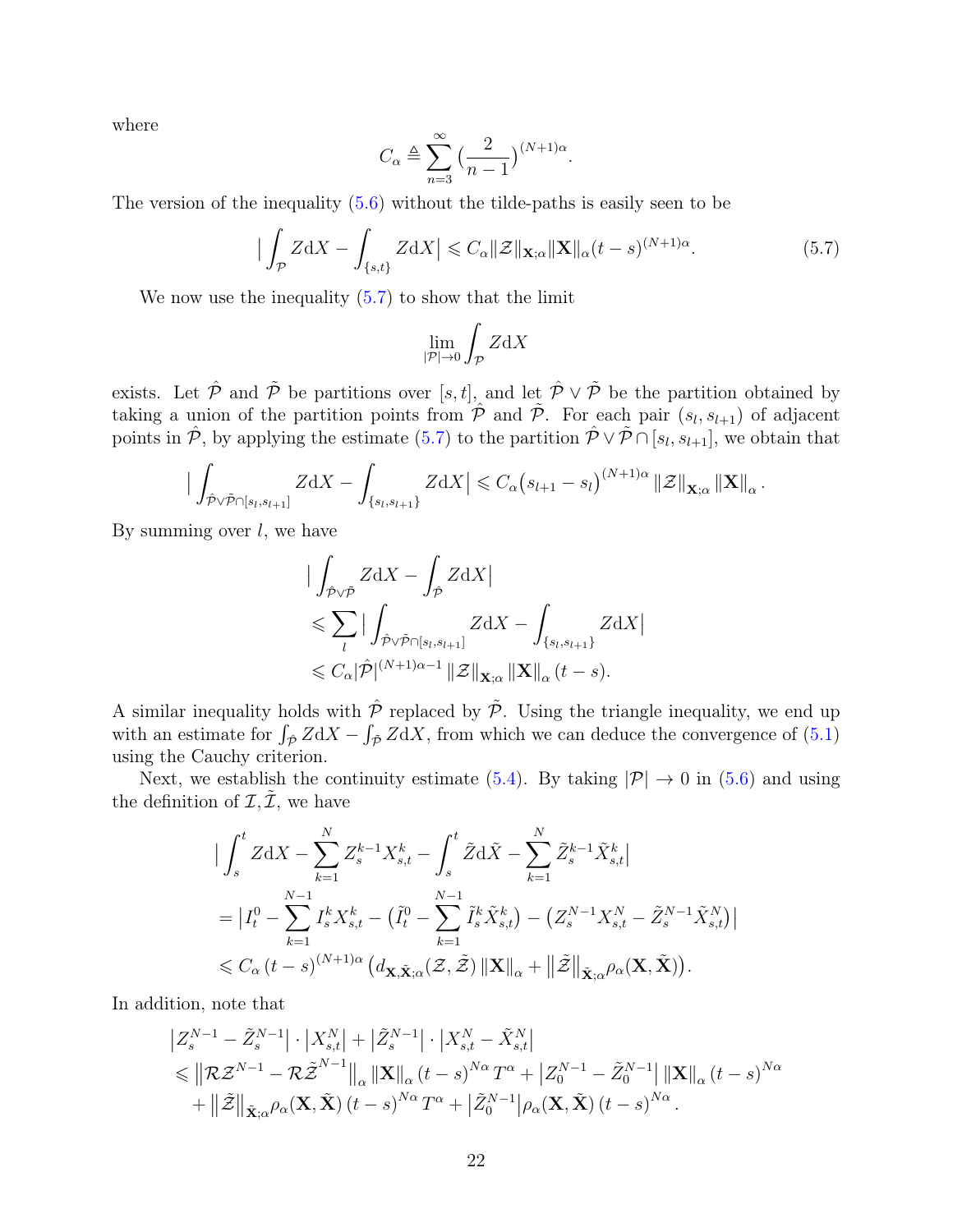Therefore, we obtain that

$$
\begin{split} \left| \mathcal{R} \mathcal{I}_{s,t}^0 - \mathcal{R} \tilde{\mathcal{I}}_{s,t}^0 \right| &= \left| \left( I_{s,t}^0 - \sum_{k=1}^{N-1} I_s^k X_{s,t}^k \right) - \left( \tilde{I}_{s,t}^0 - \sum_{k=1}^{N-1} \tilde{I}_s^k \tilde{X}_{s,t}^k \right) \right| \\ &\leqslant 2C_\alpha \left( t - s \right)^{N\alpha} T^\alpha \left( d_{\mathbf{X}, \tilde{\mathbf{X}}; \alpha} (\mathcal{Z}, \tilde{\mathcal{Z}}) \left\| \mathbf{X} \right\|_\alpha + \left\| \tilde{\mathcal{Z}} \right\|_{\tilde{\mathbf{X}}; \alpha} \rho_\alpha(\mathbf{X}, \tilde{\mathbf{X}}) \right) \\ &+ \left| Z_0^{N-1} - \tilde{Z}_0^{N-1} \right| \left\| \mathbf{X} \right\|_\alpha (t - s)^{N\alpha} + \left| \tilde{Z}_0^{N-1} \right| \rho_\alpha(\mathbf{X}, \tilde{\mathbf{X}}) \left( t - s \right)^{N\alpha} . \end{split}
$$

The difference  $\mathcal{RI}_{s,t}^i - \mathcal{R}\tilde{\mathcal{I}}_{s,t}^i$   $(1 \leqslant i \leqslant N-1)$  is estimated in a similar way, and the desired continuity estimate [\(5.4\)](#page-19-1) thus follows. The estimate [\(5.3\)](#page-19-2) is a special case with  $\tilde{z} = 0$  and  $X = X$ , from which it is also clear that  $\mathcal I$  is a controlled rough path (i.e. the remainders all have the required regularity).  $\Box$ 

### 6 Rough differential equations

We now proceed to establish existence, uniqueness and continuity of solutions for the RDE

<span id="page-22-0"></span>
$$
d\mathcal{Y}_t = F(\mathcal{Y}_t) \, \mathrm{d}\mathbf{X}_t \tag{6.1}
$$

in the space of controlled rough paths. As a standard idea, the RDE  $(6.1)$  is formulated as a fixed point problem for the transformation

$$
\mathcal{M}: \mathcal{Y} \mapsto Y_0 + \int F(\mathcal{Y}) \mathrm{d} \mathbf{X}.
$$

We first derive a continuity estimate for  $M$ . Using such continuity estimate, we then show that  $M$  is a contraction on a small time interval. The general case follows from a patching argument.

Throughout the rest, let  $\frac{1}{N+1} \leq \alpha < \frac{1}{N} \leq \frac{1}{2}$  $\frac{1}{2}$  be fixed  $(N = [1/\alpha])$ . Let  $F = (F^0, \dots, F^N)$ be a given  $(N+1)$ -Lipschitz function defined on U and taking values in  $\mathcal{L}(V;U)$ . We always use  $M(\dots)$  to denote a universal function that is continuous and increasing in every variable.

### 6.1 Composition of Lipschitz transformation and rough integration

The following lemma is a direct application of Proposition [5.1](#page-19-3) and Theorem [4.1.](#page-14-1) All paths are assumed to be defined on  $[0, \tau]$  with  $\tau > 0$  given fixed.

<span id="page-22-3"></span>**Lemma 6.1.** Let **X** and  $\tilde{\mathbf{X}}$  be  $\alpha$ -Hölder geometric rough paths over V. Let Y and  $\tilde{\mathbf{Y}}$  be U-valued paths controlled by **X** and  $\tilde{\mathbf{X}}$  respectively. Define the controlled rough path  $\mathcal{J} =$  $(J^0, \dots, J^{N-1})$  with respect to **X** in the following way

<span id="page-22-1"></span>
$$
J_t^0 \triangleq Y_0^0 + \left(\int_0^\cdot F(\mathcal{Y}) \mathrm{d} \mathbf{X}\right)_t^0, \ J_t^i = \left(\int_0^\cdot F(\mathcal{Y}) \mathrm{d} \mathbf{X}\right)_t^i \quad \text{for } i \geq 1. \tag{6.2}
$$

Define  $\tilde{\mathcal{J}}$  controlled by  $\tilde{\mathbf{X}}$  in a similar way. Then the following estimates hold true:

<span id="page-22-2"></span>
$$
\|\mathcal{J}\|_{\mathbf{X};\alpha} \leq C_{\alpha} \tau^{\alpha} M(\tau, \|F\|_{Lip-N}, \|\mathbf{X}\|_{\alpha}, \max_{1 \leq i \leq N-1} |Y_0^i|, \|\mathcal{Y}\|_{\mathbf{X};\alpha}) + |F(\mathcal{Y})_0^{N-1}| \cdot \|\mathbf{X}\|_{\alpha} \qquad (6.3)
$$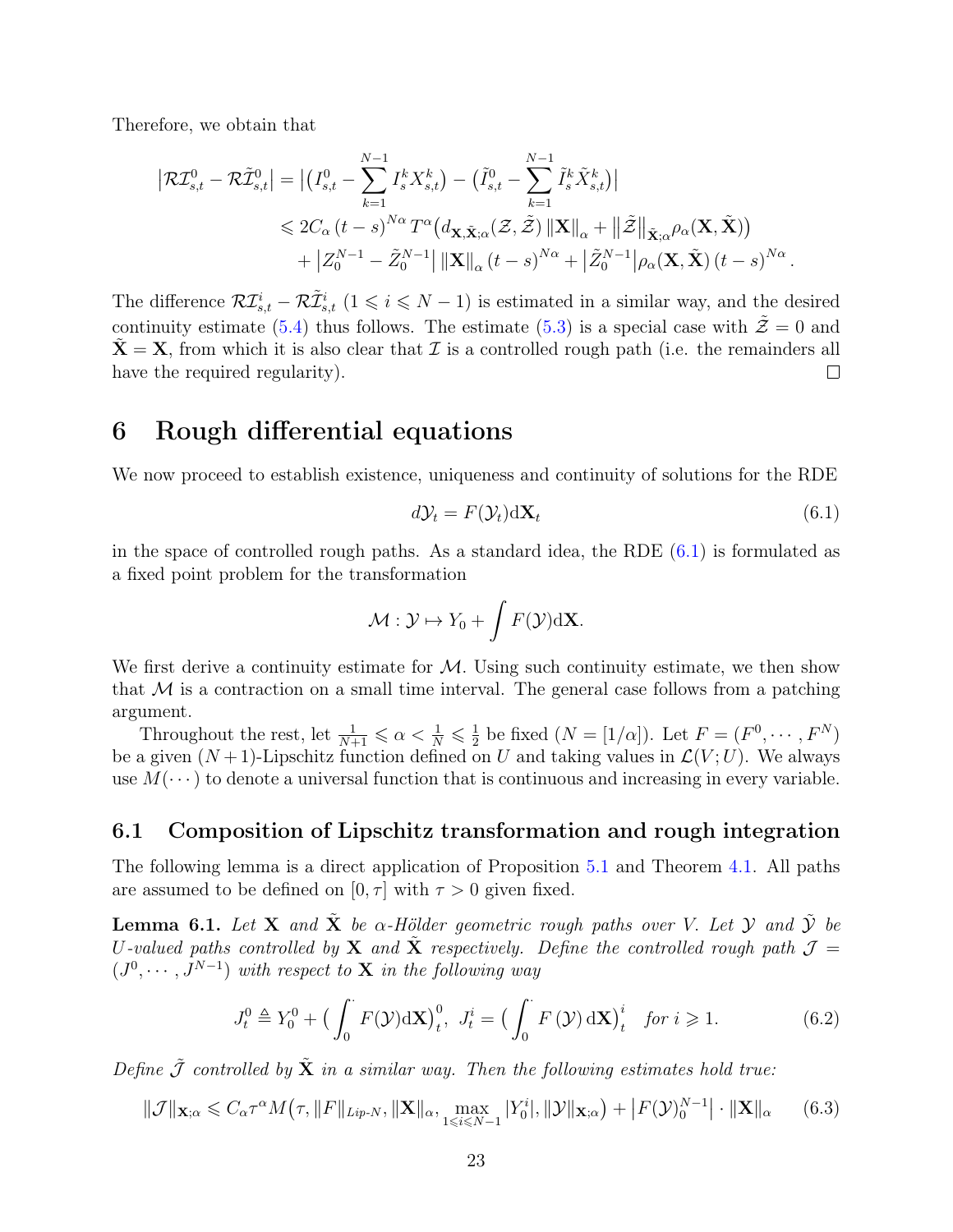and

$$
d_{\mathbf{X}, \tilde{\mathbf{X}}; \alpha}(\mathcal{J}, \tilde{\mathcal{J}}) \leq C_{\alpha} M(\tau, \|F\|_{Lip\text{-}(N+1)}, \max_{1 \leq i \leq N-1} (|Y_0^i| \vee |\tilde{Y}_0^i|), \|\mathcal{Y}\|_{\mathbf{X}; \alpha}, \|\tilde{\mathcal{Y}}\|_{\tilde{\mathbf{X}}; \alpha}, \|\mathbf{X}\|_{\alpha},
$$

$$
\|\tilde{\mathbf{X}}\|_{\alpha}) \times (\tau^{\alpha} d_{\mathbf{X}, \tilde{\mathbf{X}}; \alpha}(\mathcal{Y}, \tilde{\mathcal{Y}}) + |F(\mathcal{Y})_0^{N-1} - F(\tilde{\mathcal{Y}})_0^{N-1}| + \rho_{\alpha}(\mathbf{X}, \tilde{\mathbf{X}})). \tag{6.4}
$$

Remark 6.1. The factor  $\tau^{\alpha}$  and the independence of  $Y_0^0$  in the function M are both important for the patching argument in the RDE context.

#### <span id="page-23-1"></span>6.2 Existence, uniqueness and continuity of RDE solutions

We first define the notion of solution for the RDE  $(6.1)$ . The paths are now assumed to be defined on  $[0, T]$   $(T > 0$  is given fixed).

<span id="page-23-2"></span>Definition 6.1. Let **X** be a  $\alpha$ -Hölder geometric rough path over V, and let  $Y_0 \in U$ . We say that  $\mathcal{Y} \in \mathcal{D}_{\mathbf{x}:\alpha}(U)$  is a *solution* to the RDE [\(6.1\)](#page-22-0) with initial condition  $Y_0$ , if

$$
Y_t^0 = Y_0 + \left(\int_0^\cdot F\left(\mathcal{Y}\right) \mathrm{d} \mathbf{X}\right)_t^0, \ Y_t^i = \left(\int_0^\cdot F\left(\mathcal{Y}\right) \mathrm{d} \mathbf{X}\right)_t^i \quad \text{for } 1 \leqslant i \leqslant N - 1.
$$

The main theorem in this part is stated as follows.

<span id="page-23-0"></span>**Theorem 6.1.** (i) Existence and uniqueness Let **X** be a given  $\alpha$ -Hölder geometric rough path over V. For each  $Y_0 \in U$ , there exists a unique solution  $\mathcal{Y} \in \mathcal{D}_{\mathbf{X};\alpha}(U)$  to the RDE [\(6.1\)](#page-22-0) in the sense of Definition [6.1.](#page-23-2)

(ii) [Continuity estimate] Let **X** and  $\tilde{\mathbf{X}}$  be  $\alpha$ -Hölder geometric rough paths over V, and let  $Y_0, \tilde{Y}_0 \in U$ . Suppose that

<span id="page-23-4"></span>
$$
\|\mathbf{X}\|_{\alpha} \vee \|\tilde{\mathbf{X}}\|_{\alpha} \vee |Y_0| \vee |\tilde{Y}_0| \leqslant B
$$

with some constant  $B > 0$ . Let  $\mathcal Y$  and  $\tilde{\mathcal Y}$  be the solutions to [\(6.1\)](#page-22-0) driven by  $X$  and  $\tilde{X}$  with initial conditions  $Y_0$  and  $\tilde{Y}_0$  respectively. Then the following estimate holds true:

<span id="page-23-5"></span>
$$
d_{\mathbf{X}, \tilde{\mathbf{X}}; \alpha}(\mathcal{Y}, \tilde{\mathcal{Y}}) \leqslant M(T, \|F\|_{\text{Lip}-(N+1)}, B) \big(\rho_\alpha(\mathbf{X}, \tilde{\mathbf{X}}) + \big|Y_0 - \tilde{Y}_0\big|\big). \tag{6.5}
$$

The rest of this subsection is devoted to the proof of Theorem [6.1.](#page-23-0)

#### 6.2.1 Local contraction

We prove existence and uniqueness by using the Banach fixed point theorem. Note that the "constants" appearing in the rough integration and Lipschitz transformation estimates depend on  $\|\mathcal{Y}\|_{\mathbf{X};\alpha}$ . As a result, the mapping  $\mathcal{M} : \mathcal{Y} \mapsto Y_0 + \int F(\mathcal{Y})d\mathbf{X}$  can only be a contraction if we restrict  $M$  on a bounded subset, say a metric ball. To determine the center W (as a controlled rough path) of such a ball, it is natural to require  $W_0^0 = Y_0$  as this is the given initial condition. The higher order terms  $W^i$   $(i \geq 1)$  are chosen such that  $\mathcal{RW}^i_{s,t} = 0$ . This is formulated precisely in the following lemma.

<span id="page-23-3"></span>**Lemma 6.2.** Let  $Y_0 \in U$  be given. We set

$$
W_0^0 \triangleq Y_0, \ W_0^1 \triangleq F^0(Y_0),
$$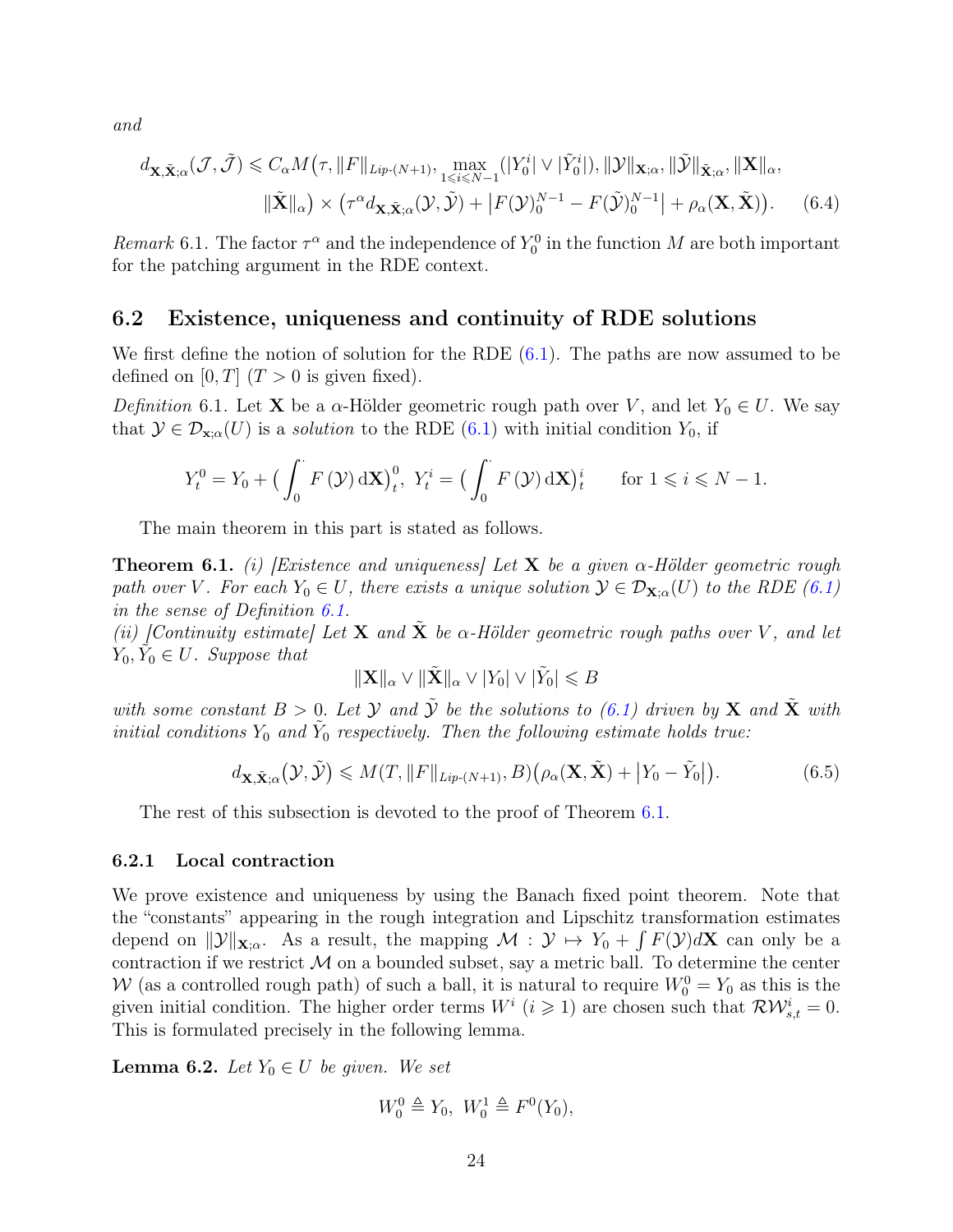and inductively

<span id="page-24-0"></span>
$$
W_0^{r+1} \triangleq \sum_{j=0}^{N-1} \frac{F^j(Y_0)}{j!} \Big( \sum_{i_1 + \dots + i_j = r} \left( W_0^{i_1} \boxtimes \dots \boxtimes W_0^{i_j} \right) \circ \delta_j \Big) \in \mathcal{L}\left( V^{\otimes (r+1)}; U \right). \tag{6.6}
$$

Define the path  $W = (W^0, W^1, W^2, \cdots, W^{N-1})$  by

$$
W_t^i(\xi) = W_0^i(\xi) + W_0^{i+1}(X_{0,t}^1 \otimes \xi) + \cdots + W_0^{N-1}(X_{0,t}^{N-1-i} \otimes \xi).
$$

Then W is a controlled rough path with respect to **X**. More specifically, we have  $\mathcal{RW}^i \equiv 0$ for each  $0 \leq i \leq N - 1$ .

Remark 6.2. The initial value  $\mathcal{W}_0$  is canonically determined by  $Y_0$  and F.

Proof. Note that

$$
W_t^i(\xi) = \sum_{j=i}^{N-1} W_0^j \left( X_{0,t}^{j-i} \otimes \xi \right) = \sum_{j=i}^{N-1} W_0^j \left( \sum_{k=0}^{j-i} X_{0,s}^{j-i-k} \otimes X_{s,t}^k \otimes \xi \right)
$$
  
= 
$$
\sum_{k=0}^{N-1-i} \sum_{j=i+k}^{N-1} W_0^j \left( X_{0,s}^{j-i-k} \otimes X_{s,t}^k \otimes \xi \right) = \sum_{k=0}^{N-1-i} W_s^{i+k} \left( X_{s,t}^k \otimes \xi \right)
$$

As a result, we have  $\mathcal{RW}_{s,t}^i = 0$  for all  $s \leq t$  and  $0 \leq i \leq N - 1$ .

The definition [\(4.2\)](#page-9-1) of  $F(\mathcal{W})_0^{N-1}$  together with the inductive definition [\(6.6\)](#page-24-0) of  $W_0^i$  (1  $\leq$  $i \leq N - 1$ ) imply the existence of a continuous, increasing function M such that

$$
\left|F(\mathcal{W})_0^{N-1}\right| \leqslant M\big(\|F\|_{\text{Lip-}(N-1)}\big).
$$

Therefore, for any controlled path  $\mathcal{Y}$  with  $\mathcal{Y}_0 = \mathcal{W}_0$ , we have

<span id="page-24-3"></span>
$$
\left| F(\mathcal{Y})_0^{N-1} \right| \| \mathbf{X} \|_{\alpha} \leqslant M \left( \| F \|_{\text{Lip-}(N-1)} \right) \| \mathbf{X} \|_{\alpha} =: \Lambda. \tag{6.7}
$$

The following lemma gives the local existence and uniqueness for the RDE [\(6.1\)](#page-22-0).

<span id="page-24-2"></span>**Lemma 6.3.** For each  $\tau > 0$ , we set

$$
\mathcal{B}_{\tau} \triangleq \{ \mathcal{Y} \in \mathcal{D}_{\mathbf{X};\alpha}(U) : ||\mathcal{Y} - \mathcal{W}||_{\mathbf{X};\alpha} \leqslant 2\Lambda, \mathcal{Y}_0 = \mathcal{W}_0 \}.
$$

Then there exists a small  $\tau > 0$ , which is independent of Y<sub>0</sub> and depends only on  $\alpha$ , **X** and  $||F||_{Lip-(N+1)}$ , such that:

(i) the mapping  $M: \mathcal{Y} \mapsto \mathcal{J}$  sends  $\mathcal{B}_{\tau}$  to  $\mathcal{B}_{\tau}$ , where  $\mathcal{J}$  is the controlled rough path defined by  $(6.2)$ ;

(ii) the mapping M is a contraction on  $\mathcal{B}_{\tau}$  with respect to the norm  $\|\cdot\|_{\mathbf{X};\alpha}$  defined by [\(3.5\)](#page-7-4). (iii) The RDE [\(6.1\)](#page-22-0) has a unique solution  $\mathcal Y$  on  $[0, \tau]$  that satisfies

<span id="page-24-1"></span>
$$
\|\mathcal{Y}\|_{\mathbf{X};\alpha} \leqslant 2\Lambda. \tag{6.8}
$$

 $\Box$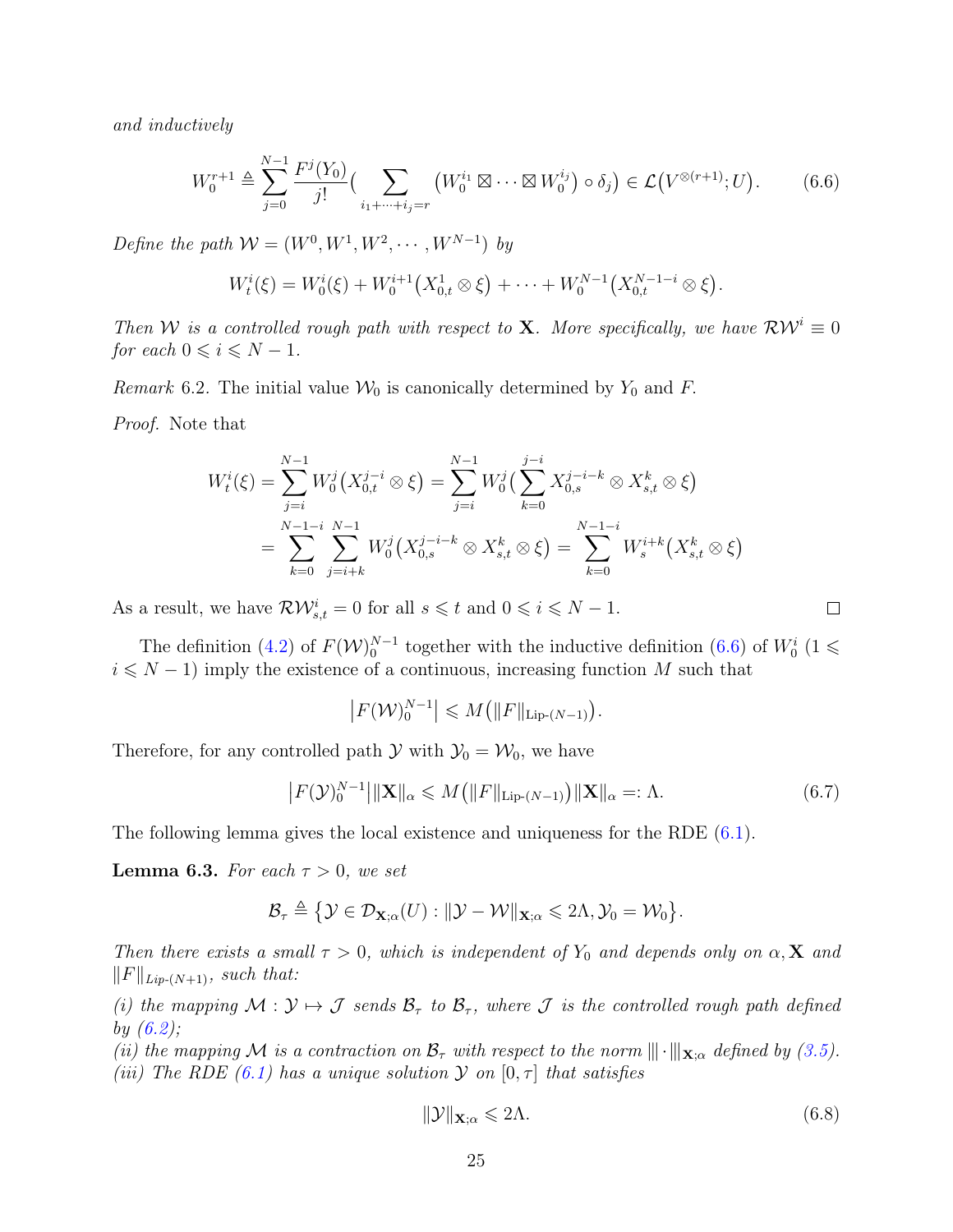*Proof.* (i) We first prove by induction that  $W_0^i = J_0^i$  for all i. The  $i = 0, 1$  cases follow directly from the definition of  $\mathcal J$  and  $\mathcal W$ . For the induction step, note that by the definition of  $\mathcal{J}$ , if  $\xi \in V^{\otimes (r+1)}$ , then

$$
J_0^{r+1}(\xi) = (F(\mathcal{Y}))_0^r(\xi)
$$
  
=  $\sum_{j=0}^{N-1} \frac{F^j(Y_0)}{j!} \sum_{i_1 + \dots + i_j = r} (Y_0^{i_1} \boxtimes \dots \boxtimes Y_0^{i_j}) \circ \delta_j(\xi)$   
=  $\sum_{j=0}^{N-1} \frac{F^j(Y_0)}{j!} \sum_{i_1 + \dots + i_j = r} (W_0^{i_1} \boxtimes \dots \boxtimes W_0^{i_j}) \circ \delta_j(\xi)$  (since  $\mathcal{Y}_0 = \mathcal{W}_0$ )  
=  $W_0^{r+1}$  (by definition of  $W_0^{r+1}$ ).

Therefore,  $\mathcal{W}_0 = \mathcal{J}_0$ .

Next, we recall from [\(6.3\)](#page-22-2) that

$$
\|\mathcal{J}\|_{\mathbf{X};\alpha} \leq C_{\alpha} \tau^{\alpha} M(\tau, \|F\|_{\text{Lip-}N}, \|\mathbf{X}\|_{\alpha}, \max_{1 \leq i \leq N-1} |Y_0^i|, \|\mathcal{Y}\|_{\mathbf{X};\alpha}) + \Lambda.
$$

Since  $\mathcal{RW}_{s,t}^i = 0$  by Lemma [6.2](#page-23-3) and  $\mathcal{Y} \in \mathcal{B}_{\tau}$ , we know that

$$
\|\mathcal{Y}\|_{\mathbf{X};\alpha} = d_{\mathbf{X},\mathbf{X};\alpha}(\mathcal{Y},\mathcal{W}) \leq 2\Lambda.
$$

The inductive definition of  $\mathcal{W}_0$  in [\(6.6\)](#page-24-0) implies that there is a continuous increasing function M such that

<span id="page-25-0"></span>
$$
|Y_0^i| = |W_0^i| \le M(|F||_{\text{Lip}-(N-1)}), \quad 1 \le i \le N-1. \tag{6.9}
$$

As a consequence, we can choose  $\tau$  to be sufficiently small (depending on  $||\mathbf{X}||_{\alpha}$  and  $||F||_{\text{Lip-}N}$ ), such that

$$
C_{\alpha} \tau^{\alpha} M(\tau, \|F\|_{\text{Lip-}N}, \|\mathbf{X}\|_{\alpha}, \max_{1 \leqslant i \leqslant N-1} |Y_0^i|, \|\mathcal{Y}\|_{\mathbf{X};\alpha}) < \Lambda. \tag{6.10}
$$

This ensures that  $\mathcal{J} = \mathcal{M}(\mathcal{Y}) \in \mathcal{B}_{\tau}$ . Note that the choice of  $\tau$  is independent of  $Y_0^0$ .

(ii) Let  $\mathcal{Y}, \tilde{\mathcal{Y}} \in \mathcal{B}_{\tau}$ . Note that  $\mathcal{Y}_0 = \tilde{\mathcal{Y}}_0$  and thus  $F(\mathcal{Y})_0^{N-1} = F(\tilde{\mathcal{Y}})_0^{N-1}$ . By applying [\(6.4\)](#page-23-4) with  $\tilde{\mathbf{X}} = \mathbf{X}$ , we have

$$
d_{\mathbf{X}, \mathbf{X}; \alpha} \big(\mathcal{M}(\mathcal{Y}), \mathcal{M}(\tilde{\mathcal{Y}})\big) \leq C_{\alpha} \tau^{\alpha} M\big(\tau, \|F\|_{\text{Lip-}(N+1)}, \max_{1 \leq i \leq N-1} |Y_0^i|,
$$
  

$$
\|\mathcal{Y}\|_{\mathbf{X}; \alpha}, \|\tilde{\mathcal{Y}}\|_{\mathbf{X}; \alpha}, \|\mathbf{X}\|_{\alpha} \big) d_{\mathbf{X}, \mathbf{X}; \alpha}(\mathcal{Y}, \tilde{\mathcal{Y}}).
$$

According to [\(6.9\)](#page-25-0) and the fact that  $\mathcal{Y}, \tilde{\mathcal{Y}} \in \mathcal{B}_{\tau}$ , we may further reduce  $\tau$  (independent of  $Y_0^0$ ) such that

$$
C_{\alpha} \tau^{\alpha} M(\tau, \|F\|_{\text{Lip-}(N+1)}, \max_{1 \leq i \leq N-1} |Y_0^i|, \|\mathcal{Y}\|_{\mathbf{X};\alpha}, \|\tilde{\mathcal{Y}}\|_{\mathbf{X};\alpha}, \|\mathbf{X}\|_{\alpha}) < \frac{1}{2}.
$$

In this way, we arrive at

$$
\|\mathcal{M}(\mathcal{Y}) - \mathcal{M}(\tilde{\mathcal{Y}})\|_{\mathbf{X};\alpha} \leqslant \frac{1}{2} \|\mathcal{Y} - \tilde{\mathcal{Y}}\|_{\mathbf{X};\alpha},
$$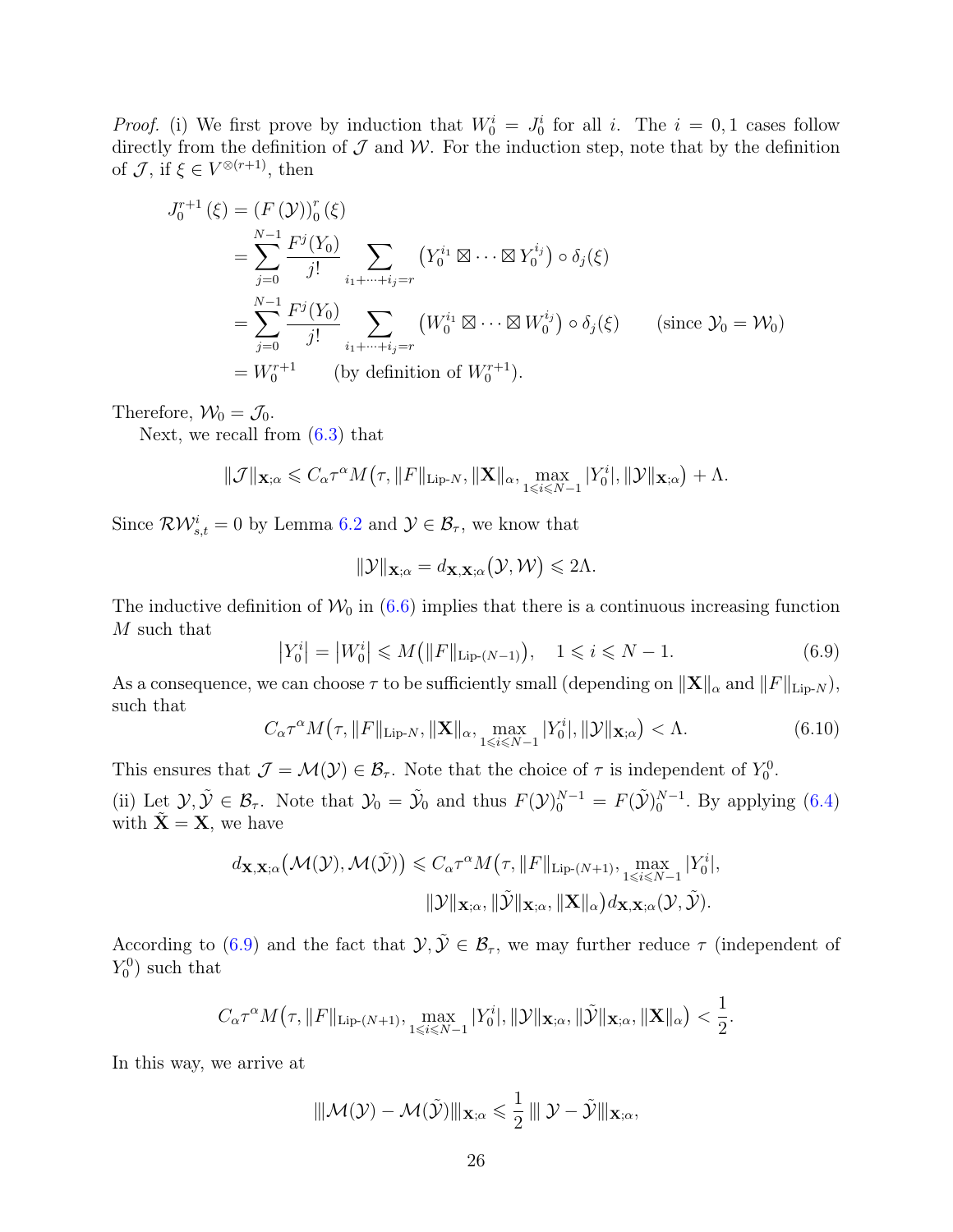which shows that the mapping  $\mathcal{M} : \mathcal{B}_{\tau} \to \mathcal{B}_{\tau}$  is a contraction for such a choice of  $\tau$ .

(iii) Let  $\tau$  be chosen as in Part (ii). Note that a solution to the RDE [\(6.1\)](#page-22-0) is a fixed point of the mapping M. Since  $\mathcal{B}_{\tau}$  is a closed subset of the Banach space  $(\mathcal{D}_{\mathbf{X},\alpha}(U), \|\|\cdot\|_{\mathbf{X};\alpha}),$ according to Part (ii) and the Banach fixed point theorem, we conclude that the RDE  $(6.1)$ admits a unique solution  $\mathcal{Y} \in \mathcal{B}_{\tau}$  as a controlled rough path on  $[0, \tau]$ . The inequality  $(6.8)$  is just a consequence of  $\mathcal{Y} \in \mathcal{B}_{\tau}$ .  $\Box$ 

<span id="page-26-2"></span>Remark 6.3. It is interesting to point out that, if  $\mathcal{Y} = (Y^0, \dots, Y^{N-1})$  is a solution to the RDE [\(6.1\)](#page-22-0), then at each t the values  $Y_t^i$  ( $1 \leq i \leq N-1$ ) are all canonically determined by the value  $Y_t^0$  of the 0-th level path. Indeed, by Definition [6.1](#page-23-2) we have  $Y_t^i = F(\mathcal{Y})_t^{i-1}$ for all  $i \geqslant 1$ . The determination of  $Y_t^i$  from  $Y_t^0$  is through the same relation as [\(6.6\)](#page-24-0). This observation is used in the later patching argument.

#### 6.2.2 A patching lemma

In order to obtain global existence, we need to patch local solutions in the sense of controlled rough paths. The lemma below justifies the patching of controlled rough paths in general.

<span id="page-26-3"></span>**Lemma 6.4.** (i) Let **X** be an  $\alpha$ -Hölder geometric rough path on [a, b] and let  $u \in (a, b)$  be fixed. Let Y be a continuous path on [a, b] such that  $\mathcal{Y}|_{[a,u]}$  (respectively,  $\mathcal{Y}|_{[u,b]}$ ) is controlled by  $\mathbf{X}|_{[a,u]}$  (respectively, by  $\mathbf{X}|_{[u,b]}$ ). Then  $\mathcal Y$  is controlled by  $\mathbf X$  on  $[a,b]$ .

(ii) Let **X**,  $\tilde{\mathbf{X}}$  be  $\alpha$ -Hölder geometric rough paths on [a, b] and let  $\mathcal{Y}$ ,  $\tilde{\mathcal{Y}}$  be controlled by **X**, **X** respectively. Let  $u \in (a, b)$  be fixed. Then we have

$$
d_{\mathbf{X}, \tilde{\mathbf{X}}; \alpha}(\mathcal{Y}, \tilde{\mathcal{Y}}) \leq d_{\mathbf{X}, \tilde{\mathbf{X}}; \alpha}(\mathcal{Y}|_{[u,b]}, \tilde{\mathcal{Y}}|_{[u,b]}) + d_{\mathbf{X}, \tilde{\mathbf{X}}; \alpha}(\mathcal{Y}|_{[a,u]}, \tilde{\mathcal{Y}}|_{[a,u]}) \left(1 + \|\mathbf{X}\|_{\alpha}\right) + \|\tilde{\mathcal{Y}}|_{[a,u]}\|_{\tilde{\mathbf{X}}; \alpha} \rho_{\alpha}(\mathbf{X}, \tilde{\mathbf{X}}).
$$
\n(6.11)

*Proof.* (i) It is enough to consider the remainder  $\mathcal{RV}_{s,t}^k$  when  $s < u < t$ . Note that

<span id="page-26-1"></span>
$$
\sum_{i=k}^{N-1} Y_s^i X_{s,t}^{i-k} = \sum_{i=k}^{N-1} Y_s^i \sum_{j=0}^{i-k} X_{s,u}^{i-k-j} X_{u,t}^j = \sum_{i=k}^{N-1} Y_s^i \sum_{j=k}^i X_{s,u}^{i-j} X_{u,t}^{j-k}
$$
  
= 
$$
\sum_{j=k}^{N-1} \left( \sum_{i=j}^{N-1} Y_s^i X_{s,u}^{i-j} \right) X_{u,t}^{j-k}
$$
  
= 
$$
\sum_{j=k}^{N-1} Y_u^j X_{u,t}^{j-k} - \sum_{j=k}^{N-1} \left( Y_u^j - \sum_{i=j}^{N-1} Y_s^i X_{s,u}^{i-j} \right) X_{u,t}^{j-k}.
$$

Therefore,

$$
Y_t^k - \sum_{i=k}^{N-1} Y_s^i X_{s,t}^{i-k} = Y_t^k - \sum_{j=k}^{N-1} Y_u^j X_{u,t}^{j-k} + \sum_{j=k}^{N-1} (Y_u^j - \sum_{i=j}^{N-1} Y_s^i X_{s,u}^{i-j}) X_{u,t}^{j-k},
$$

or equivalently

<span id="page-26-0"></span>
$$
\mathcal{RV}_{s,t}^k = \mathcal{RV}_{u,t}^k + \sum_{j=k}^{N-1} \mathcal{RV}_{s,u}^j X_{u,t}^{j-k}.
$$
\n(6.12)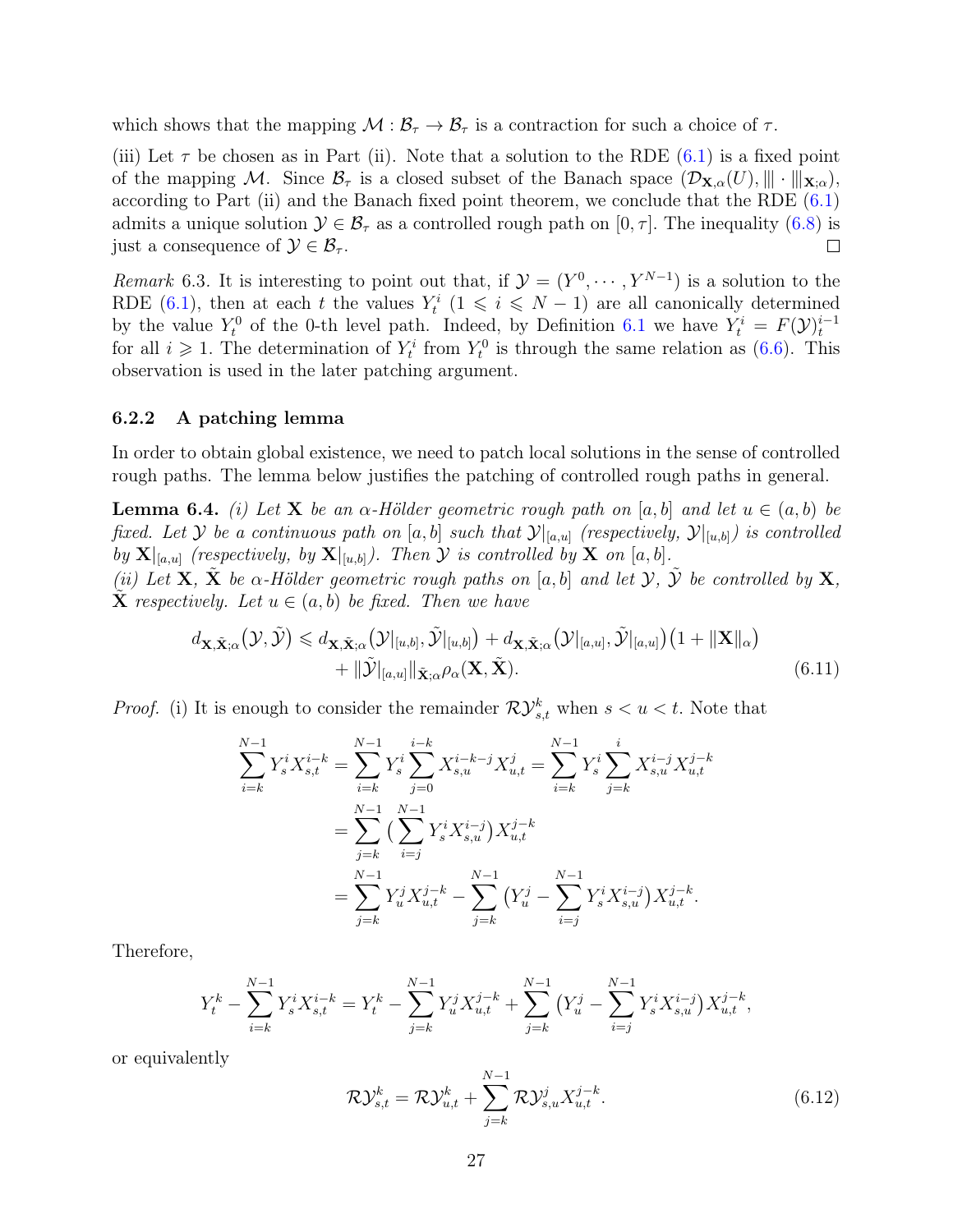From [\(6.12\)](#page-26-0), it is clear that the Hölder regularity of  $\mathcal{RV}_{s,t}^k$  is  $|t-s|^{(N-k)\alpha}$ .

(ii) According to  $(6.12)$ , for  $s < u < t$  we also have

$$
\begin{split}\n\left|\mathcal{R}\mathcal{Y}_{s,t}^{k} - \mathcal{R}\tilde{\mathcal{Y}}_{s,t}^{k}\right| &\leq \left|\mathcal{R}\mathcal{Y}_{u,t}^{k} - \mathcal{R}\tilde{\mathcal{Y}}_{u,t}^{k}\right| + \sum_{j=k}^{N-1} \left|\mathcal{R}\mathcal{Y}_{s,u}^{j} - \mathcal{R}\tilde{\mathcal{Y}}_{s,u}^{j}\right| \|X^{j-k}\|_{\alpha} (t-u)^{(j-k)\alpha} \\
&\quad + \sum_{j=k}^{N-1} \left|\mathcal{R}\tilde{\mathcal{Y}}_{s,u}^{j}\right| \|X^{j-k} - \tilde{X}^{j-k}\|_{\alpha} (t-u)^{(j-k)\alpha} \\
&\leq d_{\mathbf{X}, \tilde{\mathbf{X}}; \alpha} \left(\mathcal{Y}|_{[u,b]}, \tilde{\mathcal{Y}}|_{[u,b]}\right) (t-u)^{(N-k)\alpha} \\
&\quad + \sum_{j=k}^{N-1} \|\mathcal{R}\mathcal{Y}^{j}\|_{[a,u]} - \mathcal{R}\tilde{\mathcal{Y}}^{j}\|_{[a,u]}\|_{(N-j)\alpha} (u-s)^{(N-j)\alpha} \|\mathbf{X}\|_{\alpha} (t-u)^{(j-k)\alpha} \\
&\quad + \sum_{j=k}^{N-1} \|\mathcal{R}\tilde{\mathcal{Y}}^{j}\|_{[a,u]}\|_{(N-j)\alpha} \rho_{\alpha}(\mathbf{X}, \tilde{\mathbf{X}})(u-s)^{(N-j)\alpha} (t-u)^{(j-k)\alpha}.\n\end{split}
$$

The inequality  $(6.11)$  thus follows.

6.2.3 Global existence, uniqueness and continuity

By patching local solutions and local estimates, we are now able to establish the global well-posedness of the RDE [\(6.1\)](#page-22-0) in the space of controlled rough paths. Let  $\alpha, N, F$  be given as before.

 $\Box$ 

*Proof of Theorem [6.1.](#page-23-0) Existence.* Let  $\tau$  be given by Lemma [6.3.](#page-24-2) According to that lemma, we have a solution  $\mathcal{Y}[1]$  on  $[0, \tau]$  satisfying

$$
Y[1]_t^0 = Y_0 + \int_0^t F(Y[1]) \mathrm{d}X, \ Y[1]_t^i = \left[ F(\mathcal{Y}[1]) \right]_t^{i-1} \quad \forall t \in [0, \tau].
$$

We define a sequence of controlled paths  $\{\mathcal{Y}[n] : n \geq 1\}$  on  $[0, \tau]$  inductively in the following way. By applying Lemma [6.3](#page-24-2) with  $Y_0 = \mathcal{Y}[n-1]_\tau$  and  $\mathbf{X}_t = \mathbf{X}_{(n-1)\tau+t}$ , we obtain a controlled rough path  $\mathcal{Y}[n]$  on  $[0, \tau]$  satisfying

$$
Y[n]_t^0 = Y[n-1]_\tau^0 + \int_0^t F(Y[n]) \, \mathrm{d}X, \ Y[n]_t^i = \left[ F(\mathcal{Y}[n]) \right]_t^{i-1} \quad \forall t \in [0, \tau].
$$

We now define  $\mathcal{Y} = (Y^0, \dots, Y^{N-1})$  as a path on  $[0, \infty)$  by concatenating all the  $\mathcal{Y}[n]$ 's, namely

$$
\mathcal{Y}_{(n-1)\tau+t} = \mathcal{Y}[n]_t, \qquad t \in [0, \tau].
$$

Note from Remark [6.3](#page-26-2) that  $\mathcal Y$  is well defined. By Lemma [6.4,](#page-26-3)  $\mathcal Y$  is a controlled rough path with respect to **X**.

For any  $t \geq 0$ , if  $t \in [(n-1)\tau, n\tau]$  we have

$$
Y_t^i = Y[n]_{t-(n-1)\tau}^i = F(\mathcal{Y}[n])_{t-(n-1)\tau}^{i-1} = F(\mathcal{Y})_t^{i-1}.
$$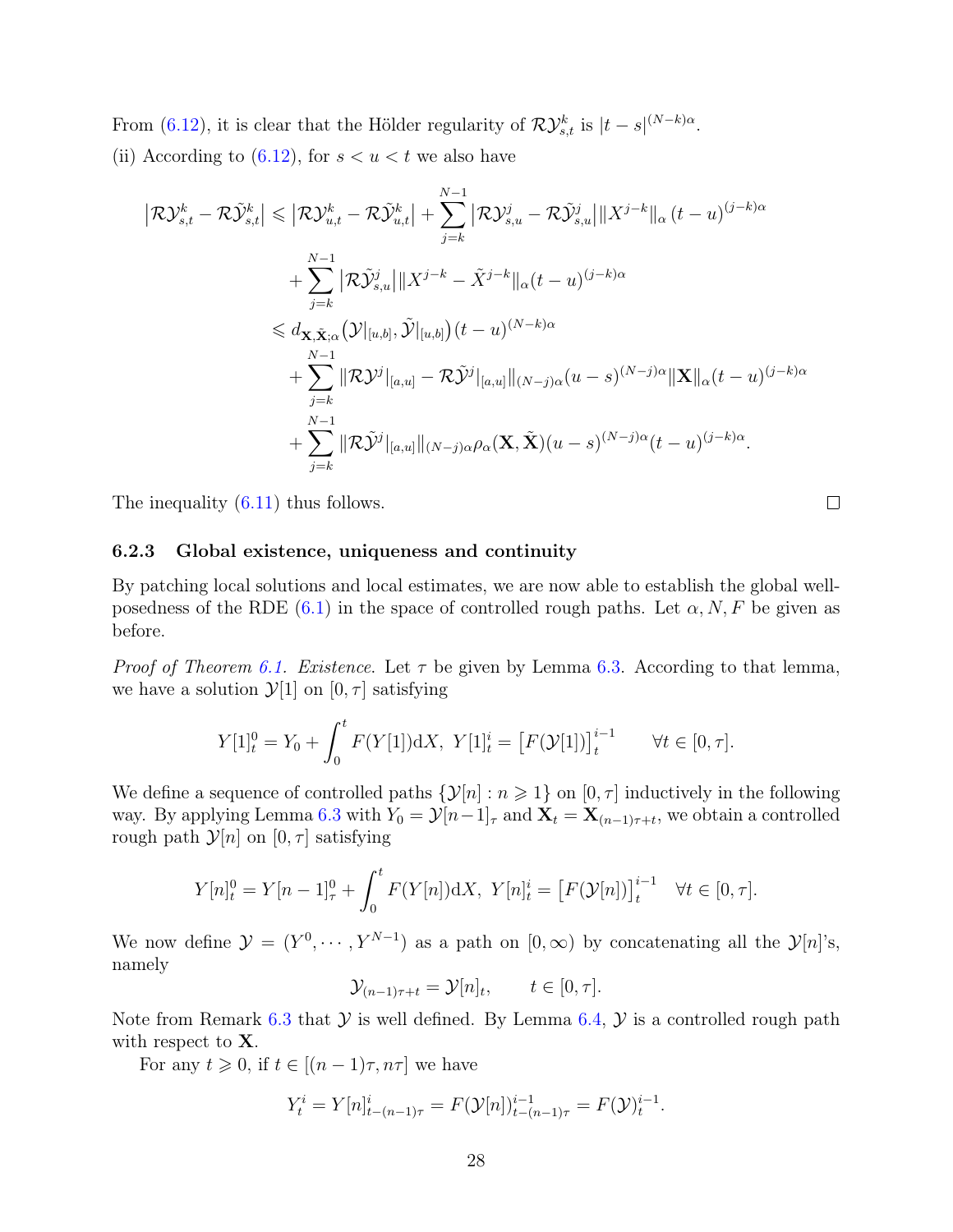It remains to show that,

<span id="page-28-0"></span>
$$
Y_t^0 = Y_0 + \int_0^t F(Y) \, \mathrm{d}X, \qquad \forall t \ge 0. \tag{6.13}
$$

We use induction on n. If  $t \in [(n-1)\tau, n\tau]$ , then

$$
Y_t^0 = Y[n-1]_{t-(n-1)T}^0
$$
  
=  $Y[n-1]_0^0 + \int_0^{t-(n-1)\tau} F(Y[n-1]) dX_{-(n-1)\tau}$   
=  $Y_0 + \int_0^{(n-1)\tau} F(Y) dX + \int_0^{t-(n-1)\tau} F(Y[n-1]) dX_{-(n-1)\tau}$   
=  $Y_0 + \int_0^{(n-1)\tau} F(Y) dX + \int_{(n-1)\tau}^t F(Y) dX$   
=  $Y_0 + \int_0^t F(Y) dX$ ,

where the third equality follows from induction hypothesis. Therefore,  $(6.13)$  holds. We have thus obtained the existence of solution on  $[0, \infty)$ .

Uniqueness. Let  $\tilde{y}$  be another solution to the RDE [\(6.1\)](#page-22-0). Suppose that

$$
\sigma \triangleq \sup\{t \in [0,\infty) : \tilde{\mathcal{Y}}_s = \mathcal{Y}_s \text{ for all } s \in [0,t]\} < \infty.
$$

Then  $\tilde{\mathcal{Y}}_{\sigma} = \mathcal{Y}_{\sigma}$ . According to Lemma [6.1](#page-22-3) with  $\mathbf{X} = \tilde{\mathbf{X}}$ , for all  $\tau$  sufficiently small we have

$$
d_{\mathbf{X},\mathbf{X};\alpha}(\tilde{\mathcal{Y}}|_{[\sigma,\sigma+\tau]},\mathcal{Y}|_{[\sigma,\sigma+\tau]}) \leq C_{\alpha}\tau^{\alpha}M(\tau,\|F\|_{\text{Lip-}(N+1)},\max_{1\leqslant i\leqslant N-1}|Y^{i}_{\sigma}|,\|\mathcal{Y}\|_{\mathbf{X};\alpha},\|\tilde{\mathbf{Y}}\|_{\mathbf{X};\alpha},\|\mathbf{X}\|_{\alpha})\cdot d_{\mathbf{X},\mathbf{X};\alpha}(\tilde{\mathcal{Y}}|_{[\sigma,\sigma+\tau]},\mathcal{Y}|_{[\sigma,\sigma+\tau]}).
$$

If we choose  $\tau$  to be such that

$$
C_{\alpha} \tau^{\alpha} M(\tau, \|F\|_{\text{Lip-}(N+1)}, \max_{1 \leq i \leq N-1} |Y_{\sigma}^{i}|, \|\mathcal{Y}\|_{\mathbf{X};\alpha}, \|\tilde{\mathcal{Y}}\|_{\mathbf{X};\alpha}, \|\mathbf{X}\|_{\alpha}) < 1,
$$

then

$$
d_{\mathbf{X},\mathbf{X};\alpha}\big(\tilde{\mathcal{Y}}|_{[\sigma,\sigma+\tau]},\mathcal{Y}|_{[\sigma,\sigma+\tau]}\big)=0.
$$

This implies that  $\tilde{\mathcal{Y}}|_{[\sigma,\sigma+\tau]} = \mathcal{Y}|_{[\sigma,\sigma+\tau]}$  as  $\tilde{\mathcal{Y}}_{\sigma} = \mathcal{Y}_{\sigma}$ , which contradicts the definition of  $\sigma$ . Therefore,  $\tilde{\mathcal{Y}} = \mathcal{Y}$  on  $[0, \infty)$ .

Continuity estimate. We now assume that all the underlying paths are defined on a given fixed interval [0, T]. According to Lemma [6.1](#page-22-3) and the fact that  $\mathcal{Y}, \tilde{\mathcal{Y}}$  are RDE solutions, when restricted on any sub-interval  $[0, \tau]$  we have

$$
d_{\mathbf{X}, \tilde{\mathbf{X}}; \alpha}(\mathcal{Y}, \tilde{\mathcal{Y}}) \leq C_{\alpha} M \cdot (\tau^{\alpha} d_{\mathbf{X}, \tilde{\mathbf{X}}; \alpha}(\mathcal{Y}, \tilde{\mathcal{Y}}) + |Y_0 - \tilde{Y}_0| + \rho_{\alpha}(\mathbf{X}, \tilde{\mathbf{X}})),
$$

where we have set

$$
M \triangleq M(\tau, \|F\|_{\text{Lip-}(N+1)}, \|\mathcal{Y}\|_{\mathbf{X};\alpha}, \|\tilde{\mathcal{Y}}\|_{\tilde{\mathbf{X}};\alpha}, \|\mathbf{X}\|_{\alpha}, \|\tilde{\mathbf{X}}\|_{\alpha})
$$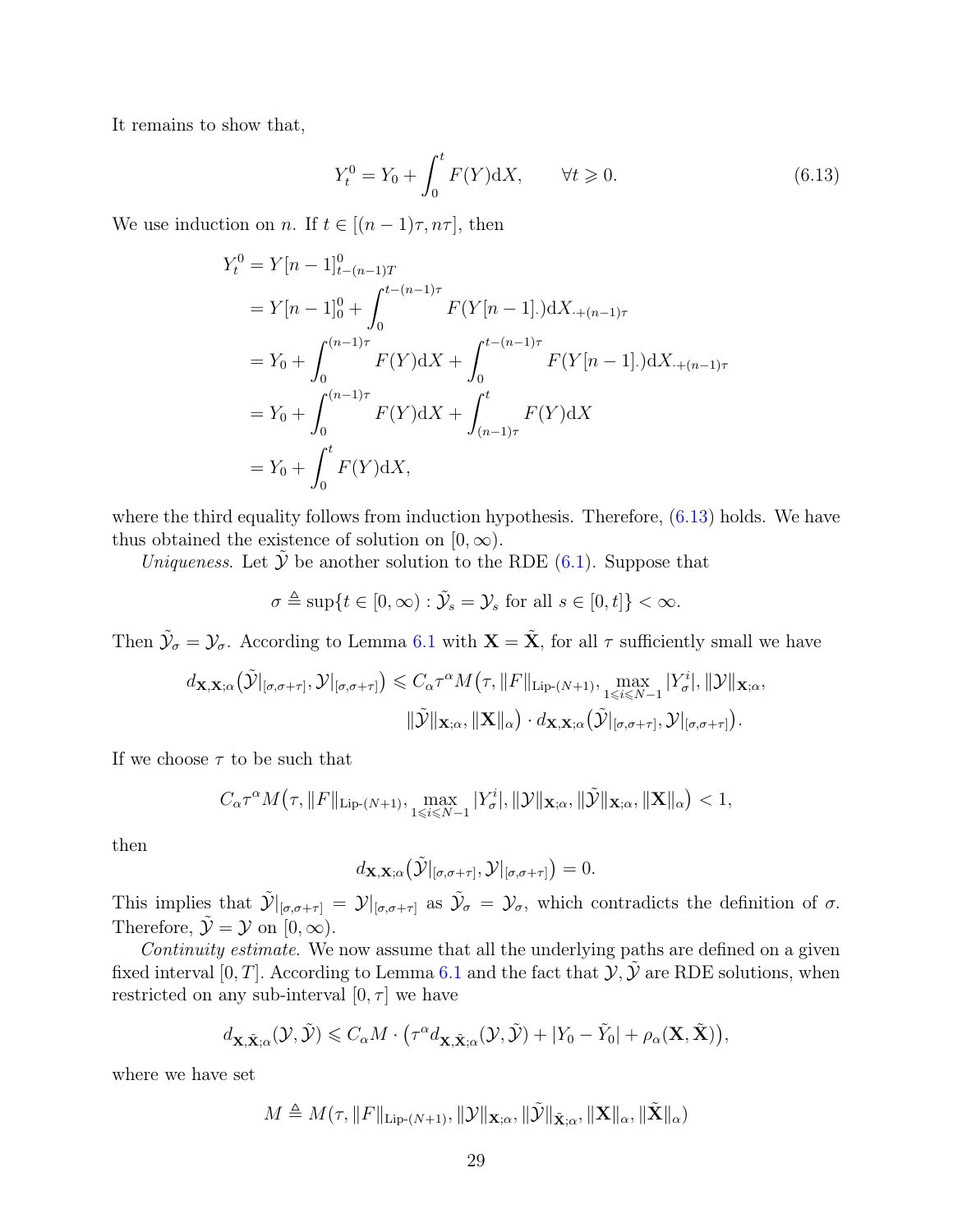and used the observation that (cf. [\(6.9\)](#page-25-0))

$$
\max_{1 \le i \le N-1} |Y_0^i| \vee |\tilde{Y}_0^i| \le M (||F||_{\text{Lip-}(N-1)}). \tag{6.14}
$$

Let  $\Lambda$  be defined in [\(6.7\)](#page-24-3) with  $\|\mathbf{X}\|_{\alpha}$  replaced by B. By choosing  $\tau$  to be small enough, as a result of  $(6.8)$  we can ensure that

<span id="page-29-1"></span>
$$
\|\mathcal{Y}|_{[0,\tau]}\|_{\mathbf{X};\alpha} \vee \|\tilde{\mathcal{Y}}|_{[0,\tau]}\|_{\mathbf{X};\alpha} \leq 2\Lambda
$$
\n(6.15)

and also that

$$
C_{\alpha} \tau^{\alpha} M' \triangleq C_{\alpha} \tau^{\alpha} M(\tau, \|F\|_{\text{Lip-}(N+1)}, 2\Lambda, 2\Lambda, B, B) = \frac{1}{2}.
$$

It follows that

<span id="page-29-0"></span>
$$
d_{\mathbf{X}, \tilde{\mathbf{X}}; \alpha}(\mathcal{Y}, \tilde{\mathcal{Y}}) \leqslant 2C_{\alpha}M' \cdot (|Y_0 - \tilde{Y}_0| + \rho_{\alpha}(\mathbf{X}, \tilde{\mathbf{X}})). \tag{6.16}
$$

on  $[0, \tau]$ . It is important to note that the choice of  $\tau$  is independent of  $Y_0$  and  $\tilde{Y}_0$ . By applying [\(6.16\)](#page-29-0) on each sub-interval  $[(n-1)\tau, n\tau]$   $(1 \le n \le T/\tau)$ , we arrive at

<span id="page-29-3"></span>
$$
d_{\mathbf{X}, \tilde{\mathbf{X}}; \alpha}(\mathcal{Y}, \tilde{\mathcal{Y}}) \leqslant 2C_{\alpha}M' \cdot \left( \left| Y_{(n-1)\tau}^{0} - \tilde{Y}_{(n-1)\tau}^{0} \right| + \rho_{\alpha}(\mathbf{X}, \tilde{\mathbf{X}}) \right) \tag{6.17}
$$

when restricted on  $[(n-1)\tau, n\tau]$ .

From  $(6.15)$  it is clear that

$$
\|\mathcal{Y}\|_{[(n-1)\tau,n\tau]}\|\mathbf{x}_{;\alpha} \vee \|\tilde{\mathcal{Y}}\|_{[(n-1)\tau,n\tau]}\|\tilde{\mathbf{x}}_{;\alpha} \leq 2\Lambda \quad \forall n.
$$

In addition, according to Lemma [3.1,](#page-6-1) when restricted on  $[0, \tau]$  we have

$$
\begin{split} \left|Y_{\tau}^{i}-\tilde{Y}_{\tau}^{i}\right| \leqslant & \left|Y_{0}^{i}-\tilde{Y}_{0}^{i}\right|+\tau^{\alpha}\|Y^{i}-\tilde{Y}^{i}\|_{\alpha} \\ \leqslant & \tau^{\alpha}M\big(\tau,\|\mathbf{X}\|_{\alpha},\|\tilde{\mathbf{X}}\|_{\alpha},\max_{i+1\leqslant j\leqslant N-1}\left|Y_{0}^{j}\right|,\max_{i+1\leqslant j\leqslant N-1}\|\mathcal{R}\mathcal{Y}^{N-j}\|_{j\alpha}\big) \\ & \times \big(\rho_{\alpha}(\mathbf{X},\tilde{\mathbf{X}})+\sum_{i=0}^{N-1}\left|Y_{0}^{i}-\tilde{Y}_{0}^{i}\right|+d_{\mathbf{X},\tilde{\mathbf{X}};\alpha}\big(\mathcal{Y},\tilde{\mathcal{Y}}\big)\big), \quad 0\leqslant i\leqslant N-2. \end{split}
$$

Observe that

$$
\sum_{i=0}^{N-1} |Y_0^i - \tilde{Y}_0^i| \leq M(||F||_{\text{Lip-}N}) |Y_0 - \tilde{Y}_0|,
$$

which is clear since all the  $Y_0^{i}$ 's and  $\tilde{Y}_0^{i}$ 's are canonically determined by  $Y_0^0$  and  $\tilde{Y}_0^0$  via the relation  $(6.6)$ . In view of  $(6.15)$  and  $(6.16)$ , we can further write

<span id="page-29-2"></span>
$$
\left| Y_{\tau}^{i} - \tilde{Y}_{\tau}^{i} \right| \leqslant M\big(\tau, \|F\|_{\text{Lip}(\mathbb{N}+1)}, B\big) \big( \big| Y_{0} - \tilde{Y}_{0} \big| + \rho_{\alpha}(\mathbf{X}, \tilde{\mathbf{X}}) \big). \tag{6.18}
$$

By applying [\(6.18\)](#page-29-2) iteratively, we obtain that

<span id="page-29-4"></span>
$$
\left| Y_{n\tau}^{i} - \tilde{Y}_{n\tau}^{i} \right| \leqslant M_{n}(\tau, \|F\|_{\text{Lip}-(N+1)}, B) \left( \left| Y_{0} - \tilde{Y}_{0} \right| + \rho_{\alpha}(\mathbf{X}, \tilde{\mathbf{X}}) \right) \tag{6.19}
$$

for all  $n$ , where the increasing function  $M_n$  can depend on  $n$ .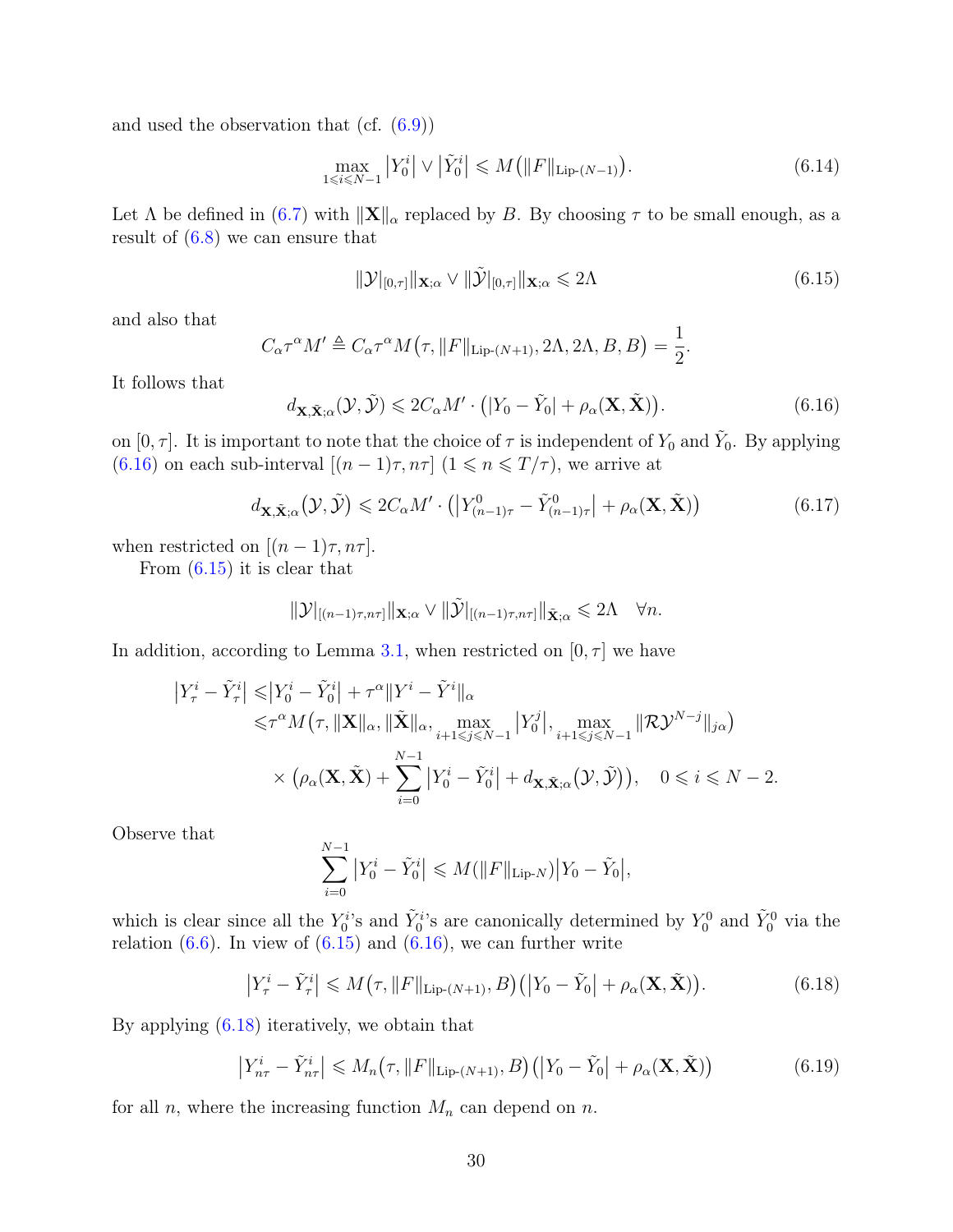To proceed further, we show by induction that

<span id="page-30-3"></span>
$$
d_{\mathbf{X}, \tilde{\mathbf{X}}; \alpha} \big(\mathcal{Y}|_{[0,n\tau]}, \tilde{\mathcal{Y}}|_{[0,n\tau]} \big) \leqslant M_n \big(\tau, \|F\|_{\text{Lip-}(N+1)}, B\big) \big( \big| Y_0 - \tilde{Y}_0 \big| + \rho_\alpha(\mathbf{X}, \tilde{\mathbf{X}}) \big) \tag{6.20}
$$

for each  $1 \le n \le T/\tau$ . Suppose that  $(6.20)$  is true on  $[0,(n-1)\tau]$ . According to  $(6.17)$  and  $(6.19)$ , we have

$$
d_{\mathbf{X}, \tilde{\mathbf{X}}; \alpha} \big(\mathcal{Y}|_{[(n-1)\tau, n\tau]}, \tilde{\mathcal{Y}}|_{[(n-1)\tau, n\tau]}\big) \n\leq M(\tau, \|F\|_{\text{Lip-}(N+1)}, B)\rho_{\alpha}(\mathbf{X}, \tilde{\mathbf{X}}) \n+ M_{n-1}(\tau, \|F\|_{\text{Lip-}(N+1)}, B) \big(|Y_0 - \tilde{Y}_0| + \rho_{\alpha}(\mathbf{X}, \tilde{\mathbf{X}})\big) \n\leq M_n(\tau, \|F\|_{\text{Lip-}(N+1)}, B) \big(|Y_0 - \tilde{Y}_0| + \rho_{\alpha}(\mathbf{X}, \tilde{\mathbf{X}})\big).
$$
\n(6.21)

We can then apply Lemma [6.4](#page-26-3) to patch the estimate on  $[0,(n-1)\tau]$  with the one on  $[(n-1)\tau]$  $1/\tau$ ,  $n\tau$  given by [\(6.21\)](#page-30-4). This completes the induction step. The desired continuity estimate  $(6.5)$  follows by taking  $n = T/\tau$ .

Now the proof of Theorem [6.1](#page-23-0) is complete.

<span id="page-30-4"></span> $\Box$ 

To conclude the discussion, we give a few remarks on several possible extensions.

In the first place, if the vector field  $F$  and its derivatives are not uniformly bounded, the solution to the RDE [\(6.1\)](#page-22-0) may explode in finite time. Similar discussion gives existence and uniqueness up to the explosion time.

In addition, in the continuity estimate  $(6.5)$ , one can also take into account the perturbation of the vector field F. In this case, an extra term of  $||F - \tilde{F}||_{\text{Lip-}(N+1)}$  will appear on the right hand side of [\(6.5\)](#page-23-5).

Finally, it is possible to reduce the Lipschitz condition  $F \in \text{Lip}(N+1)$  to  $F \in \text{Lip}(\gamma)$ with  $\gamma > \alpha^{-1}$  by sacrificing the Hölder regularity of the remainders of the controlled rough path  $F(\mathcal{Y})$ . More specifically,  $\mathcal{R}F(\mathcal{Y})_{s,t}^i$  should have regularity  $|t-s|^{(\gamma-1-i)\alpha}$  instead of  $|t-s|^{(N-i)\alpha}$ . Correspondingly, the definition of control rough paths needs to be relaxed to allow more flexible Hölder exponents for the remainders. This point is essentially clear in  $\lbrack \text{Gub04}\rbrack$  for the case of  $\alpha > 1/3$  and the extension to the general case is only a technical matter. Nonetheless, we should point out that proving existence of solutions under the optimal assumption of  $F \in Lip(\gamma)$  with  $\gamma > \alpha^{-1} - 1$  seems to be only possible in finite dimensions, as one has to rely on the Leray-Schauder fixed point theorem in that case, which requires the compactness of  $M$  and it is only true in finite dimensions.

### References

- <span id="page-30-1"></span>[Dav08] A.M. Davie: Differential equations driven by rough paths: an approach via discrete approximation. Appl. Math. Res. Express. AMRX 2008 (1):  $1-40$ .
- <span id="page-30-2"></span>[FV10] P.K. Friz and N.B. Victoir. Multidimensional stochastic processes as rough paths: theory and applications (Vol. 120). Cambridge University Press, 2010.
- <span id="page-30-0"></span>[Gub04] M. Gubinelli. Controlling rough paths. J. Funct. Anal. 216 (1) (2004): 86–140.